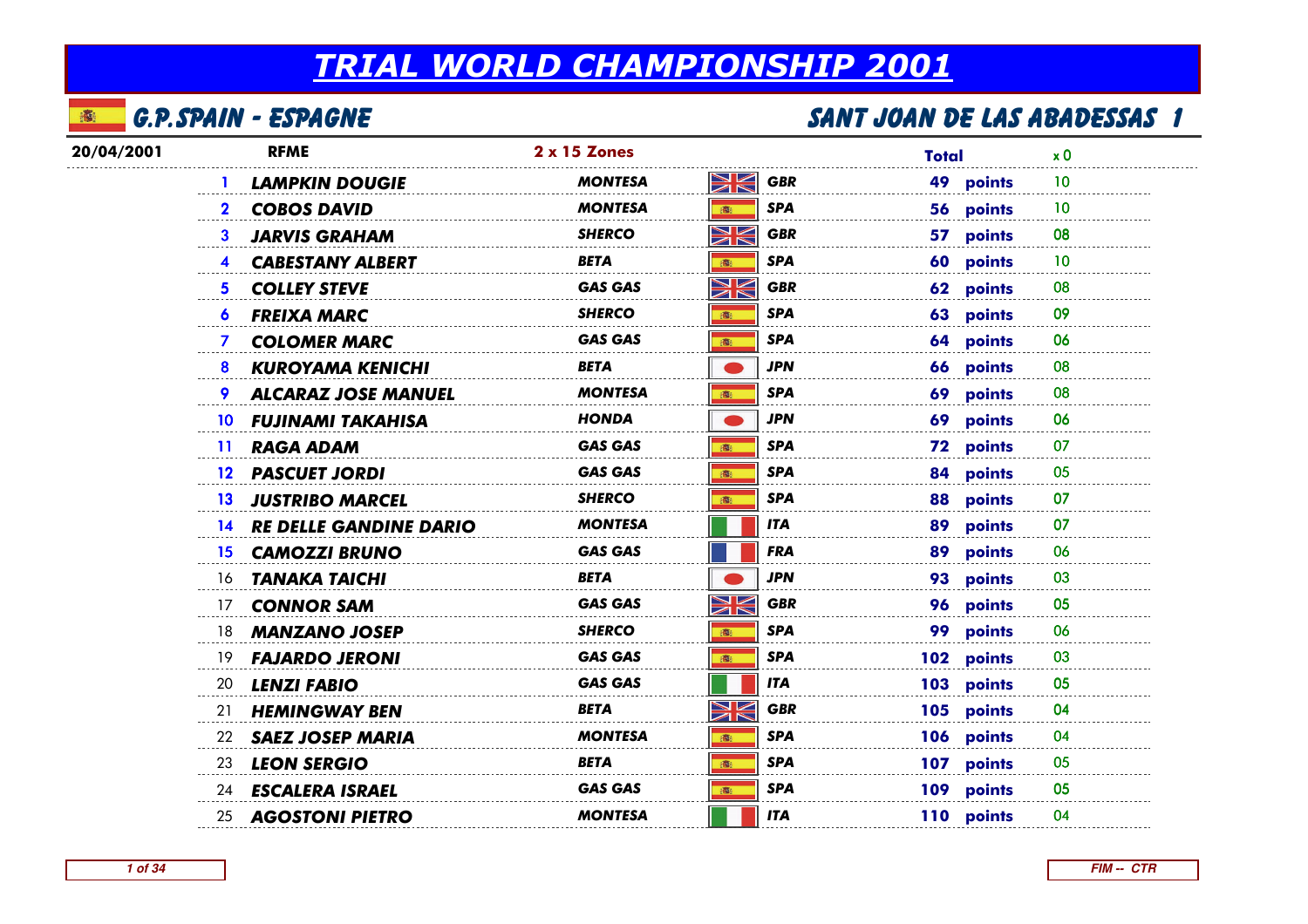#### 本 G.P.Spain - Espagne

| 20/04/2001 |    | <b>RFME</b>               | $2 \times 15$ Zones |                  | <b>Total</b> | x 0         |
|------------|----|---------------------------|---------------------|------------------|--------------|-------------|
|            | 26 | <b>CARDINAELS JAN</b>     | <b>MONTESA</b>      | BEL              | 111 points   | 05 01 01 11 |
|            | 27 | <b>BETHUNE JEROME</b>     | <b>GAS GAS</b>      | <b>FRA</b>       | 111 points   | 05 01 01 04 |
|            | 28 | <b>LEON XAVIER</b>        | <b>GAS GAS</b>      | <b>SPA</b>       | 112 points   | 04          |
|            | 29 | <b>BAUCE VALERIO</b>      | <b>BETA</b>         | <b>ITA</b>       | 118 points   | 04          |
|            | 30 | <b>CUERDO DANIEL</b>      | <b>GAS GAS</b>      | <b>SPA</b>       | 118 points   | 03          |
|            | 31 | <b>THORPE DAN</b>         | <b>GAS GAS</b>      | XK<br><b>GBR</b> | 119 points   | 05          |
|            | 32 | <b>ORIZIO MICHELE</b>     | <b>BETA</b>         | <b>ITA</b>       | 119 points   | 03          |
|            | 33 | <b>NAVARRO SANTIAGO</b>   | <b>MONTESA</b>      | <b>SPA</b><br>高  | 119 points   | 02          |
|            | 34 | <b>GARCIA ANDRE</b>       | <b>SHERCO</b>       | <b>SPA</b>       | 120 points   | 04          |
|            | 35 | <b>RIEDEL JONAS</b>       | <b>BETA</b>         | <b>SWE</b>       | 121 points   | 05          |
|            | 36 | <b>BOCHET FREDERIC</b>    | <b>BETA</b>         | <b>FRA</b>       | 121 points   | 04          |
|            | 37 | <b>MORRIS SHAUN</b>       | <b>GAS GAS</b>      | XK<br><b>GBR</b> | 126 points   | 04          |
|            | 38 | <b>BRUAND CHRISTOPHE</b>  | <b>BETA</b>         | <b>FRA</b>       | 126 points   | 02          |
|            | 39 | <b>MAURINO DANIELE</b>    | <b>GAS GAS</b>      | <b>ITA</b>       | 127 points   | 02          |
|            | 40 | <b>DE RIZZO SEBASTIEN</b> | <b>GAS GAS</b>      | <b>FRA</b>       | 132 points   | 01          |
|            | 41 | <b>BELTRAN VICTOR</b>     | <b>GAS GAS</b>      | <b>SPA</b>       | 150 points   | 03          |
|            |    | 200 EYRIES GREGORY        | <b>MONTESA</b>      | <b>FRA</b>       |              | HT          |
|            |    | <b>DIEZ GONZALO</b>       | <b>MONTESA</b>      | <b>SPA</b>       |              | RET         |
|            |    | <b>BILBAO AMOS</b>        | <b>MONTESA</b>      | <b>SPA</b>       |              | <b>RET</b>  |
|            |    |                           |                     |                  |              |             |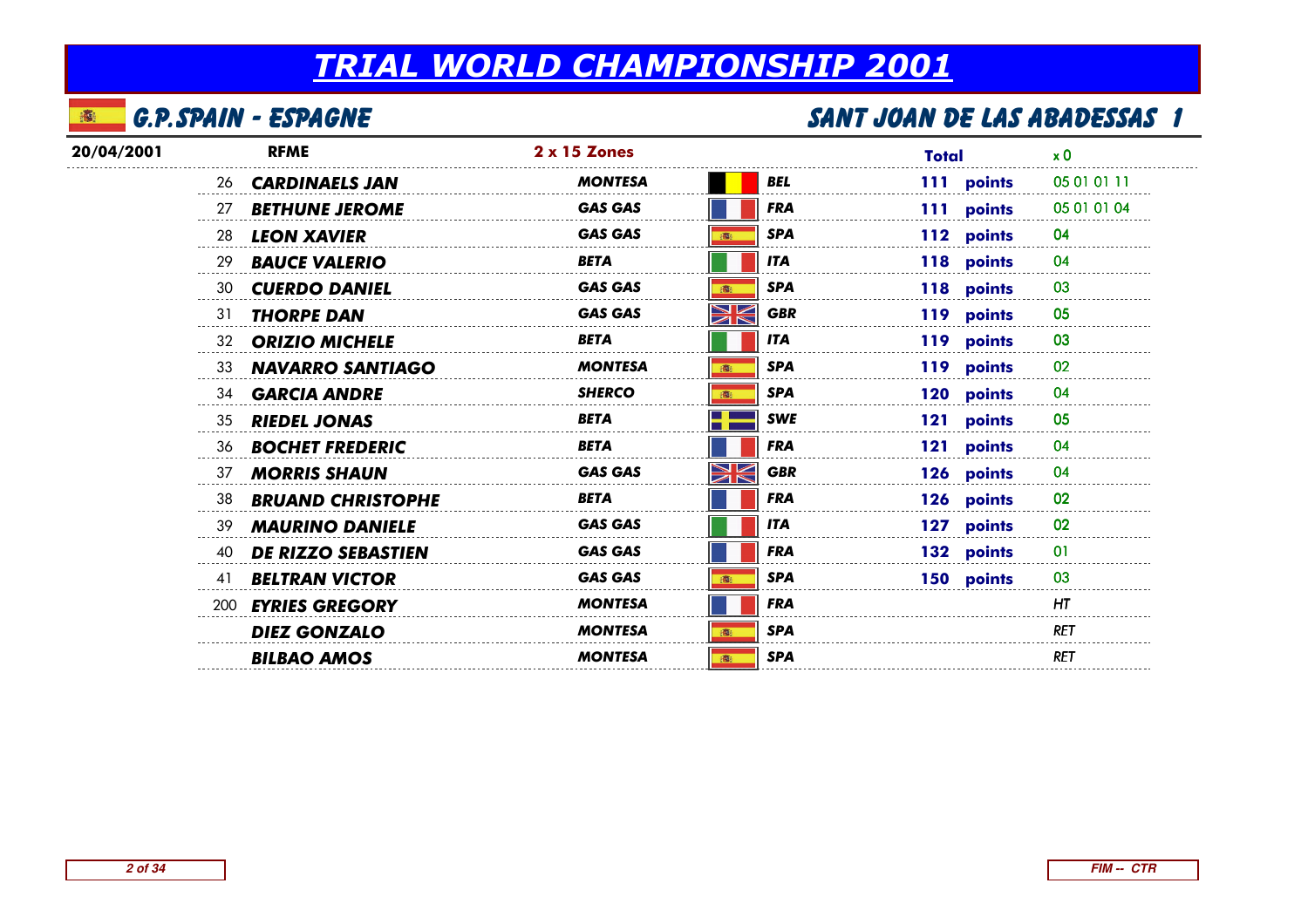#### 本 G.P.Spain - Espagne

| 21/04/2001 | <b>RFME</b>                            | 2 x 12 Zones                                                | Total     | x 0      |
|------------|----------------------------------------|-------------------------------------------------------------|-----------|----------|
|            | <b>LAMPKIN DOUGIE</b>                  | XK<br><b>GBR</b><br><b>MONTESA</b>                          | 11 points | 19       |
|            | <b>JARVIS GRAHAM</b><br>$\mathbf{2}^-$ | XK<br><b>GBR</b><br><b>SHERCO</b>                           | 13 points | 13       |
|            | <b>FUJINAMI TAKAHISA</b><br>3.         | <b>JPN</b><br>HONDA                                         | 18 points | 16       |
|            | <b>KUROYAMA KENICHI</b>                | <b>JPN</b><br>BETA                                          | 18 points | 14       |
|            | <b>FREIXA MARC</b><br>5.               | <b>SPA</b><br><b>SHERCO</b><br>高                            | 18 points | 11       |
|            | <b>6 COBOS DAVID</b>                   | <b>SPA</b><br><b>MONTESA</b><br>(画)                         | 26 points | 13       |
|            | <b>COLOMER MARC</b><br>$\mathcal{I}$   | <b>GAS GAS</b><br><b>SPA</b><br>6                           | 29 points | 12       |
|            | <b>CABESTANY ALBERT</b><br>8           | <b>SPA</b><br>BETA<br>高                                     | 31 points | $12 \,$  |
|            | <b>CAMOZZI BRUNO</b><br>9.             | <b>GAS GAS</b><br><b>FRA</b>                                | 32 points | -11      |
|            | <b>COLLEY STEVE</b><br>10 <sup>°</sup> | NK<br>7K<br><b>GBR</b><br><b>GAS GAS</b>                    | 32 points | 10       |
|            | 11 ALCARAZ JOSE MANUEL                 | <b>SPA</b><br><b>MONTESA</b><br>高                           | 35 points | 09       |
|            | <b>BILBAO AMOS</b><br>12 <sup>2</sup>  | <b>SPA</b><br><b>MONTESA</b><br>高                           | 38 points | 08       |
|            | 13 RAGA ADAM                           | <b>SPA</b><br><b>GAS GAS</b><br>ion i                       | 40 points | 04:35:05 |
|            | 14 MANZANO JOSEP                       | <b>SHERCO</b><br><b>SPA</b><br>(图)                          | 40 points | 05:50:44 |
|            | TANAKA TAICHI<br>15                    | <b>BETA</b><br><b>JPN</b>                                   | 44 points | 07       |
|            | 16 <b>PASCUET JORDI</b>                | <b>SPA</b><br><b>GAS GAS</b><br>游                           | 45 points | 07       |
|            | 17 CONNOR SAM                          | $\blacktriangleright$<br><b>GBR</b><br><b>GAS GAS</b><br>ON | 46 points | 10       |
|            | 18 JUSTRIBO MARCEL                     | <b>SPA</b><br><b>SHERCO</b><br>德                            | 46 points | 06       |
|            | RE DELLE GANDINE DARIO<br>19.          | <b>MONTESA</b><br><b>ITA</b>                                | 48 points | 08       |
|            | 20<br><b>HEMINGWAY BEN</b>             | $\blacktriangleright$<br><b>GBR</b><br>BETA                 | 55 points | 06       |
|            | <b>NAVARRO SANTIAGO</b><br>21          | <b>MONTESA</b><br><b>SPA</b><br>高                           | 55 points | 03       |
|            | 22<br><b>BAUCE VALERIO</b>             | BETA<br><b>ITA</b>                                          | 59 points | 04       |
|            | <b>ORIZIO MICHELE</b><br>23            | <b>BETA</b><br><b>ITA</b>                                   | 61 points | 03       |
|            | 24 LEON SERGIO                         | <b>SPA</b><br><b>BETA</b><br>高                              | 63 points | 06       |
|            | 25 <b>FAJARDO JERONI</b>               | <b>SPA</b><br><b>GAS GAS</b><br>: 高                         | 65 points | 05       |
|            |                                        |                                                             |           |          |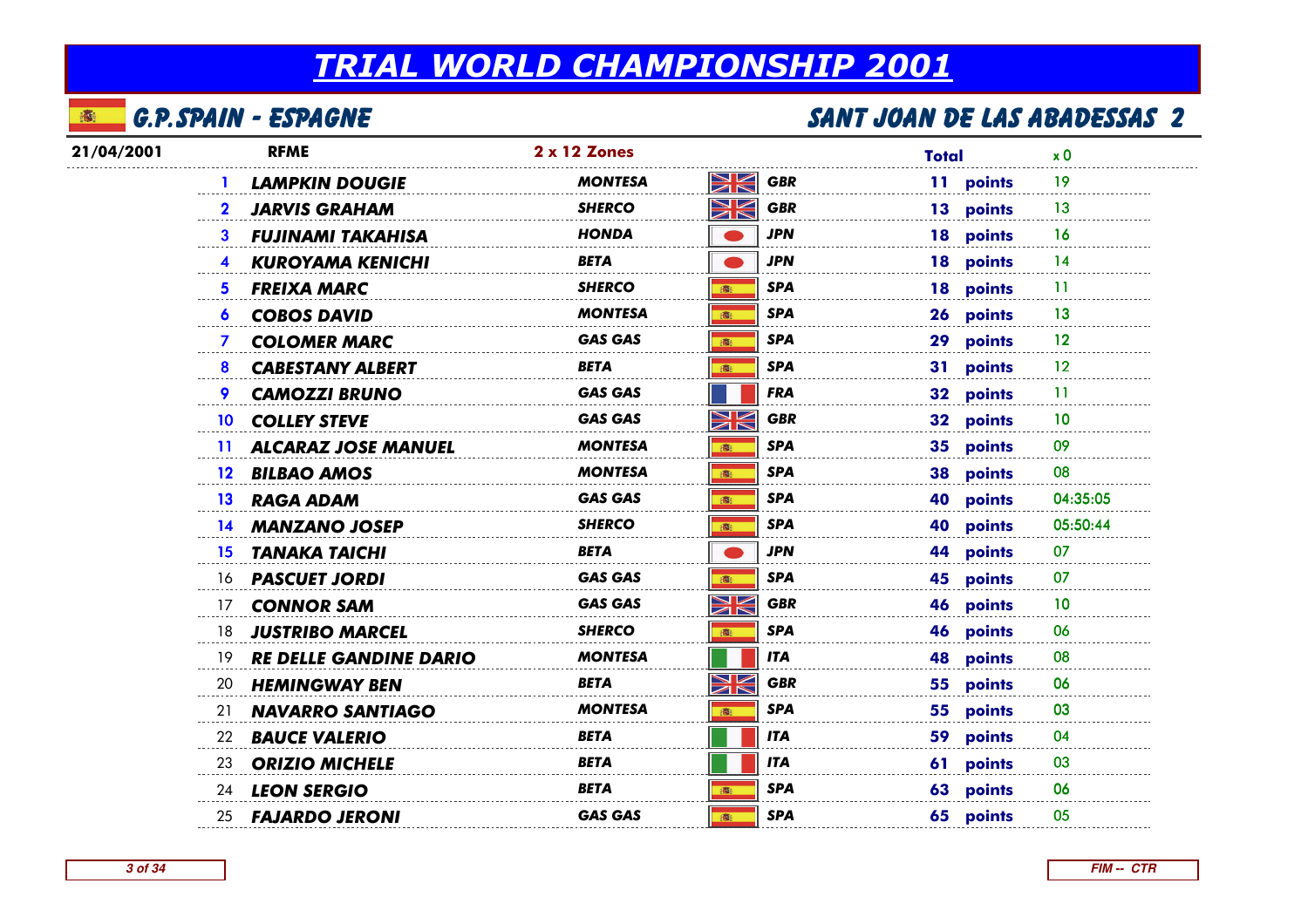#### 本 G.P.Spain - Espagne

| 21/04/2001 |    | <b>RFME</b>                | <b>2 x 12 Zones</b> |                           | Total            | x <sub>0</sub> |
|------------|----|----------------------------|---------------------|---------------------------|------------------|----------------|
|            |    | 26 <b>SAEZ JOSEP MARIA</b> | <b>MONTESA</b>      | <b>SPA</b>                | 67 points        | 05             |
|            | 27 | <b>LENZI FABIO</b>         | <b>GAS GAS</b>      | <b>ITA</b>                | 67 points        | 04             |
|            | 28 | <b>BETHUNE JEROME</b>      | <b>GAS GAS</b>      | <b>FRA</b>                | 72 points        | 06             |
|            | 29 | <b>AGOSTONI PIETRO</b>     | <b>MONTESA</b>      | <b>ITA</b>                | 74 points        | 04             |
|            | 30 | <b>GARCIA JORDI</b>        | <b>BETA</b>         | <b>SPA</b>                | 74 points        | 03             |
|            | 31 | <b>THORPE DAN</b>          | <b>GAS GAS</b>      | XK<br><b>GBR</b>          | 75 points        | 04 01          |
|            | 32 | <b>ESCALERA ISRAEL</b>     | <b>GAS GAS</b>      | <b>SPA</b><br><b>BOS</b>  | 75 points        | 04 00          |
|            | 33 | <b>EYRIES GREGORY</b>      | <b>MONTESA</b>      | <b>FRA</b>                | 75 points        | 03             |
|            | 34 | <b>MAURINO DANIELE</b>     | <b>GAS GAS</b>      | <b>ITA</b>                | 76 points        | 02             |
|            | 35 | <b>LEON XAVIER</b>         | <b>GAS GAS</b>      | <b>SPA</b>                | 77 points        | 04             |
|            | 36 | <b>BOCHET FREDERIC</b>     | <b>BETA</b>         | <b>FRA</b>                | <b>78 points</b> | 03             |
|            | 37 | <b>MORRIS SHAUN</b>        | <b>GAS GAS</b>      | $\geqslant$<br><b>GBR</b> | 81 points        | 04             |
|            | 38 | <b>CUERDO DANIEL</b>       | <b>GAS GAS</b>      | <b>SPA</b><br>■           | 84 points        | 02             |
|            | 39 | <b>RIEDEL JONAS</b>        | <b>BETA</b>         | <b>SWE</b>                | 85 points        | 03             |
|            | 40 | <b>BRUAND CHRISTOPHE</b>   | BETA                | <b>FRA</b>                | 90 points        | 03             |
|            | 41 | <b>DE RIZZO SEBASTIEN</b>  | <b>GAS GAS</b>      | <b>FRA</b>                | 97 points        | $_{01}$        |
|            | 42 | <b>DIEZ GONZALO</b>        | <b>MONTESA</b>      | <b>SPA</b>                | 115 points       | 01             |
|            |    | <b>CARDINAELS JAN</b>      | <b>MONTESA</b>      | <b>BEL</b>                |                  | <b>RET</b>     |
|            |    | <b>BELTRAN VICTOR</b>      | <b>GAS GAS</b>      | <b>SPA</b>                |                  | <b>RET</b>     |
|            |    |                            |                     |                           |                  |                |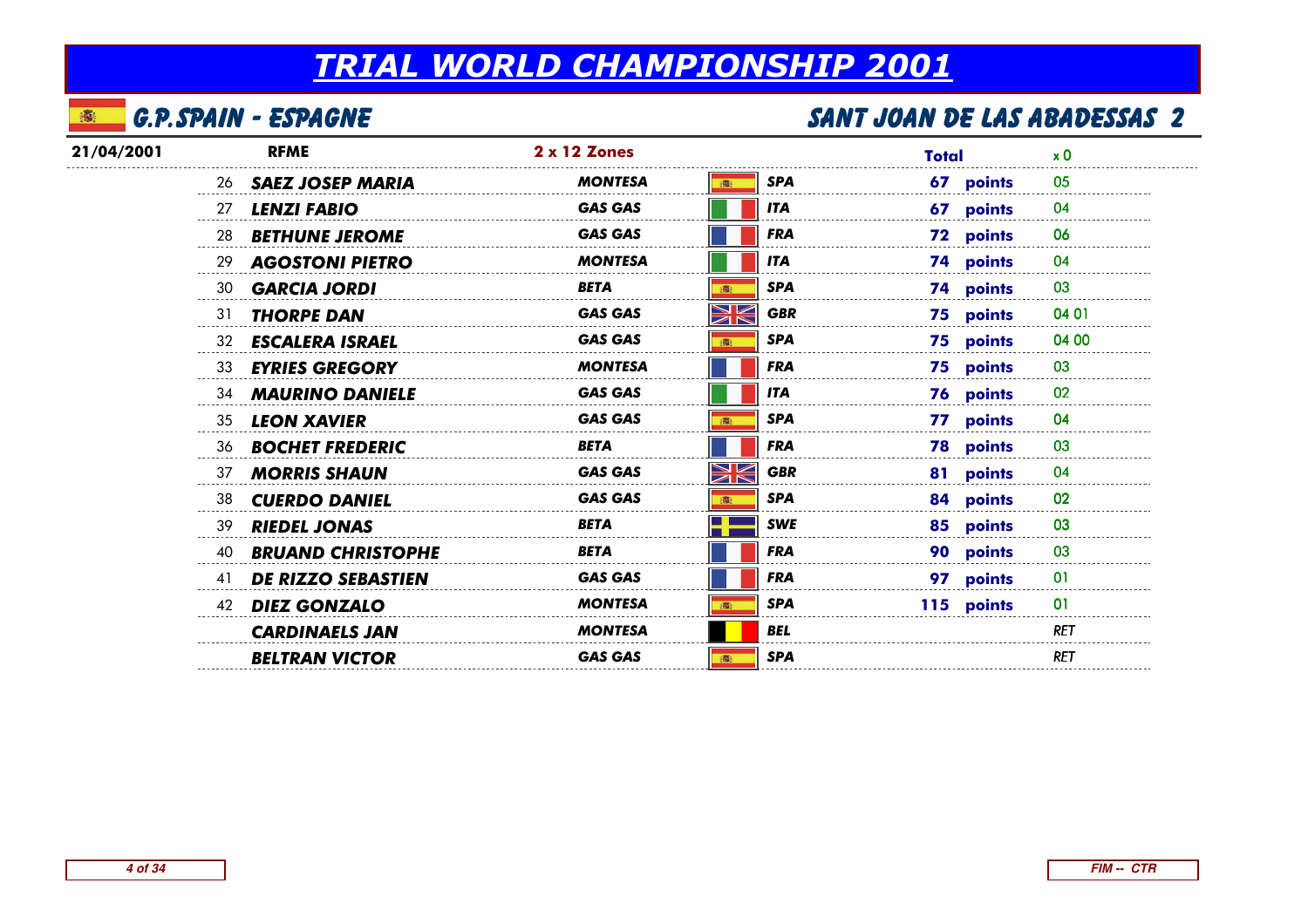

## <u>l de partie de la partie de la partie de la partie de la partie de la partie de la partie de la partie de la p</u>

| 28/04/2001 | <b>FNM</b>                               | 2 x 15 Zones   |                              | <b>Total</b> | x <sub>0</sub> |
|------------|------------------------------------------|----------------|------------------------------|--------------|----------------|
|            | <b>LAMPKIN DOUGIE</b>                    | <b>MONTESA</b> | XK<br><b>GBR</b>             | 27 points    | 16             |
|            | <b>FUJINAMI TAKAHISA</b><br>$\mathbf{2}$ | <b>HONDA</b>   | <b>JPN</b>                   | 31 points    | -17            |
|            | <b>FREIXA MARC</b><br>3                  | <b>SHERCO</b>  | <b>SPA</b><br>(画)            | 32 points    | 14             |
|            | <b>JARVIS GRAHAM</b>                     | SHERCO         | $\geqslant$<br><b>GBR</b>    | 34 points    | 16             |
|            | <b>COBOS DAVID</b><br>5.                 | <b>MONTESA</b> | <b>SPA</b><br>(画)            | 38 points    | 15             |
|            | <b>JUSTRIBO MARCEL</b><br>6              | SHERCO         | <b>SPA</b><br>(画)            | 47 points    | 14             |
|            | <b>CABESTANY ALBERT</b><br>$\mathbf{7}$  | BETA           | SPA<br>(画)                   | 48 points    | 1306           |
|            | <b>KUROYAMA KENICHI</b><br>8             | BETA           | <b>JPN</b>                   | 48 points    | 1303           |
|            | <b>ALCARAZ JOSE MANUEL</b>               | <b>MONTESA</b> | <b>SPA</b><br>高              | 53 points    | 14             |
|            | <b>RAGA ADAM</b><br>10                   | <b>GAS GAS</b> | <b>SPA</b><br>(画)            | 55 points    | 14             |
|            | <b>BILBAO AMOS</b><br>$\mathbf{11}$      | <b>MONTESA</b> | <b>SPA</b><br>(画)            | 56 points    | 14             |
|            | <b>CAMOZZI BRUNO</b><br>12 <sup>12</sup> | <b>GAS GAS</b> | <b>FRA</b>                   | 59 points    | 12             |
|            | 13 MANZANO JOSEP                         | <b>SHERCO</b>  | <b>SPA</b><br>(画)            | 64 points    | 12             |
|            | 14 PASCUET JORDI                         | <b>GAS GAS</b> | <b>SPA</b><br>$\mathbf{B}_1$ | 64 points    | -11            |
|            | 15 <sup>15</sup><br><b>COLLEY STEVE</b>  | <b>GAS GAS</b> | XK<br><b>GBR</b>             | 64 points    | 10             |
|            | 16 <b>TANAKA TAICHI</b>                  | <b>BETA</b>    | <b>JPN</b>                   | 66 points    | 05:23:52       |
|            | <b>CONNOR SAM</b><br>17                  | <b>GAS GAS</b> | XK<br><b>GBR</b>             | 66 points    | 05:28:16       |
|            | <b>RE DELLE GANDINE DARIO</b><br>18      | <b>MONTESA</b> | <b>ITA</b>                   | 68 points    | 10             |
|            | <b>COLOMER MARC</b><br>19                | <b>GAS GAS</b> | <b>SPA</b><br>電              | 69 points    | -11            |
|            | 20<br><b>CARDINAELS JAN</b>              | MONTESA        | <b>BEL</b>                   | 74 points    | 12             |
|            | <b>HEMINGWAY BEN</b><br>21               | BETA           | XK<br><b>GBR</b>             | 75 points    | 09             |
|            | <b>EYRIES GREGORY</b><br>22              | <b>MONTESA</b> | <b>FRA</b>                   | 77 points    | 08             |
|            | 23 <b>FAJARDO JERONI</b>                 | <b>GAS GAS</b> | <b>SPA</b><br>(画)            | 79 points    | 09             |
|            | 24 LEON SERGIO                           | <b>BETA</b>    | <b>SPA</b><br>(图)            | 79 points    | 07             |
|            | 25 <b>BETHUNE JEROME</b>                 | <b>GAS GAS</b> | <b>FRA</b>                   | 83 points    | 12             |
|            |                                          |                |                              |              |                |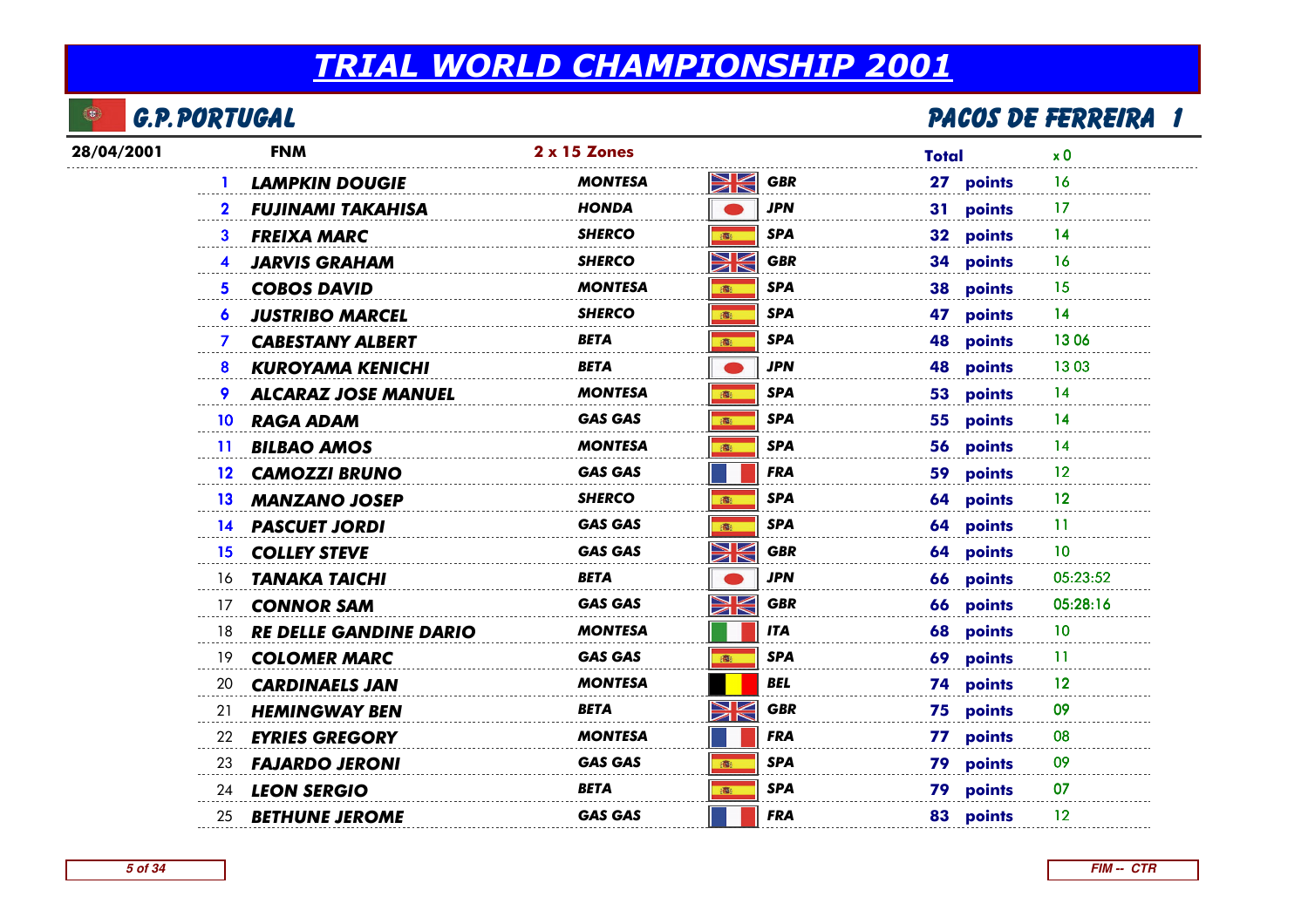#### $\bullet$ G.P.Portugal

## <u>l de partie de la partie de la partie de la partie de la partie de la partie de la partie de la partie de la p</u>

| 28/04/2001 |    | <b>FNM</b>                 | $2 \times 15$ Zones |                            | Total      | x 0 |
|------------|----|----------------------------|---------------------|----------------------------|------------|-----|
|            |    | 26 <b>SAEZ JOSEP MARIA</b> | <b>MONTESA</b>      | <b>SPA</b>                 | 85 points  | 10  |
|            | 27 | <b>ESCALERA ISRAEL</b>     | <b>GAS GAS</b>      | <b>SPA</b><br><b>STEEL</b> | 85 points  | 08  |
|            | 28 | <b>BLAZUSIAK TADEUSZ</b>   | <b>GAS GAS</b>      | <b>POL</b>                 | 89 points  | 03  |
|            | 29 | <b>CUERDO DANIEL</b>       | <b>GAS GAS</b>      | <b>SPA</b>                 | 94 points  | 06  |
|            | 30 | <b>BOCHET FREDERIC</b>     | <b>BETA</b>         | <b>FRA</b>                 | 96 points  | 06  |
|            | 31 | <b>BAUCE VALERIO</b>       | <b>BETA</b>         | <b>ITA</b>                 | 98 points  | 06  |
|            | 32 | <b>LEON XAVIER</b>         | <b>GAS GAS</b>      | <b>SPA</b>                 | 98 points  | 04  |
|            | 33 | <b>MORRIS SHAUN</b>        | <b>GAS GAS</b>      | XK<br><b>GBR</b>           | 99 points  | 05  |
|            |    | 34 <b>MAURINO DANIELE</b>  | <b>GAS GAS</b>      | <b>ITA</b>                 | 101 points | 04  |
|            | 35 | <b>RIEDEL JONAS</b>        | <b>BETA</b>         | <b>SWE</b>                 | 102 points | 05  |
|            |    | 36 AGOSTONI PIETRO         | <b>MONTESA</b>      | <b>ITA</b>                 | 104 points | 05  |
|            | 37 | <b>DE RIZZO SEBASTIEN</b>  | <b>GAS GAS</b>      | <b>FRA</b>                 | 118 points | 01  |
|            | 38 | <b>GARCIA ANDRE</b>        | <b>SHERCO</b>       | <b>SPA</b><br><b>BREE</b>  | 138 points | 00  |
|            | 39 | <b>SANTOS NUNO</b>         | MONTESA             | <b>POR</b>                 | 150 points | 00  |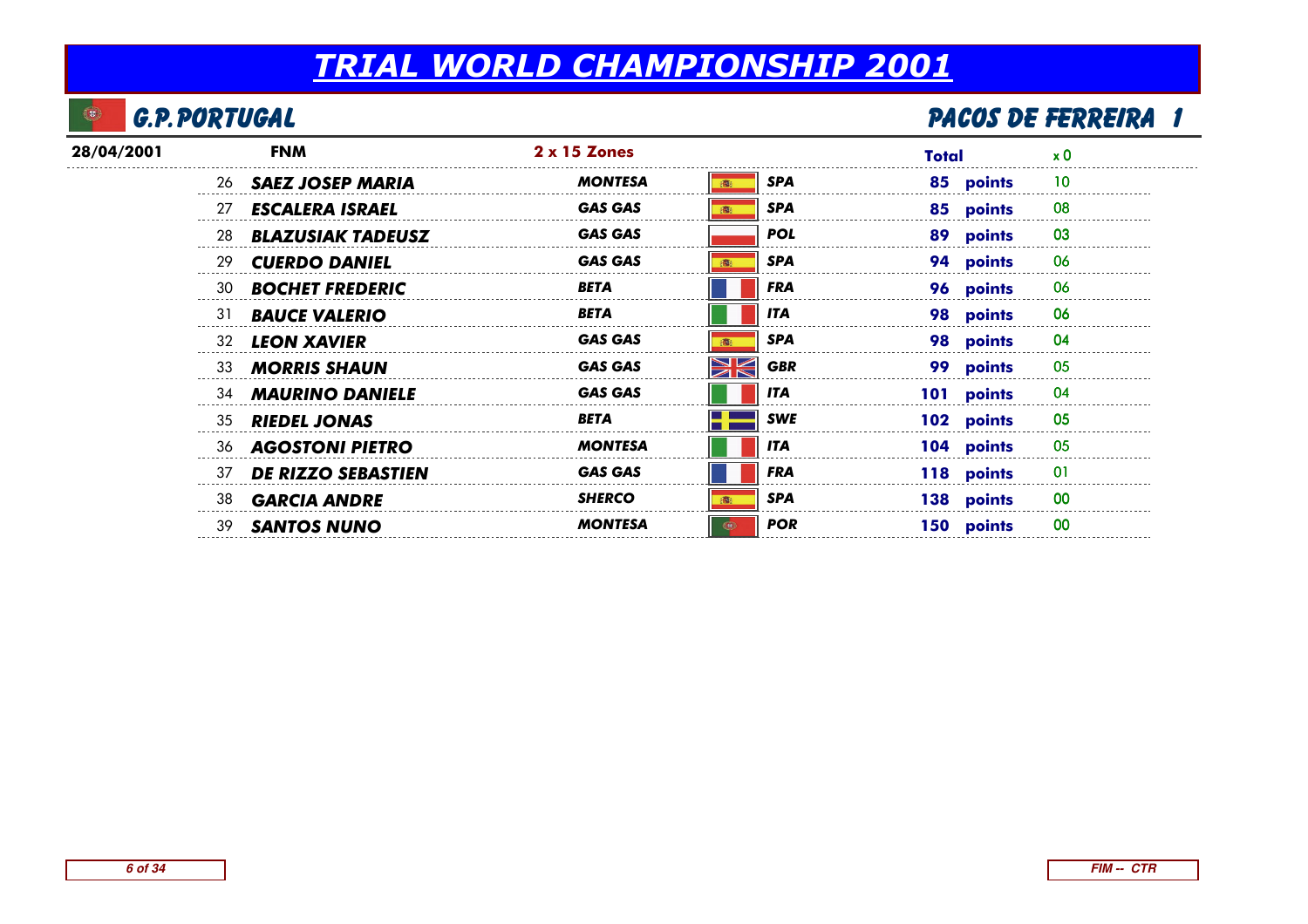

## <u>L'anno 1990 de ferreira de la partide de la partide de partide par la partide de ferreira de la partide de la p</u>

| 29/04/2001 | <b>FNM</b>                          | 2 x 15 Zones                                                                             | <b>Total</b>            | x <sub>0</sub> |
|------------|-------------------------------------|------------------------------------------------------------------------------------------|-------------------------|----------------|
|            | <b>LAMPKIN DOUGIE</b>               | NK<br>ZK<br><b>MONTESA</b>                                                               | <b>GBR</b><br>17 points | 21             |
|            | <b>FREIXA MARC</b><br>$\mathbf{2}$  | <b>SHERCO</b><br>(图)                                                                     | <b>SPA</b><br>28 points | 18             |
|            | <b>FUJINAMI TAKAHISA</b><br>3       | HONDA                                                                                    | JPN<br>33 points        | 18             |
|            | <b>JARVIS GRAHAM</b><br>4           | NK<br><b>SHERCO</b>                                                                      | <b>GBR</b><br>35 points | 17             |
|            | <b>COBOS DAVID</b><br>5.            | <b>MONTESA</b><br>高                                                                      | <b>SPA</b><br>37 points | -17            |
|            | <b>COLLEY STEVE</b><br>6            | $\blacktriangleright$ $\blacktriangleright$<br><b>GAS GAS</b><br>$\overline{\mathbb{Z}}$ | <b>GBR</b><br>37 points | 15             |
|            | <b>CABESTANY ALBERT</b><br>7        | BETA<br>(图)                                                                              | SPA<br>40 points        | 17             |
|            | <b>RAGA ADAM</b><br>8               | <b>GAS GAS</b><br>(图)                                                                    | <b>SPA</b><br>43 points | <b>16</b>      |
|            | <b>ALCARAZ JOSE MANUEL</b><br>9     | <b>MONTESA</b><br>(图)                                                                    | SPA<br>47 points        | 14             |
|            | <b>KUROYAMA KENICHI</b><br>10       | <b>BETA</b>                                                                              | <b>JPN</b><br>48 points | 14             |
|            | 11 BILBAO AMOS                      | <b>MONTESA</b>                                                                           | 49 points<br>SPA        | 13             |
|            | 12 COLOMER MARC                     | <b>GAS GAS</b>                                                                           | SPA<br>51 points        | 16             |
|            | 13 CAMOZZI BRUNO                    | <b>GAS GAS</b>                                                                           | <b>FRA</b><br>53 points | 11             |
|            | 14 MANZANO JOSEP                    | <b>SHERCO</b><br>(画)                                                                     | <b>SPA</b><br>54 points | 12             |
|            | 15 JUSTRIBO MARCEL                  | <b>SHERCO</b><br>高                                                                       | SPA<br>55 points        | -13            |
|            | 16 <b>PASCUET JORDI</b>             | <b>GAS GAS</b><br>●                                                                      | <b>SPA</b><br>58 points | 13             |
|            | <b>RE DELLE GANDINE DARIO</b><br>17 | <b>MONTESA</b>                                                                           | <b>ITA</b><br>58 points | 12             |
|            | TANAKA TAICHI<br>18                 | BETA                                                                                     | <b>JPN</b><br>62 points | 10             |
|            | 19 LEON SERGIO                      | <b>BETA</b>                                                                              | SPA<br>64 points        | 11             |
|            | 20<br><b>CARDINAELS JAN</b>         | <b>MONTESA</b>                                                                           | <b>BEL</b><br>65 points | 08             |
|            | <b>SAEZ JOSEP MARIA</b><br>21       | <b>MONTESA</b><br>(画)                                                                    | <b>SPA</b><br>72 points | 10             |
|            | <b>CONNOR SAM</b><br>22             | ↘☑<br><b>GAS GAS</b><br>ØN                                                               | <b>GBR</b><br>72 points | 08             |
|            | 23 HEMINGWAY BEN                    | NK<br>BETA                                                                               | <b>GBR</b><br>75 points | 08             |
|            | 24 <b>BLAZUSIAK TADEUSZ</b>         | <b>GAS GAS</b>                                                                           | <b>POL</b><br>79 points | 07             |
|            | 25 LEON XAVIER                      | <b>GAS GAS</b><br><b>高:</b>                                                              | SPA<br>80 points        | 09             |
|            |                                     |                                                                                          |                         |                |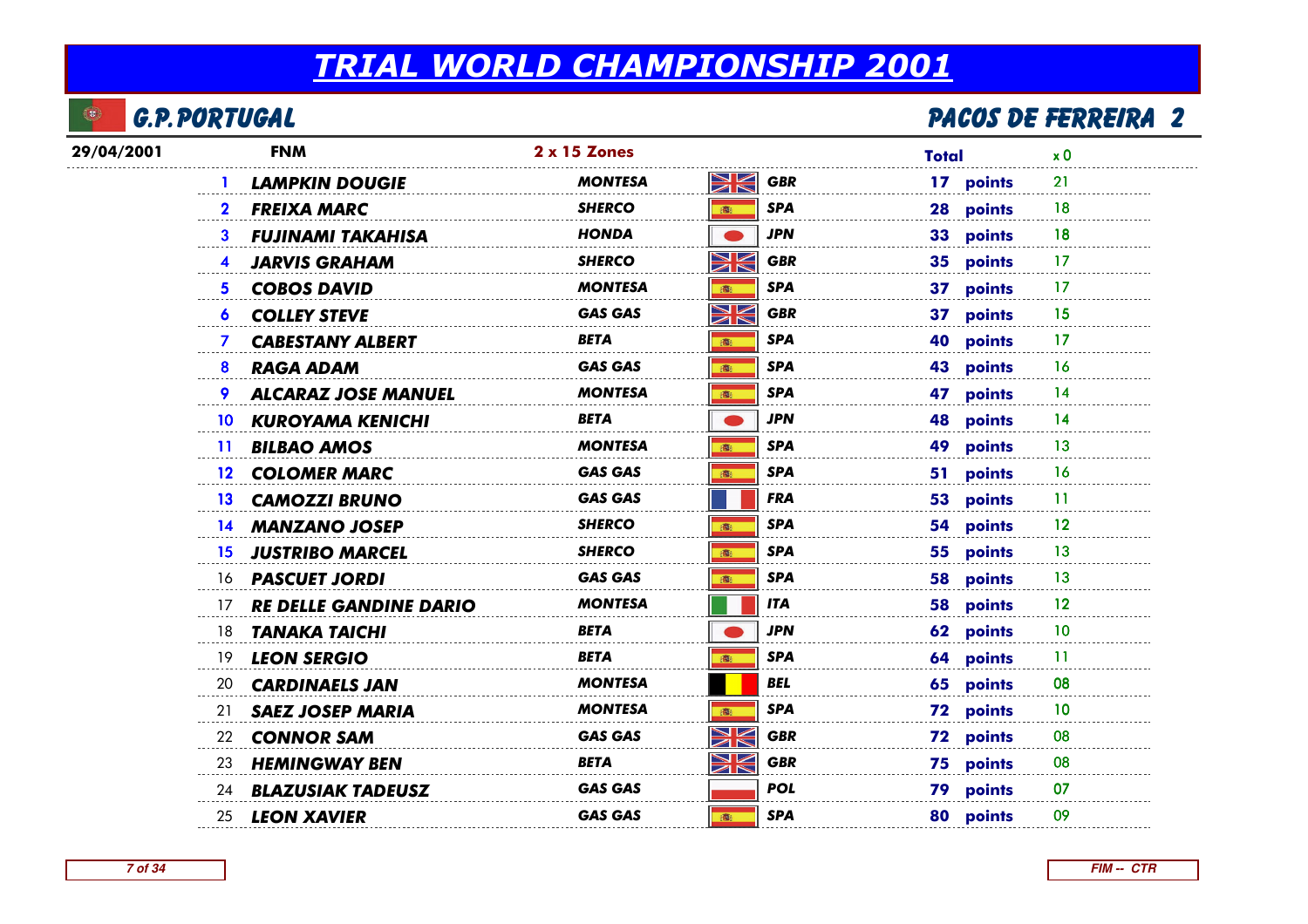#### $\bullet$ G.P.Portugal

## <u>L'anno 1990 de ferreira de la partide de la partide de partide par la partide de ferreira de la partide de la p</u>

| 29/04/2001 | <b>FNM</b>                      | $2 \times 15$ Zones                       | Total      | $\boldsymbol{\mathsf{x}}\ \boldsymbol{0}$ |
|------------|---------------------------------|-------------------------------------------|------------|-------------------------------------------|
|            | 26 <b>BOCHET FREDERIC</b>       | <b>FRA</b><br>BETA                        | 83 points  | 07                                        |
|            | <b>EYRIES GREGORY</b><br>27     | <b>MONTESA</b><br><b>FRA</b>              | 84 points  | 05                                        |
|            | 28<br><b>CUERDO DANIEL</b>      | <b>SPA</b><br><b>GAS GAS</b>              | 86 points  | 03:02:12                                  |
|            | 29<br><b>FAJARDO JERONI</b>     | <b>SPA</b><br><b>GAS GAS</b>              | 86 points  | 03:48:43                                  |
|            | <b>BAUCE VALERIO</b><br>30      | <b>BETA</b><br><b>ITA</b>                 | 88 points  | 06                                        |
|            | 31<br><b>MORRIS SHAUN</b>       | <b>NK</b><br><b>GBR</b><br><b>GAS GAS</b> | 89 points  | 05                                        |
|            | <b>BETHUNE JEROME</b><br>32     | <b>FRA</b><br><b>GAS GAS</b>              | 90 points  | 08                                        |
|            | <b>MAURINO DANIELE</b><br>33    | <b>GAS GAS</b><br><b>ITA</b>              | 92 points  | 04                                        |
|            | 34 <b>AGOSTONI PIETRO</b>       | <b>ITA</b><br><b>MONTESA</b>              | 96 points  | 04                                        |
|            | <b>ESCALERA ISRAEL</b><br>35    | <b>GAS GAS</b><br><b>SPA</b>              | 98 points  | 06                                        |
|            | 36 RIEDEL JONAS                 | <b>SWE</b><br><b>BETA</b>                 | 104 points | 06                                        |
|            | 37<br><b>DE RIZZO SEBASTIEN</b> | <b>GAS GAS</b><br><b>FRA</b>              | 105 points | 05                                        |
|            | <b>GARCIA ANDRE</b><br>38       | <b>SPA</b><br><b>SHERCO</b>               | 142 points | 00                                        |
|            | <b>SANTOS NUNO</b>              | <b>POR</b><br><b>MONTESA</b>              |            | RET                                       |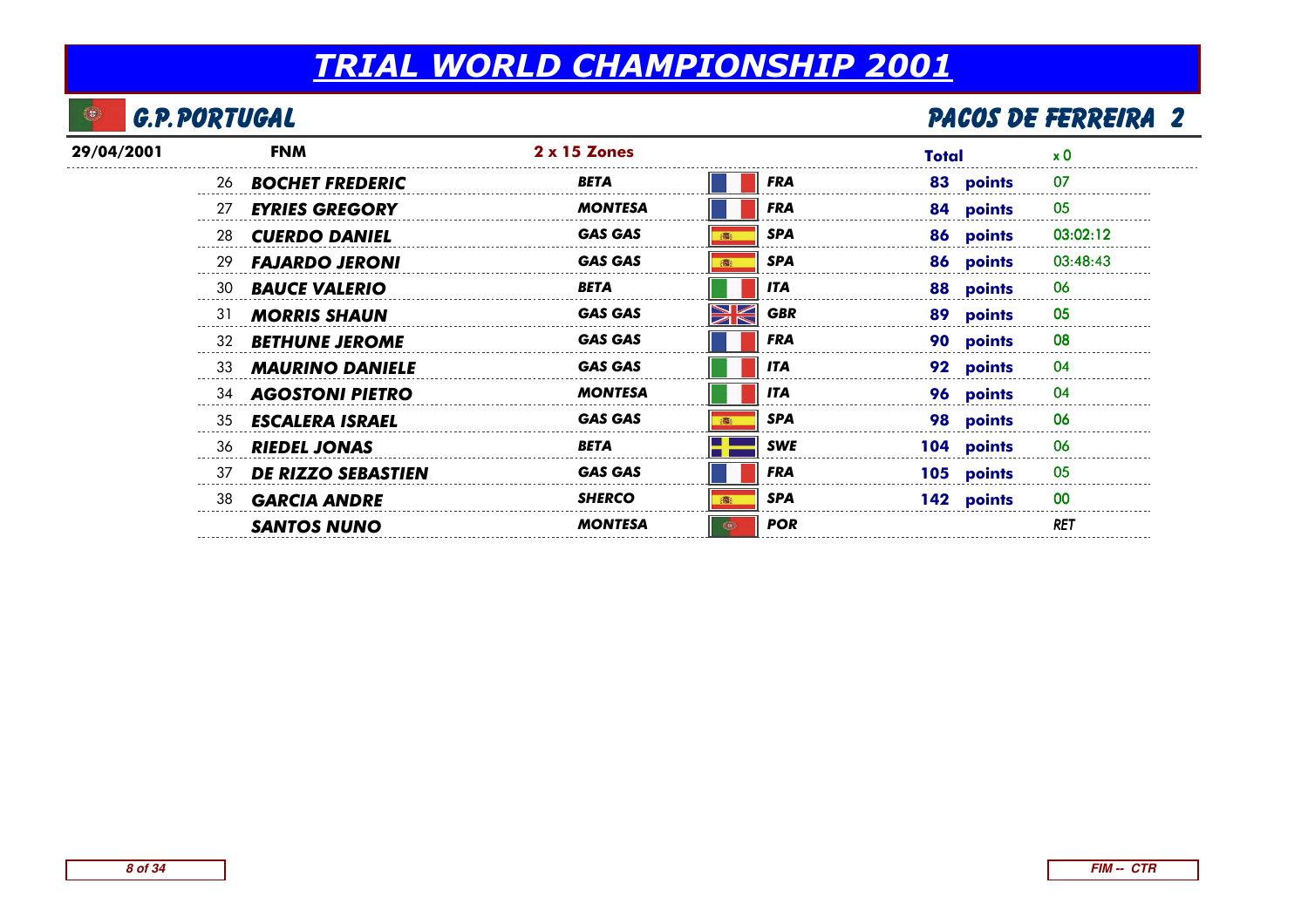## G.P.Belgium - Belgique

|            | G.P. BELGIUM - BELGIQUE                |                |                            |              | <b>CUESMES 1</b> |  |
|------------|----------------------------------------|----------------|----------------------------|--------------|------------------|--|
| 19/05/2001 | <b>FMB</b>                             | 2 x 15 Zones   |                            | <b>Total</b> | x <sub>0</sub>   |  |
|            | <b>FUJINAMI TAKAHISA</b>               | HONDA          | <b>JPN</b>                 | 30 points    | 19               |  |
|            | <b>RAGA ADAM</b>                       | <b>GAS GAS</b> | <b>SPA</b><br>高            | 33 points    | 15               |  |
|            | <b>FREIXA MARC</b><br>3                | SHERCO         | <b>SPA</b><br>高            | 35 points    | 17               |  |
|            | <b>COLOMER MARC</b><br>4               | <b>GAS GAS</b> | <b>SPA</b><br>高            | 36 points    | 20               |  |
|            | <b>JARVIS GRAHAM</b><br>5.             | <b>SHERCO</b>  | NK<br><b>GBR</b>           | 40 points    | 17 03 03         |  |
|            | <b>LAMPKIN DOUGIE</b><br>6             | <b>MONTESA</b> | XK<br><b>GBR</b>           | 40 points    | 17 03 01         |  |
|            | <b>JUSTRIBO MARCEL</b><br>$\mathbf{7}$ | <b>SHERCO</b>  | <b>SPA</b><br>高            | 44 points    | 14               |  |
|            | <b>CABESTANY ALBERT</b><br>8           | <b>BETA</b>    | <b>SPA</b><br>$\mathbb{R}$ | 46 points    | 16               |  |
|            | <b>COLLEY STEVE</b>                    | <b>GAS GAS</b> | NK<br><b>GBR</b>           | 52 points    | 10               |  |
|            | <b>PASCUET JORDI</b><br>10             | <b>GAS GAS</b> | <b>SPA</b><br>(画)          | 53 points    | 10               |  |
|            | <b>MANZANO JOSEP</b><br>$\mathbf{11}$  | SHERCO         | <b>SPA</b><br>高            | 54 points    | 12               |  |
|            | 12 KUROYAMA KENICHI                    | <b>BETA</b>    | <b>JPN</b>                 | 56 points    | 15               |  |
|            | <b>BILBAO AMOS</b><br>13 <sup>13</sup> | <b>MONTESA</b> | <b>SPA</b><br>(画)          | 58 points    | 10               |  |
|            | 14 COBOS DAVID                         | <b>MONTESA</b> | <b>SPA</b><br>(图)          | 61 points    | 12               |  |
|            | <b>CAMOZZI BRUNO</b><br>15.            | <b>GAS GAS</b> | <b>FRA</b>                 | 64 points    | 09               |  |
|            | <b>RE DELLE GANDINE DARIO</b><br>16    | <b>MONTESA</b> | <b>ITA</b>                 | 72 points    | 06               |  |
|            | <b>CONNOR SAM</b><br>17                | MONTESA        | NK<br><b>GBR</b>           | 78 points    | 09               |  |
|            | <b>TANAKA TAICHI</b><br>18             | BETA           | JPN                        | 81 points    | 10               |  |
|            | 19<br><b>CARDINAELS JAN</b>            | MONTESA        | BEL                        | 94 points    | 14               |  |
|            | <b>HEMINGWAY BEN</b><br>20             | BETA           | NK<br><b>GBR</b>           | 96 points    | 06               |  |
|            | <b>LEON SERGIO</b><br>21               | <b>BETA</b>    | <b>SPA</b><br>高            | 99 points    | 04               |  |
|            | <b>LEON XAVIER</b><br>22               | <b>GAS GAS</b> | <b>SPA</b><br>1            | 101 points   | 04               |  |
|            | 23<br><b>BAUCE VALERIO</b>             | BETA           | <b>ITA</b>                 | 104 points   | 03               |  |
|            | <b>SAEZ JOSEP MARIA</b><br>24          | <b>MONTESA</b> | <b>SPA</b><br>(卷)          | 104 points   | 02               |  |
|            | <b>ESCALERA ISRAEL</b><br>25           | <b>GAS GAS</b> | <b>SPA</b><br><b>in</b>    | 108 points   | 05               |  |
|            |                                        |                |                            |              |                  |  |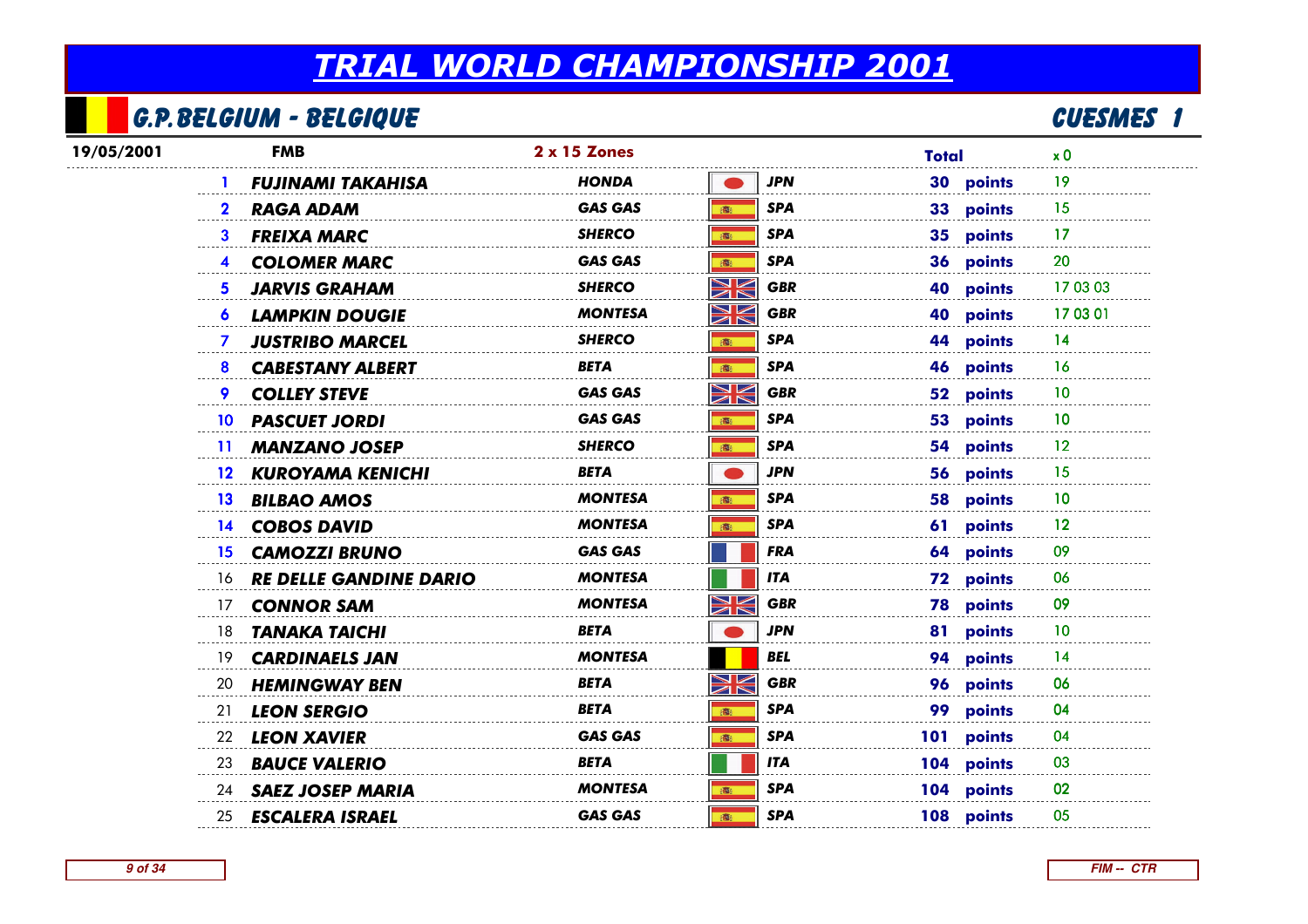## G.P.Belgium - Belgique

|            |     | G.P. BELGIUM - BELGIQUE    |                     |                 |              | <b>CUESME</b> S |
|------------|-----|----------------------------|---------------------|-----------------|--------------|-----------------|
| 19/05/2001 |     | <b>FMB</b>                 | $2 \times 15$ Zones |                 | <b>Total</b> | $\times 0$      |
|            |     | 26 <b>BETHUNE JEROME</b>   | <b>GAS GAS</b>      | <b>FRA</b>      | 109 points   | 04              |
|            | 27  | <b>VAN DEN BROEK ALEX</b>  | <b>GAS GAS</b>      | <b>NED</b>      | 110 points   | 03              |
|            | -28 | <b>AGOSTONI PIETRO</b>     | <b>MONTESA</b>      | <b>ITA</b>      | 111 points   | 03              |
|            | 29  | <b>BOCHET FREDERIC</b>     | <b>BETA</b>         | <b>FRA</b>      | 112 points   | 03              |
|            | 30  | <b>BRUAND CHRISTOPHE</b>   | <b>BETA</b>         | <b>FRA</b>      | 114 points   | 02              |
|            | 31  | <b>FAJARDO JERONI</b>      | <b>GAS GAS</b>      | <b>SPA</b>      | 120 points   | 05              |
|            | 32  | <b>COLSON OLIVIER</b>      | <b>GAS GAS</b>      | <b>BEL</b>      | 122 points   | 02              |
|            | 33  | <b>MAURINO DANIELE</b>     | <b>GAS GAS</b>      | <b>ITA</b>      | 128 points   | -01             |
|            |     | 34 <b>THORPE DAN</b>       | <b>GAS GAS</b>      | Ж<br><b>GBR</b> | 130 points   | 01              |
|            |     | 35 DE RIZZO SEBASTIEN      | <b>GAS GAS</b>      | <b>FRA</b>      | 133 points   | 01              |
|            |     | 36 TEMPERA ALBERTO         | <b>BETA</b>         | <b>ITA</b>      | 148 points   | 00              |
|            |     | <b>VUKCEVIC MICHAEL</b>    | <b>SHERCO</b>       | <b>BEL</b>      |              | <b>RET</b>      |
|            |     | <b>ALCARAZ JOSE MANUEL</b> | <b>MONTESA</b>      | <b>SPA</b>      |              | RET             |
|            |     |                            |                     |                 |              |                 |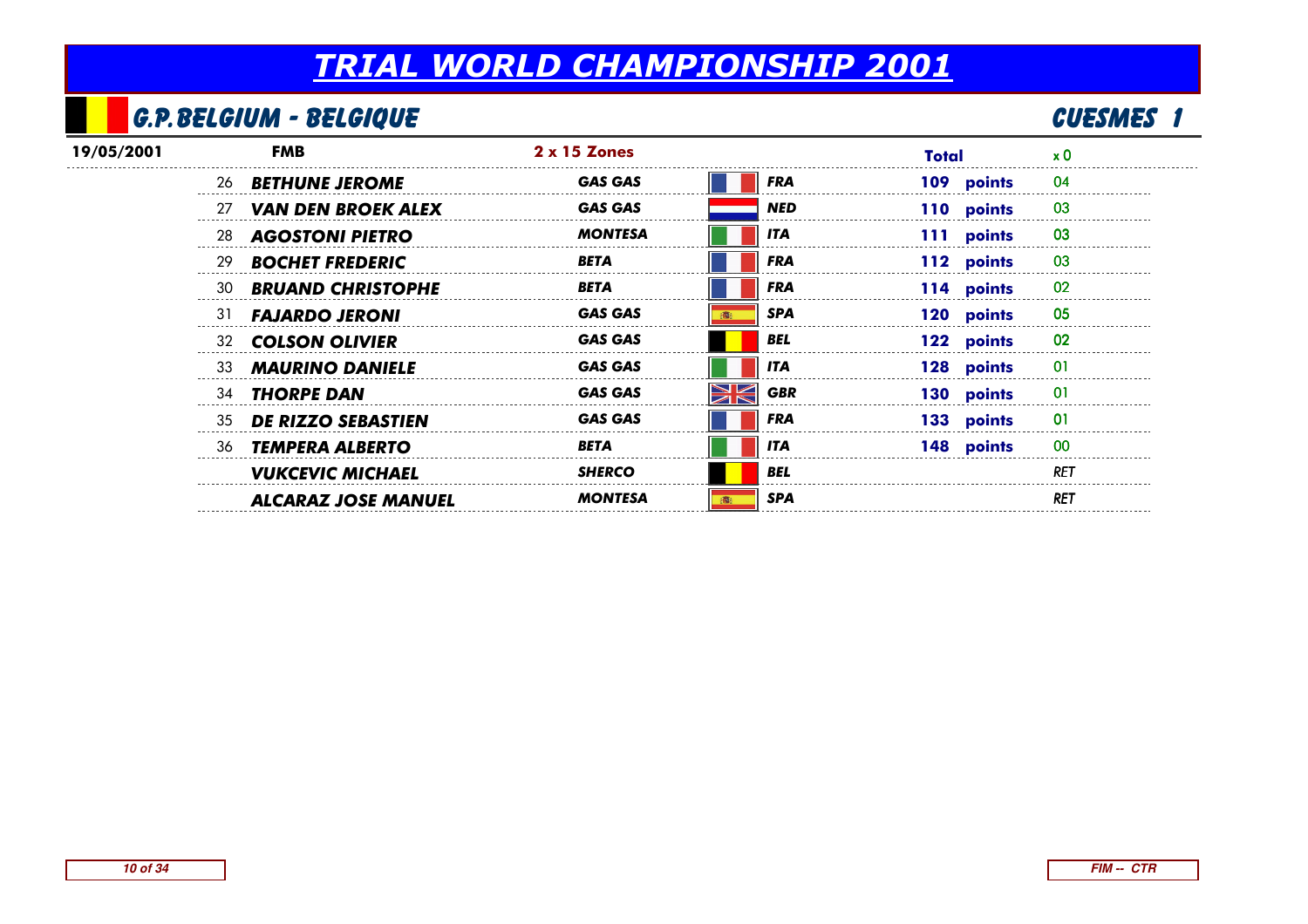## G.P.Belgium - Belgique

## <u>E</u> CUESMES 2

| 20/05/2001 | <b>FMB</b>                                       | 2 x 15 Zones                | <b>Total</b> | x <sub>0</sub>         |
|------------|--------------------------------------------------|-----------------------------|--------------|------------------------|
|            | <b>LAMPKIN DOUGIE</b>                            | NK<br>ZK<br><b>MONTESA</b>  | <b>GBR</b>   | 26<br>8 points         |
|            | <b>FREIXA MARC</b><br>$\mathbf{2}$               | <b>SHERCO</b><br>(图)        | <b>SPA</b>   | 13 points<br>25        |
|            | <b>FUJINAMI TAKAHISA</b><br>3.                   | <b>HONDA</b>                | <b>JPN</b>   | 14 points<br>21        |
|            | <b>COLOMER MARC</b>                              | <b>GAS GAS</b>              | <b>SPA</b>   | 17 points<br>18        |
|            | <b>RAGA ADAM</b><br>5.                           | <b>GAS GAS</b><br>客         | <b>SPA</b>   | 19 points<br>20        |
|            | <b>CABESTANY ALBERT</b><br>6.                    | BETA<br>(图)                 | <b>SPA</b>   | 23<br>25 points        |
|            | <b>JUSTRIBO MARCEL</b><br>$\mathcal{I}$          | <b>SHERCO</b><br>高          | <b>SPA</b>   | 20<br>29 points        |
|            | <b>JARVIS GRAHAM</b><br>8                        | XK<br><b>SHERCO</b>         | <b>GBR</b>   | 20<br>31 points        |
|            | <b>COLLEY STEVE</b>                              | XK<br><b>GAS GAS</b>        | <b>GBR</b>   | 31 points<br>16        |
|            | <b>MANZANO JOSEP</b><br>10                       | <b>SHERCO</b><br>(选)        | <b>SPA</b>   | 32 points<br>19        |
|            | <b>KUROYAMA KENICHI</b><br>$\mathbf{11}$         | <b>BETA</b>                 | <b>JPN</b>   | 32 points<br>17        |
|            | 12 COBOS DAVID                                   | <b>MONTESA</b><br>高         | <b>SPA</b>   | 47 points<br>17        |
|            | <b>RE DELLE GANDINE DARIO</b><br>13 <sup>7</sup> | <b>MONTESA</b>              | <b>ITA</b>   | 10<br>51 points        |
|            | 14 CAMOZZI BRUNO                                 | <b>GAS GAS</b>              | <b>FRA</b>   | 55 points<br>1205      |
|            | <b>TANAKA TAICHI</b><br>15.                      | <b>BETA</b>                 | <b>JPN</b>   | 1203<br>55 points      |
|            | 16 <b>PASCUET JORDI</b>                          | <b>GAS GAS</b><br><b>高:</b> | <b>SPA</b>   | 61 points<br>11        |
|            | <b>CARDINAELS JAN</b><br>17                      | <b>MONTESA</b>              | <b>BEL</b>   | 09<br>71 points        |
|            | <b>BILBAO AMOS</b><br>18                         | <b>MONTESA</b>              | <b>SPA</b>   | 71 points<br>07        |
|            | <b>CONNOR SAM</b><br>19                          | XK<br><b>GAS GAS</b>        | <b>GBR</b>   | <b>72 points</b><br>08 |
|            | 20<br><b>AGOSTONI PIETRO</b>                     | <b>MONTESA</b>              | <b>ITA</b>   | 09<br><b>74 points</b> |
|            | <b>SAEZ JOSEP MARIA</b><br>21                    | <b>MONTESA</b><br>(图)       | <b>SPA</b>   | 75 points<br>08        |
|            | <b>LEON SERGIO</b><br>22                         | <b>BETA</b><br><b>高</b>     | <b>SPA</b>   | <b>78 points</b><br>07 |
|            | 23<br><b>ESCALERA ISRAEL</b>                     | <b>GAS GAS</b><br>高         | <b>SPA</b>   | 06 04<br>85 points     |
|            | 24 <b>FAJARDO JERONI</b>                         | <b>GAS GAS</b><br>客         | <b>SPA</b>   | 85 points<br>06 02     |
|            | 25 LEON XAVIER                                   | <b>GAS GAS</b><br><b>高:</b> | <b>SPA</b>   | 86 points<br>05        |
|            |                                                  |                             |              |                        |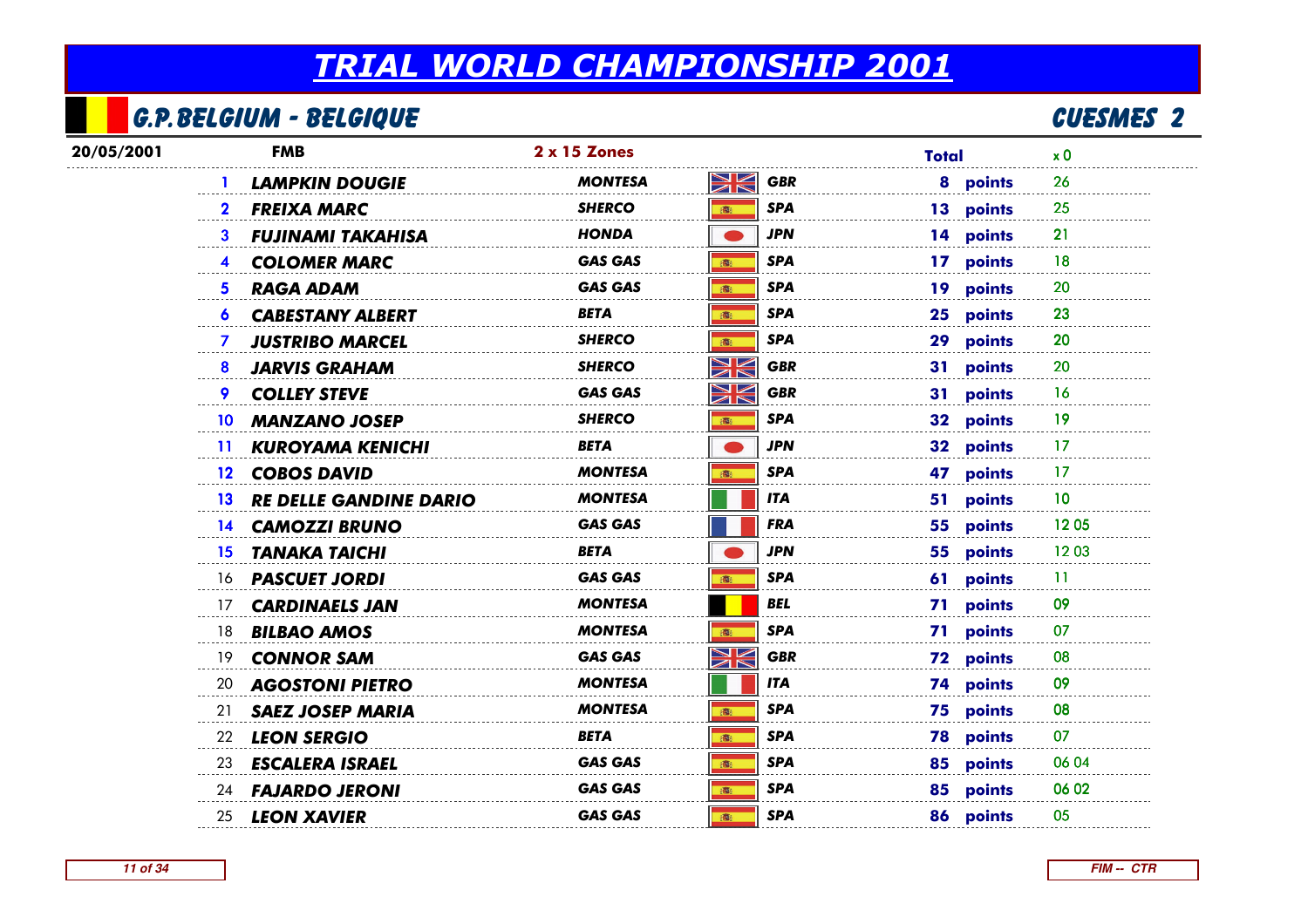### G.P.Belgium - Belgique

## <u>E</u> CUESMES 2

| 20/05/2001 |    | FMB                        | $2 \times 15$ Zones |            | Total      | x 0             |
|------------|----|----------------------------|---------------------|------------|------------|-----------------|
|            |    | 26 <b>BETHUNE JEROME</b>   | <b>GAS GAS</b>      | <b>FRA</b> | 87 points  | 08              |
|            | 27 | <b>HEMINGWAY BEN</b>       | BETA                | <b>GBR</b> | 89 points  | 06              |
|            | 28 | <b>BAUCE VALERIO</b>       | <b>BETA</b>         | <b>ITA</b> | 93 points  | 03              |
|            | 29 | <b>VAN DEN BROEK ALEX</b>  | <b>GAS GAS</b>      | <b>NED</b> | 94 points  | 07              |
|            | 30 | <b>BOCHET FREDERIC</b>     | <b>BETA</b>         | <b>FRA</b> | 96 points  | 05              |
|            | 31 | <b>BRUAND CHRISTOPHE</b>   | <b>BETA</b>         | <b>FRA</b> | 101 points | 04              |
|            | 32 | <b>MAURINO DANIELE</b>     | <b>GAS GAS</b>      | <b>ITA</b> | 107 points | 02              |
|            | 33 | <b>COLSON OLIVIER</b>      | <b>GAS GAS</b>      | <b>BEL</b> | 108 points | 02              |
|            | 34 | <b>DE RIZZO SEBASTIEN</b>  | <b>GAS GAS</b>      | <b>FRA</b> | 114 points | 02              |
|            | 35 | <b>THORPE DAN</b>          | <b>GAS GAS</b>      | <b>GBR</b> | 120 points | 02              |
|            | 36 | <b>TEMPERA ALBERTO</b>     | <b>BETA</b>         | <b>ITA</b> | 132 points | 00              |
|            |    | <b>VUKCEVIC MICHAEL</b>    | <b>SHERCO</b>       | <b>BEL</b> |            | RET             |
|            |    | <b>ALCARAZ JOSE MANUEL</b> | <b>MONTESA</b>      | <b>SPA</b> |            | RE <sub>1</sub> |
|            |    |                            |                     |            |            |                 |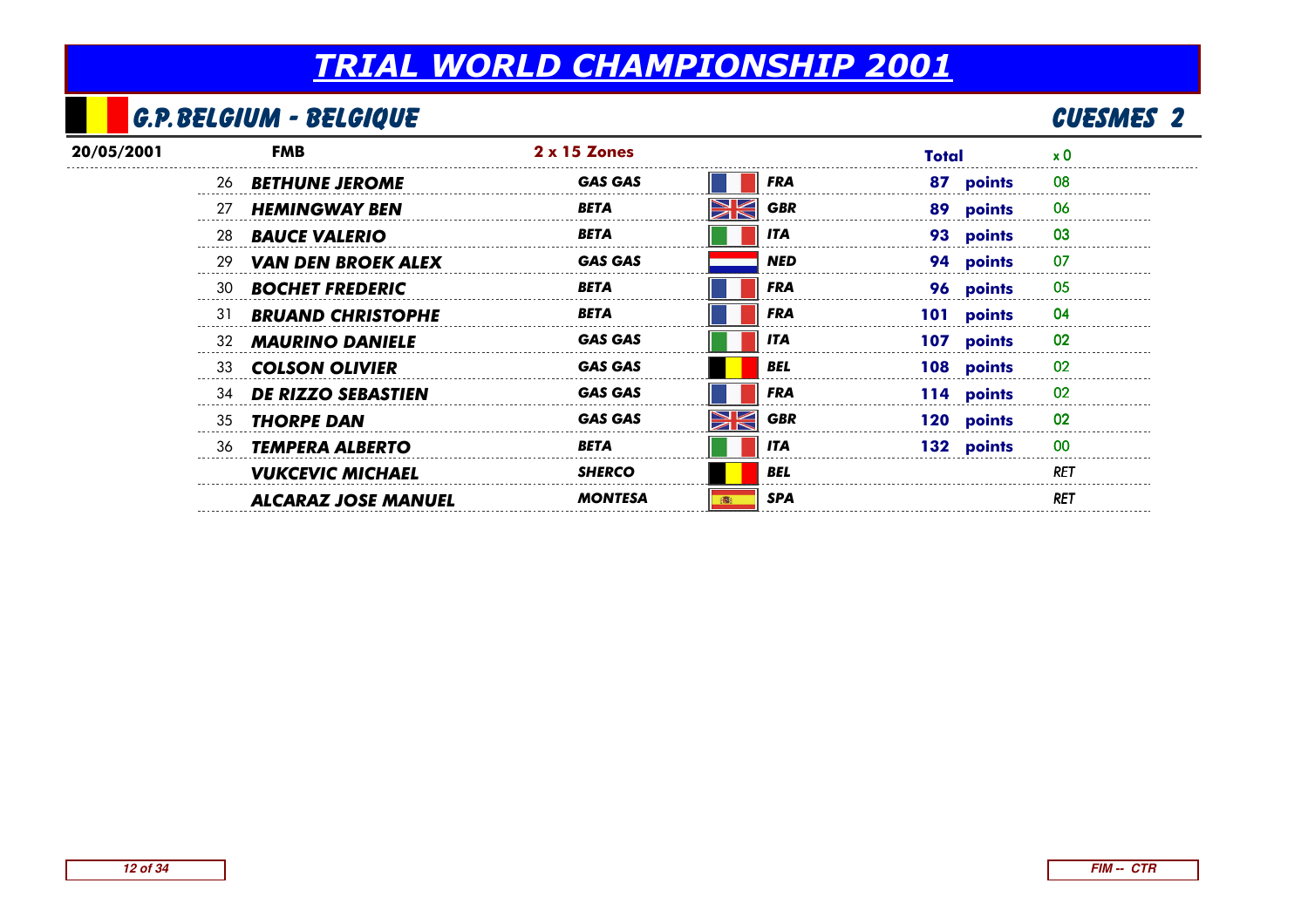|           | <b>G.P.JAPAN - JAPON</b>                |                |                   | TWIN RING MOTEGI 1             |  |
|-----------|-----------------------------------------|----------------|-------------------|--------------------------------|--|
| 2/06/2001 | <b>MFJ</b>                              | 2 x 15 Zones   |                   | <b>Total</b><br>x <sub>0</sub> |  |
|           | <b>LAMPKIN DOUGIE</b>                   | MONTESA        | Ж<br><b>GBR</b>   | 5 points<br>27                 |  |
|           | <b>FUJINAMI TAKAHISA</b>                | HONDA          | <b>JPN</b>        | 25<br>15 points                |  |
|           | <b>COLLEY STEVE</b><br>3                | <b>GAS GAS</b> | XK<br><b>GBR</b>  | 20<br>22 points                |  |
|           | <b>COLOMER MARC</b><br>4                | GAS GAS        | <b>SPA</b><br>高   | 23 points<br>21                |  |
|           | <b>KUROYAMA KENICHI</b><br>5.           | BETA           | JPN               | 21<br>24 points                |  |
|           | <b>JARVIS GRAHAM</b><br>$\bullet$       | SHERCO         | XK<br><b>GBR</b>  | 24 points<br>18                |  |
|           | <b>FREIXA MARC</b><br>7.                | SHERCO         | <b>SPA</b><br>6   | 25 points<br>18                |  |
|           | <b>CABESTANY ALBERT</b><br>8            | BETA           | <b>SPA</b><br>高   | 30 points<br>17                |  |
|           | <b>RAGA ADAM</b><br>9                   | GAS GAS        | <b>SPA</b><br>高   | 33 points<br>16                |  |
|           | <b>JUSTRIBO MARCEL</b><br>10            | <b>SHERCO</b>  | <b>SPA</b><br>(画) | 36 points<br>15                |  |
|           | <b>MANZANO JOSEP</b><br>$\mathbf{11}$   | SHERCO         | <b>SPA</b><br>高   | 18<br>39 points                |  |
|           | 12 COBOS DAVID                          | <b>MONTESA</b> | <b>SPA</b><br>高   | 17<br>41 points                |  |
|           | <b>PASCUET JORDI</b><br>13 <sup>°</sup> | <b>GAS GAS</b> | <b>SPA</b><br>(图) | 44 points<br>14                |  |
|           | <b>14 OGAWA TOMOYUKI</b>                | <b>BETA</b>    | <b>JPN</b>        | 48 points<br>14                |  |
|           | <b>ALCARAZ JOSE MANUEL</b><br>15        | <b>MONTESA</b> | <b>SPA</b><br>高   | 51 points<br>14                |  |
|           | NOZAKI FUMITAKA<br>16                   | <b>YAMAHA</b>  | <b>JPN</b>        | 52 points<br>16                |  |
|           | <b>TANAKA TAICHI</b><br>17              | BETA           | <b>JPN</b>        | 52 points<br>10                |  |
|           | <b>BILBAO AMOS</b><br>18                | <b>MONTESA</b> | <b>SPA</b><br>高   | 55 points<br>10                |  |
|           | 19<br><b>SHIBUYA ISAO</b>               | <b>SHERCO</b>  | JPN               | 56 points<br>13                |  |
|           | 20<br><b>CAMOZZI BRUNO</b>              | <b>GAS GAS</b> | <b>FRA</b>        | 67 points<br>-11               |  |
|           | YAMADA TETSUYA<br>21                    | BETA           | <b>JPN</b>        | 89 points<br>03                |  |
|           | <b>SHIRAGA TAKAYUKI</b><br>22           | YAMAHA         | JPN               | 92 points<br>06                |  |
|           | <b>TANAKA HIROTO</b><br>23              | <b>HONDA</b>   | JPN               | 94 points<br>05                |  |
|           | <b>BLAZUSIAK TADEUSZ</b><br>24          | <b>GAS GAS</b> | <b>POL</b>        | 94 points<br>03                |  |
|           | <b>OKAMURA MASATOSHI</b><br>25          | <b>BETA</b>    | <b>JPN</b>        | 95 points<br>02                |  |
|           |                                         |                |                   |                                |  |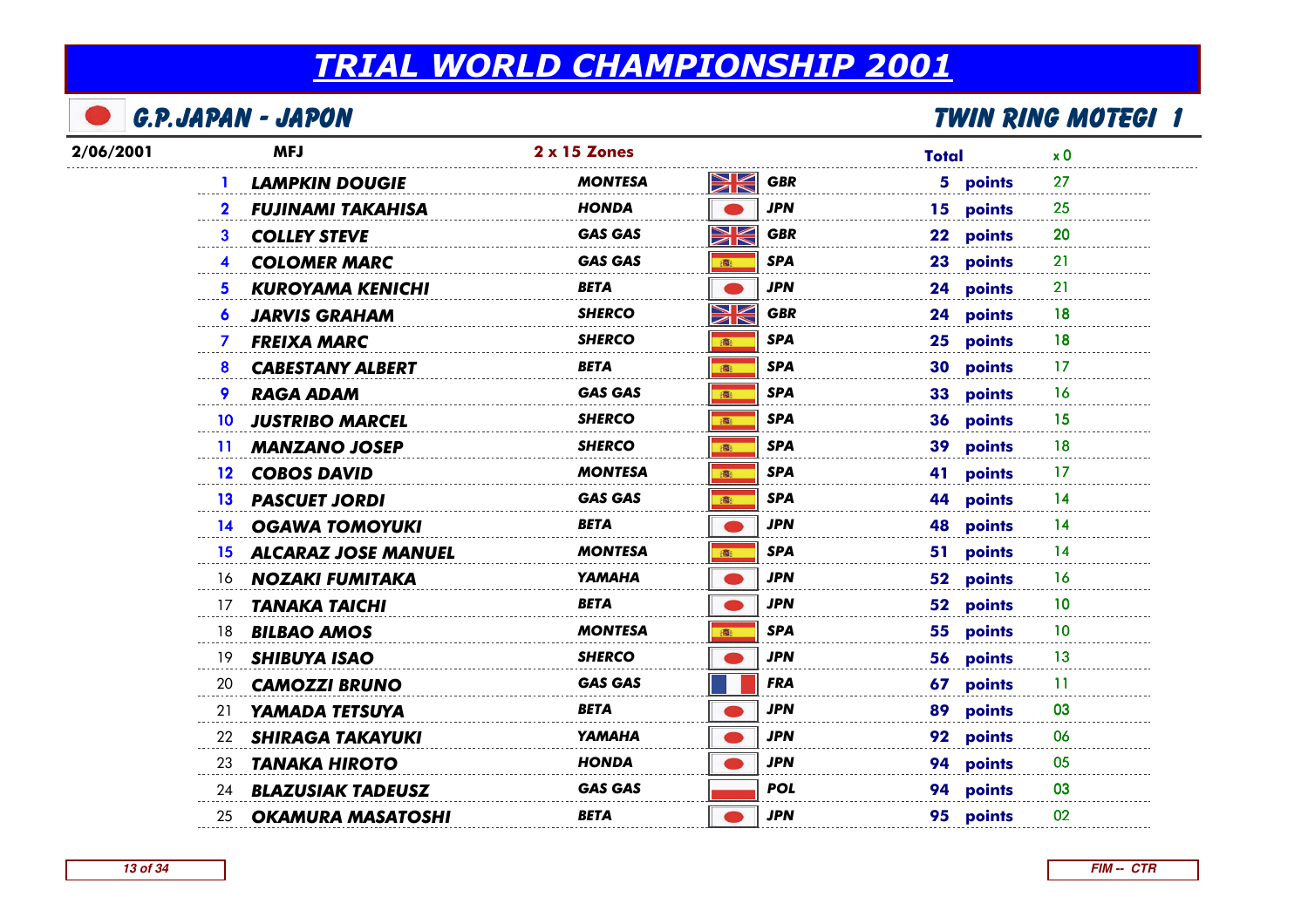| <b>G.P.JAPAN - JAPON</b> |     |                         |                     |  |            |       | <b>TWIN RING MOTEGI 1</b> |                         |  |
|--------------------------|-----|-------------------------|---------------------|--|------------|-------|---------------------------|-------------------------|--|
| 2/06/2001                |     | <b>MFJ</b>              | $2 \times 15$ Zones |  |            | Total |                           |                         |  |
|                          |     | 26 HONDA MOTOHARU       | HONDA               |  | <b>JPN</b> |       | 97 points                 | 04                      |  |
|                          | 27  | <b>TANAKA YOSHIHIRO</b> | <b>BETA</b>         |  | <b>JPN</b> |       | 98 points                 | 06                      |  |
|                          | 28  | TAKEYA KENJI            | HONDA               |  | <b>JPN</b> |       | 105 points                | 02                      |  |
|                          | 29  | <b>NARITA RYO</b>       | <b>SCORPA</b>       |  | <b>JPN</b> |       | 111 points                | 00                      |  |
|                          | -30 | <b>TSUKUDA DAISUKE</b>  | HONDA               |  | <b>JPN</b> |       | 112 points                | 00                      |  |
|                          | -31 | KUSAKA TATSUYA          | GAS GAS             |  | <b>JPN</b> |       | 119 points                | 00                      |  |
|                          |     | 32 <b>MURATA SHINJI</b> | HONDA               |  | <b>JPN</b> |       | 123 points                |                         |  |
|                          | 33  | <b>EZOE SATOSHI</b>     | <b>HONDA</b>        |  | <b>JPN</b> |       | 125 points                | ----------------------- |  |
|                          | 34  | TANAKA YUUDAI           | HONDA               |  | JPN        |       | 137 points                | -00                     |  |
|                          |     | <b>CONNOR SAM</b>       |                     |  | <b>GBR</b> |       |                           | RE.                     |  |
|                          |     |                         |                     |  |            |       |                           |                         |  |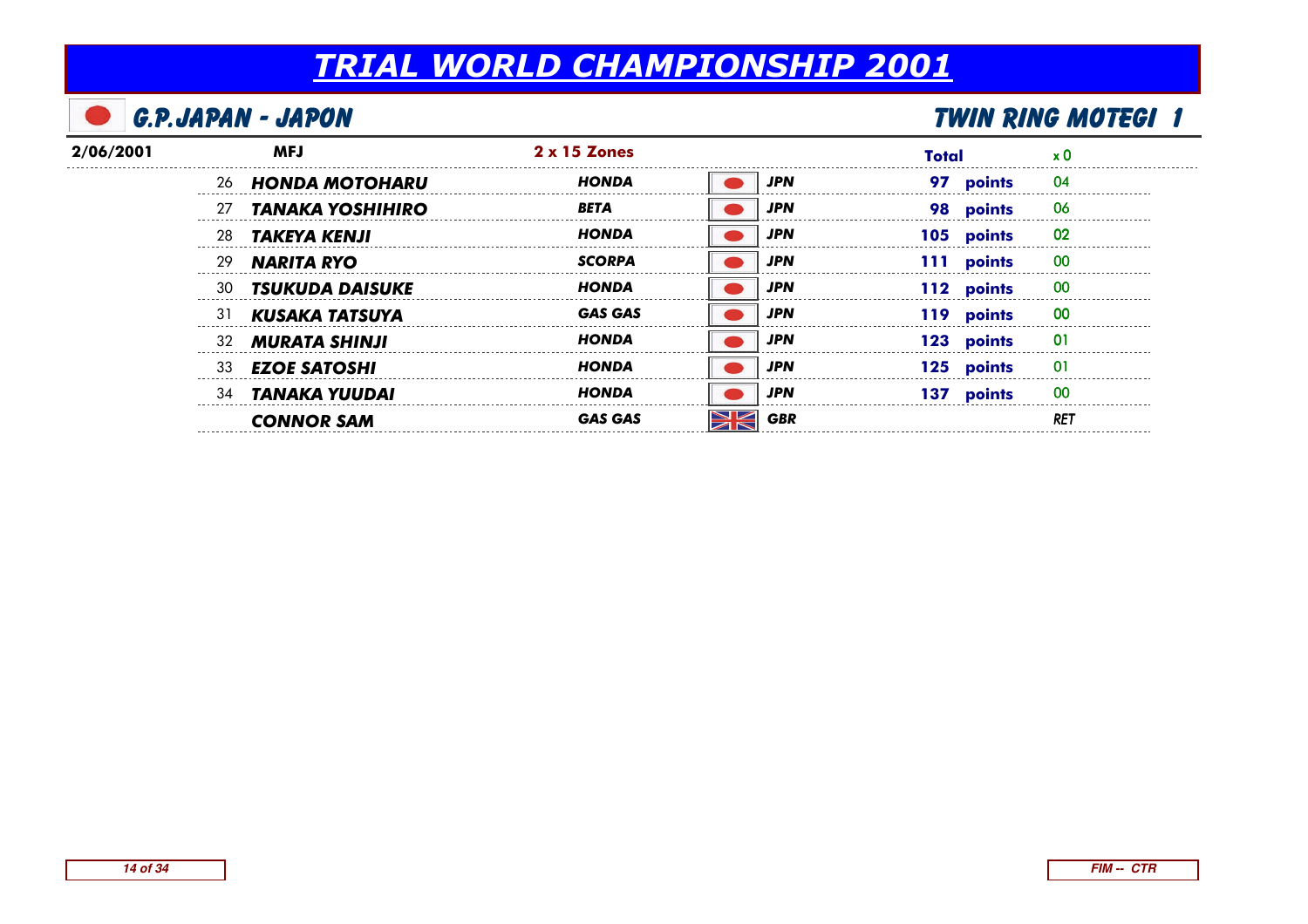|           | <b>G.P.JAPAN - JAPON</b>                      |                |                        |              | <b>TWIN RING MOTEGI 2</b> |
|-----------|-----------------------------------------------|----------------|------------------------|--------------|---------------------------|
| 3/06/2001 | <b>MFJ</b>                                    | 2 x 15 Zones   |                        | <b>Total</b> | x <sub>0</sub>            |
|           | <b>LAMPKIN DOUGIE</b>                         | MONTESA        | Ж<br><b>GBR</b>        | 11 points    | 24                        |
|           | <b>FUJINAMI TAKAHISA</b>                      | HONDA          | <b>JPN</b>             | 26 points    | 20                        |
|           | <b>RAGA ADAM</b><br>3                         | <b>GAS GAS</b> | <b>SPA</b><br><b>图</b> | 32 points    | 17                        |
|           | <b>FREIXA MARC</b><br>$\overline{\mathbf{4}}$ | <b>SHERCO</b>  | <b>SPA</b><br>高        | 33 points    | 16                        |
|           | <b>JARVIS GRAHAM</b><br>5.                    | <b>SHERCO</b>  | NK<br>ZK<br><b>GBR</b> | 34 points    | 16                        |
|           | <b>KUROYAMA KENICHI</b>                       | <b>BETA</b>    | <b>JPN</b>             | 37 points    | 14                        |
|           | <b>CABESTANY ALBERT</b><br>$\mathcal{I}$      | BETA           | <b>SPA</b><br>高        | 40 points    | 13                        |
|           | <b>JUSTRIBO MARCEL</b><br>8                   | <b>SHERCO</b>  | <b>SPA</b><br>露        | 44 points    | 14                        |
|           | <b>COLLEY STEVE</b>                           | <b>GAS GAS</b> | NK<br><b>GBR</b>       | 50 points    | 13                        |
|           | <b>MANZANO JOSEP</b><br>10                    | <b>SHERCO</b>  | <b>SPA</b><br>高        | 53 points    | $\overline{14}$           |
|           | <b>PASCUET JORDI</b><br>11.                   | <b>GAS GAS</b> | SPA<br>高:              | 56 points    | 07                        |
|           | 12 COLOMER MARC                               | <b>GAS GAS</b> | <b>SPA</b><br>高:       | 57 points    | 12                        |
|           | <b>COBOS DAVID</b><br>13.                     | MONTESA        | <b>SPA</b><br>高        | 62 points    | 13                        |
|           | 14 CAMOZZI BRUNO                              | <b>GAS GAS</b> | <b>FRA</b>             | 65 points    | 11                        |
|           | <b>15 NOZAKI FUMITAKA</b>                     | <b>YAMAHA</b>  | <b>JPN</b>             | 67 points    | 11                        |
|           | 16 ALCARAZ JOSE MANUEL                        | <b>MONTESA</b> | <b>SPA</b><br>都        | 69 points    | 11                        |
|           | <b>TANAKA TAICHI</b><br>17                    | <b>BETA</b>    | <b>JPN</b>             | 69 points    | 10                        |
|           | <b>SHIBUYA ISAO</b><br>18                     | <b>SHERCO</b>  | JPN                    | 71 points    | 11                        |
|           | 19<br><b>BILBAO AMOS</b>                      | <b>MONTESA</b> | <b>SPA</b><br>高        | 74 points    | 08                        |
|           | <b>OGAWA TOMOYUKI</b><br>20                   | BETA           | <b>JPN</b>             | 78 points    | 10                        |
|           | <b>OKAMURA MASATOSHI</b><br>21                | BETA           | JPN                    | 84 points    | 04                        |
|           | 22<br>YAMADA TETSUYA                          | <b>BETA</b>    | <b>JPN</b>             | 100 points   | 04                        |
|           | <b>TANAKA YOSHIHIRO</b><br>23                 | <b>BETA</b>    | <b>JPN</b>             | 102 points   | 03                        |
|           | 24 SHIRAGA TAKAYUKI                           | <b>YAMAHA</b>  | <b>JPN</b>             | 107 points   | 02                        |
|           | <b>BLAZUSIAK TADEUSZ</b><br>25                | <b>GAS GAS</b> | <b>POL</b>             | 108 points   | 02                        |
|           |                                               |                |                        |              |                           |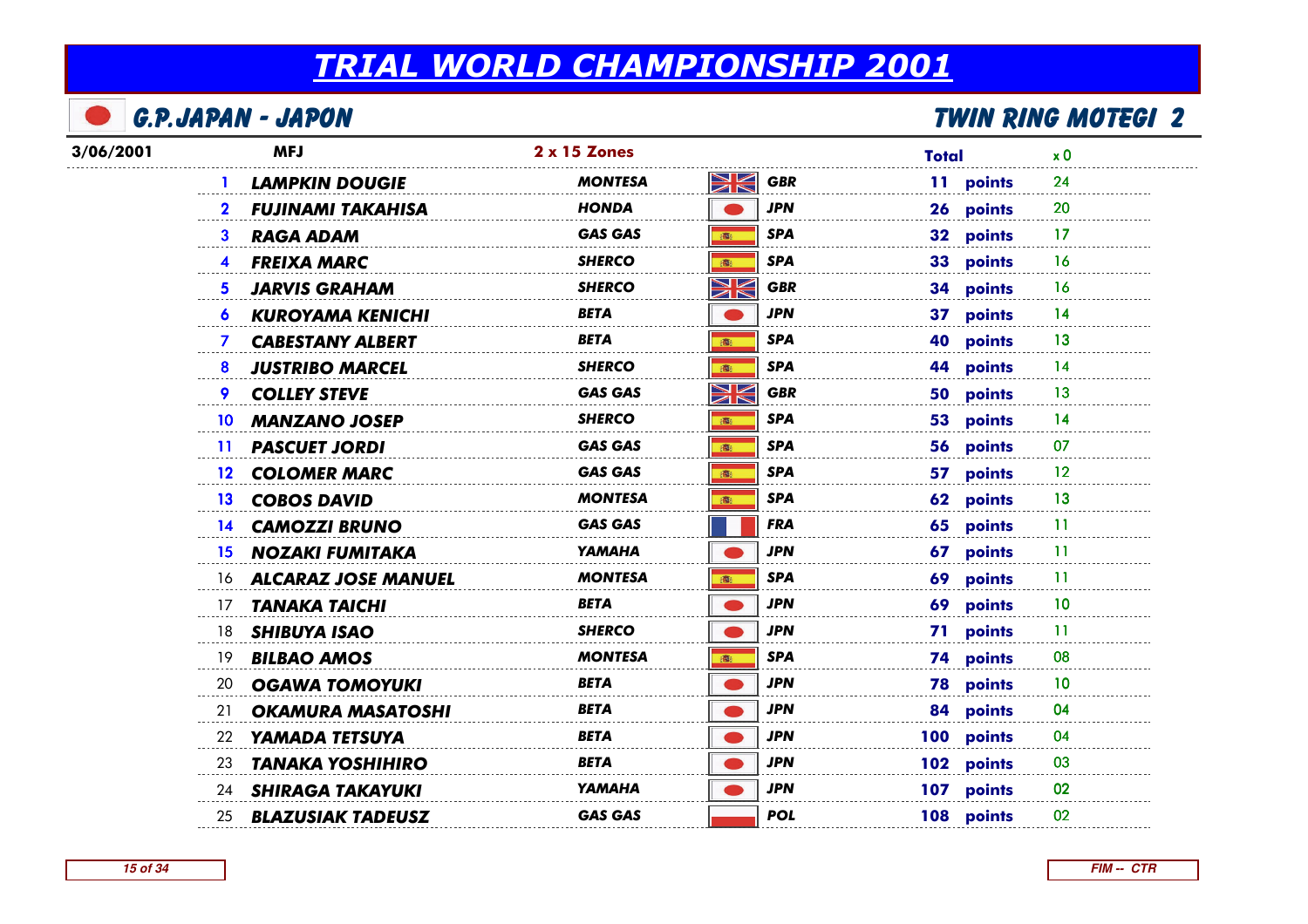| G.P.JAPAN - JAPON |     |                        | <b>TWIN RING MOTEGI 2</b> |            |               |    |  |
|-------------------|-----|------------------------|---------------------------|------------|---------------|----|--|
| 3/06/2001         |     | <b>MFJ</b>             | $2 \times 15$ Zones       |            | Total         |    |  |
|                   | -26 | HONDA MOTOHARU         | <b>HONDA</b>              | <b>JPN</b> | 111 points    | 04 |  |
|                   |     | <b>NARITA RYO</b>      | <b>SCORPA</b>             | JPN        | 116 points    | 01 |  |
|                   | 28  | <b>TANAKA HIROTO</b>   | <b>HONDA</b>              | JPN        | points<br>117 | 02 |  |
|                   | 29  | <b>TSUKUDA DAISUKE</b> | HONDA                     | JPN        | points<br>120 | 00 |  |
|                   | 30  | <b>TAKEYA KENJI</b>    | <b>HONDA</b>              | <b>JPN</b> | 122 points    | 01 |  |
|                   | 31  | <b>MURATA SHINJI</b>   | <b>HONDA</b>              | JPN        | 123 points    | 01 |  |
|                   | 32  | KUSAKA TATSUYA         | <b>GAS GAS</b>            | JPN        | 128 points    |    |  |
|                   | 33  | TANAKA YUUDAI          | HONDA                     | <b>JPN</b> | 128 points    | 00 |  |
|                   | 34  | <b>EZOE SATOSHI</b>    | HONDA                     | JPN        | 138 points    | O1 |  |
|                   |     |                        |                           |            |               |    |  |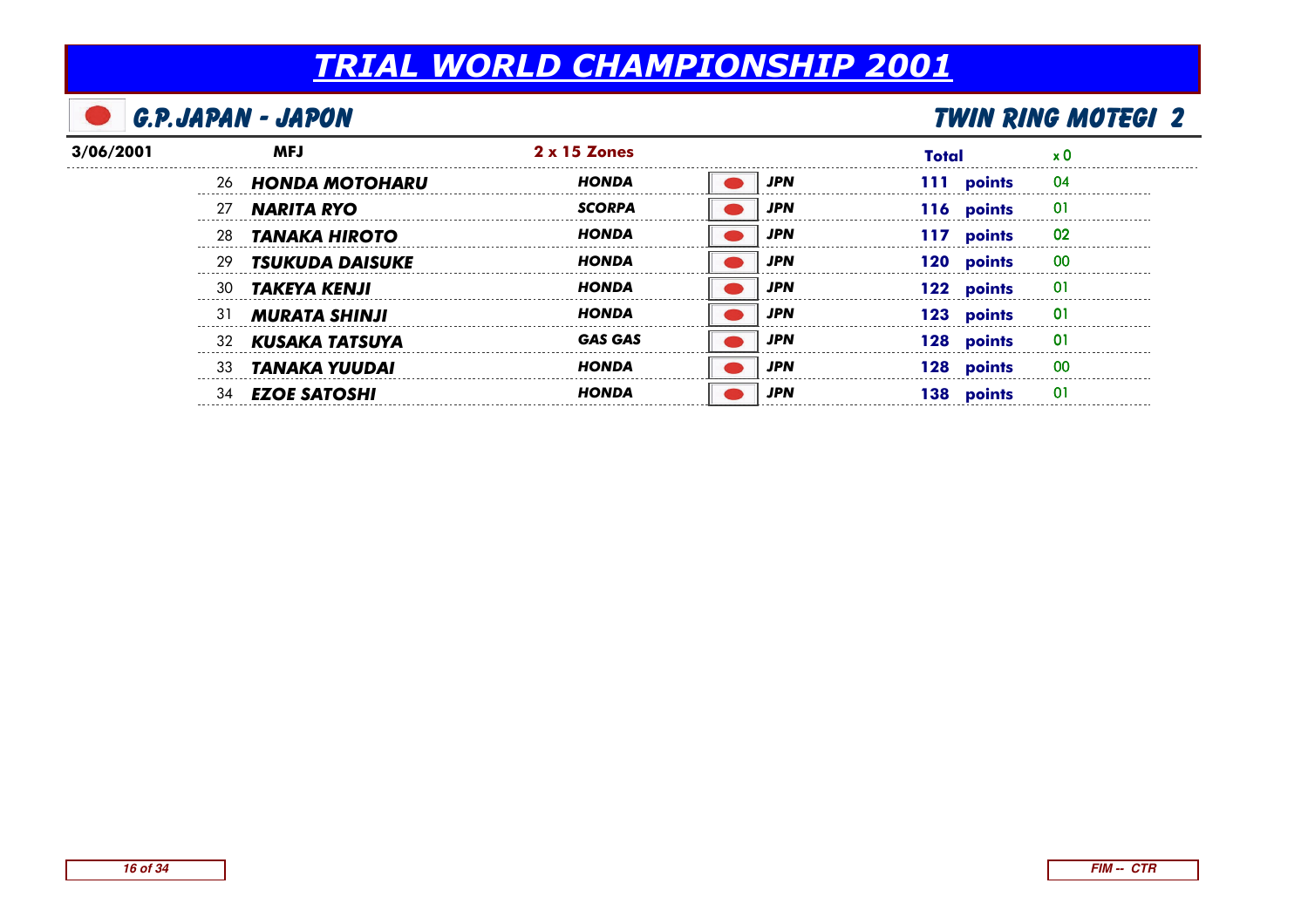## G.P.United States - Etats-Unis

## <u>5 GOLDENDALE 1</u>

| 9/06/2001 | <b>AMA</b>                            | 2 x 15 Zones                                                       | Total                    | x <sub>0</sub>  |
|-----------|---------------------------------------|--------------------------------------------------------------------|--------------------------|-----------------|
|           | <b>RAGA ADAM</b>                      | <b>GAS GAS</b><br>16:                                              | <b>SPA</b><br>20 points  | 19              |
|           | <b>LAMPKIN DOUGIE</b><br>$\mathbf{2}$ | NK<br>ZK<br><b>MONTESA</b>                                         | <b>GBR</b><br>20 points  | 17              |
|           | <b>FUJINAMI TAKAHISA</b><br>3         | <b>HONDA</b>                                                       | <b>JPN</b><br>32 points  | -17             |
|           | <b>FREIXA MARC</b><br>4               | <b>SHERCO</b><br>高                                                 | <b>SPA</b><br>33 points  | 15              |
|           | <b>CABESTANY ALBERT</b><br>5.         | <b>BETA</b><br>高                                                   | <b>SPA</b><br>33 points  | 11              |
|           | <b>JARVIS GRAHAM</b><br>6             | $\blacktriangleright$<br><b>SHERCO</b><br>$\blacksquare$           | <b>GBR</b><br>42 points  | 13              |
|           | <b>COLOMER MARC</b><br>7              | <b>GAS GAS</b><br>(图)                                              | <b>SPA</b><br>47 points  | 10              |
|           | <b>MANZANO JOSEP</b><br>8             | <b>SHERCO</b><br>(图)                                               | <b>SPA</b><br>48 points  | 09              |
|           | <b>JUSTRIBO MARCEL</b><br>9.          | <b>SHERCO</b><br>(画)                                               | <b>SPA</b><br>50 points  | 12              |
|           | 10 ALCARAZ JOSE MANUEL                | <b>MONTESA</b><br>16:                                              | <b>SPA</b><br>53 points  | 11              |
|           | 11 COBOS DAVID                        | <b>MONTESA</b><br>高                                                | <b>SPA</b><br>55 points  | 14              |
|           | 12 COLLEY STEVE                       | $\blacktriangleright$<br><b>GAS GAS</b><br>$\overline{\mathbb{Z}}$ | <b>GBR</b><br>59 points  | 06              |
|           | <b>13 KUROYAMA KENICHI</b>            | BETA                                                               | JPN<br>68 points         | 09              |
|           | 14 CAMOZZI BRUNO                      | <b>GAS GAS</b>                                                     | <b>FRA</b><br>69 points  | 08              |
|           | <b>TANAKA TAICHI</b><br>15            | <b>BETA</b>                                                        | <b>JPN</b><br>75 points  | 05              |
|           | 16 <b>PASCUET JORDI</b>               | <b>GAS GAS</b><br><b>高:</b>                                        | <b>SPA</b><br>81 points  | 05              |
|           | <b>BLAZUSIAK TADEUSZ</b><br>17        | <b>GAS GAS</b>                                                     | <b>POL</b><br>110 points | 00              |
|           | <b>AARON GEOFF</b><br>18              | <b>GAS GAS</b>                                                     | <b>USA</b><br>116 points | 01              |
|           | <b>BELL RYON</b><br>19                | <b>MONTESA</b>                                                     | 131 points<br><b>CAN</b> | 01              |
|           | 20<br><b>CRAIG WILSON</b>             | <b>GAS GAS</b>                                                     | <b>CAN</b><br>140 points | 04:41:50        |
|           | <b>SWEETEN DENNIS</b><br>21           | <b>MONTESA</b>                                                     | <b>USA</b><br>140 points | 05:25:30        |
|           | <b>FOX TREVIS</b><br>22               | <b>SHERCO</b>                                                      | <b>USA</b><br>142 points | 00 <sup>°</sup> |
|           | 200 FERNANDEZ C DAVID                 | <b>SHERCO</b><br>(图)                                               | <b>SPA</b>               | ΗT              |
|           | 200 PETERS C.RAYMOND                  | <b>SHERCO</b>                                                      | <b>USA</b>               | HT              |
|           | <b>BILBAO AMOS</b>                    | <b>MONTESA</b><br><b>高:</b>                                        | <b>SPA</b>               | <b>RET</b>      |
|           |                                       |                                                                    |                          |                 |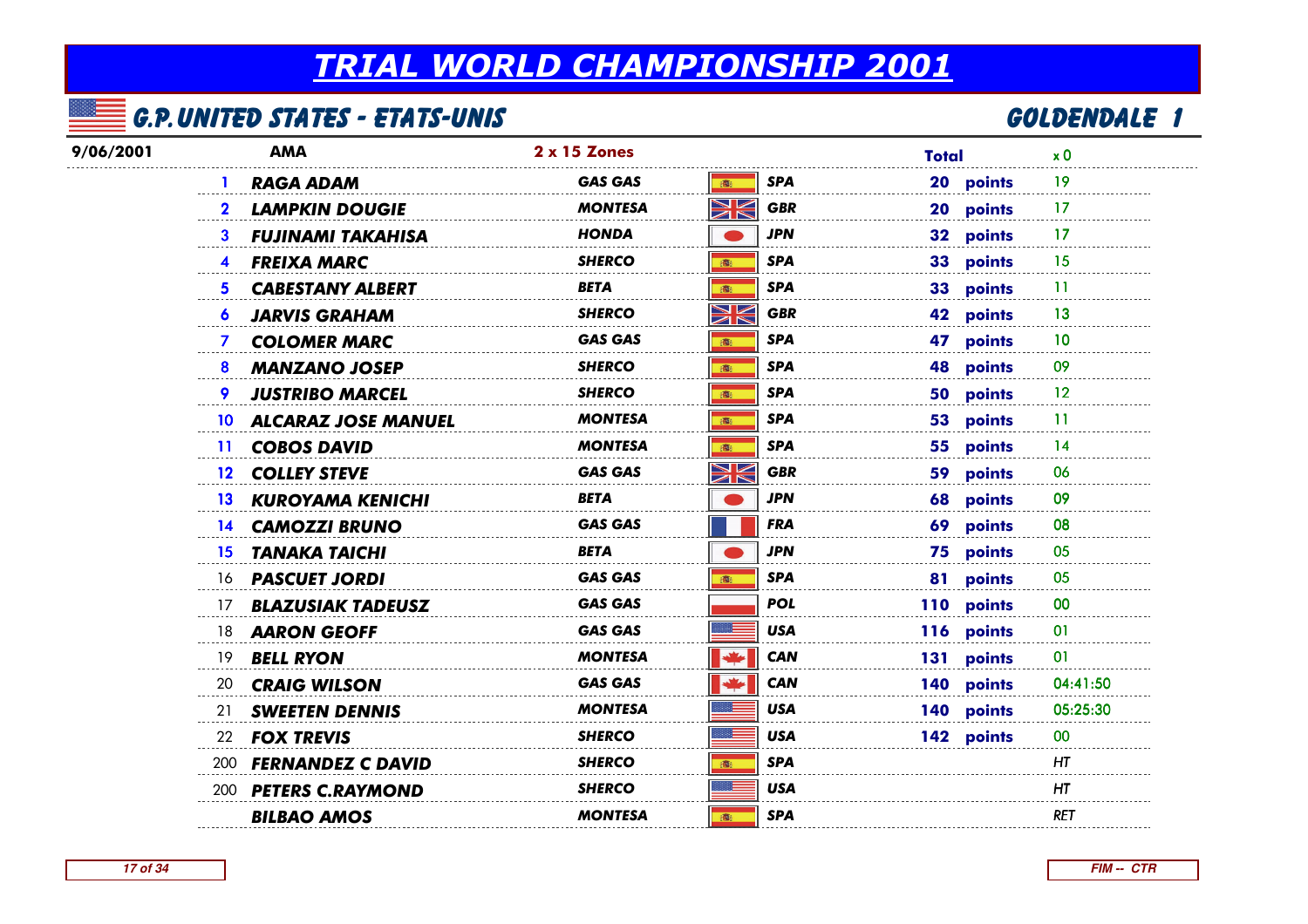## G.P.United States - Etats-Unis

## <u>2 GOLDENDALE</u> 2

| 10/06/2001 | <b>AMA</b>                              | 2 x 15 Zones   |                                                                                    | Total      | x <sub>0</sub> |
|------------|-----------------------------------------|----------------|------------------------------------------------------------------------------------|------------|----------------|
|            | <b>LAMPKIN DOUGIE</b>                   | <b>MONTESA</b> | XK<br><b>GBR</b>                                                                   | 4 points   | 26             |
|            | <b>FREIXA MARC</b><br>$\mathbf{2}$      | <b>SHERCO</b>  | <b>SPA</b><br>$\mathbf{B}_1$                                                       | 17 points  | 17             |
|            | 3<br><b>FUJINAMI TAKAHISA</b>           | <b>HONDA</b>   | <b>JPN</b>                                                                         | 21 points  | 17             |
|            | <b>CABESTANY ALBERT</b><br>4            | <b>BETA</b>    | <b>SPA</b><br>(画)                                                                  | 26 points  | 16             |
|            | 5<br><b>RAGA ADAM</b>                   | <b>GAS GAS</b> | <b>SPA</b><br>高                                                                    | 28 points  | -15            |
|            | <b>MANZANO JOSEP</b><br>6               | <b>SHERCO</b>  | <b>SPA</b><br>(图)                                                                  | 34 points  | 16             |
|            | <b>COLOMER MARC</b><br>7                | <b>GAS GAS</b> | <b>SPA</b><br>(图)                                                                  | 42 points  | -11            |
|            | <b>COBOS DAVID</b><br>8                 | <b>MONTESA</b> | <b>SPA</b><br>高                                                                    | 44 points  | 12             |
|            | 9<br><b>JUSTRIBO MARCEL</b>             | <b>SHERCO</b>  | <b>SPA</b><br>图                                                                    | 45 points  | 13             |
|            | <b>JARVIS GRAHAM</b><br>10 <sup>1</sup> | <b>SHERCO</b>  | $\blacktriangleright$ $\blacktriangleright$<br><b>GBR</b><br>$\blacktriangleright$ | 45 points  | 10             |
|            | 11 ALCARAZ JOSE MANUEL                  | <b>MONTESA</b> | <b>SPA</b><br>(画)                                                                  | 46 points  | 06             |
|            | 12 KUROYAMA KENICHI                     | <b>BETA</b>    | <b>JPN</b>                                                                         | 52 points  | 10             |
|            | 13 COLLEY STEVE                         | <b>GAS GAS</b> | V<br><b>GBR</b><br>$\overline{\mathbb{Z}}$                                         | 56 points  | 09             |
|            | 14 PASCUET JORDI                        | <b>GAS GAS</b> | <b>SPA</b><br>高                                                                    | 65 points  | 06             |
|            | <b>CAMOZZI BRUNO</b><br>15.             | <b>GAS GAS</b> | <b>FRA</b>                                                                         | 76 points  | 08             |
|            | 16 <b>TANAKA TAICHI</b>                 | <b>BETA</b>    | <b>JPN</b>                                                                         | 86 points  | 07             |
|            | 17 <b>BELL RYON</b>                     | <b>MONTESA</b> | ≝<br><b>CAN</b>                                                                    | 111 points | 00             |
|            | 18 <b>BLAZUSIAK TADEUSZ</b>             | <b>GAS GAS</b> | <b>POL</b>                                                                         | 114 points | 01             |
|            | <b>AARON GEOFF</b><br>19                | <b>GAS GAS</b> | <b>USA</b>                                                                         | 120 points | 00             |
|            | 20 <b>FERNANDEZ C DAVID</b>             | <b>SHERCO</b>  | <b>SPA</b><br>高                                                                    | 130 points | 00 01          |
|            | <b>CRAIG WILSON</b><br>21               | <b>GAS GAS</b> | $\frac{1}{2}$<br><b>CAN</b>                                                        | 130 points | 00 00          |
|            | 22 PETERS C.RAYMOND                     | <b>SHERCO</b>  | <b>USA</b>                                                                         | 135 points | 00             |
|            | 23 SWEETEN DENNIS                       | <b>MONTESA</b> | <b>USA</b>                                                                         | 136 points | 00             |
|            | 24 <b>FOX TREVIS</b>                    | <b>SHERCO</b>  | <b>USA</b>                                                                         | 142 points | 00             |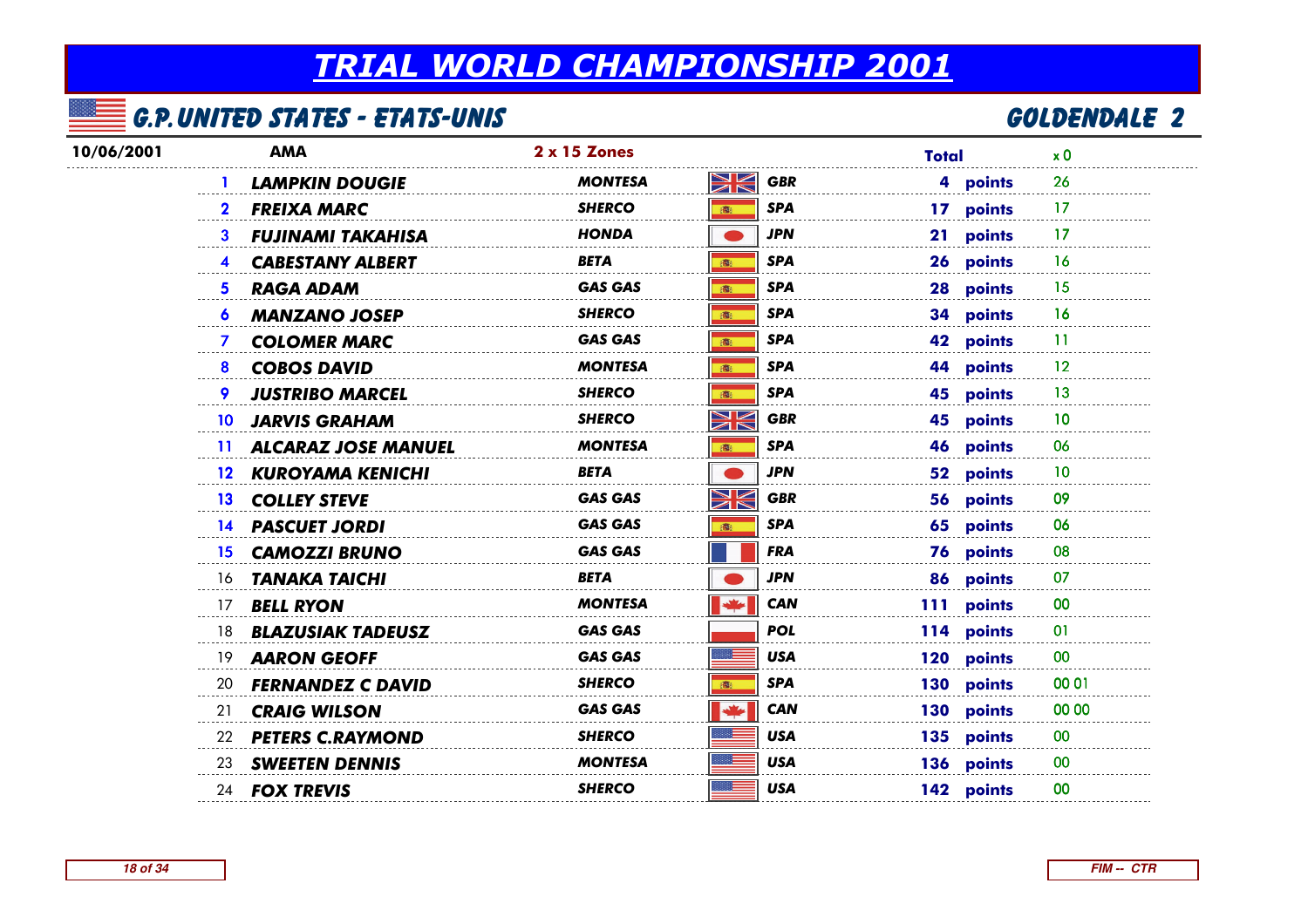## G.P.Italy - Italie

|            | <b>G.P.ITALY - ITALIE</b>                     |                |                           |                  | FOPPOLO 1      |  |
|------------|-----------------------------------------------|----------------|---------------------------|------------------|----------------|--|
| 30/06/2001 | <b>FMI</b>                                    | 2 x 15 Zones   |                           | <b>Total</b>     | x <sub>0</sub> |  |
|            | <b>LAMPKIN DOUGIE</b>                         | MONTESA        | Ж<br><b>GBR</b>           | 45 points        | 13             |  |
|            | <b>FUJINAMI TAKAHISA</b>                      | <b>HONDA</b>   | JPN                       | 58 points        | 09             |  |
|            | <b>RAGA ADAM</b><br>3                         | GAS GAS        | <b>SPA</b><br>高:          | <b>78 points</b> | 08             |  |
|            | <b>COLOMER MARC</b><br>$\overline{4}$         | <b>GAS GAS</b> | <b>SPA</b><br>16:         | 83 points        | 05             |  |
|            | <b>FREIXA MARC</b><br>5.                      | <b>SHERCO</b>  | <b>SPA</b><br>高           | 84 points        | 07             |  |
|            | <b>KUROYAMA KENICHI</b><br>$\bullet$          | BETA           | <b>JPN</b>                | 87 points        | 05             |  |
|            | <b>RE DELLE GANDINE DARIO</b><br>$\mathbf{7}$ | <b>MONTESA</b> | <b>ITA</b>                | 89 points        | 04             |  |
|            | <b>JARVIS GRAHAM</b><br>8                     | <b>SHERCO</b>  | WK<br><b>GBR</b>          | 89 points        | 03             |  |
|            | <b>JUSTRIBO MARCEL</b>                        | <b>SHERCO</b>  | <b>SPA</b><br>高           | 94 points        | 04             |  |
|            | <b>CABESTANY ALBERT</b><br>10                 | BETA           | <b>SPA</b><br>(画)         | 94 points        | 03             |  |
|            | <b>BILBAO AMOS</b><br>11.                     | <b>MONTESA</b> | <b>SPA</b><br>高:          | 98 points        | 05             |  |
|            | 12 ALCARAZ JOSE MANUEL                        | <b>MONTESA</b> | <b>SPA</b><br>高           | 100 points       | 03             |  |
|            | 13 PASCUET JORDI                              | <b>GAS GAS</b> | <b>SPA</b><br>高           | 101 points       | 04             |  |
|            | 14 COLLEY STEVE                               | <b>GAS GAS</b> | $\geqslant$<br><b>GBR</b> | 108 points       | 03 03          |  |
|            | 15 COBOS DAVID                                | <b>MONTESA</b> | <b>SPA</b><br>(图)         | 108 points       | 03 02          |  |
|            | <b>CAMOZZI BRUNO</b><br>16.                   | <b>GAS GAS</b> | <b>FRA</b>                | 113 points       | 03             |  |
|            | <b>MANZANO JOSEP</b><br>17                    | <b>SHERCO</b>  | <b>SPA</b><br>(图)         | 114 points       | 03             |  |
|            | 18<br><b>BAUCE VALERIO</b>                    | BETA           | ITA                       | 122 points       | 02             |  |
|            | <b>HEMINGWAY BEN</b><br>19                    | BETA           | W<br><b>GBR</b>           | 123 points       | 01             |  |
|            | <b>TANAKA TAICHI</b><br>20                    | BETA           | JPN                       | 124 points       | 01             |  |
|            | LETTENBICHLER ANDREAS<br>21                   | BETA           | <b>GER</b>                | 132 points       | 01             |  |
|            | <b>BLAZUSIAK TADEUSZ</b><br>22                | <b>GAS GAS</b> | POL                       | 132 points       | 00             |  |
|            | <b>AGOSTONI PIETRO</b><br>23                  | MONTESA        | <b>ITA</b>                | 133 points       | 01 02 01       |  |
|            | 24 <b>CONNOR SAM</b>                          | <b>GAS GAS</b> | NK<br>ZK<br><b>GBR</b>    | 133 points       | 01 02 00       |  |
|            | 25<br><b>LENZI FABIO</b>                      | <b>GAS GAS</b> | <b>ITA</b>                | 133 points       | 01 01          |  |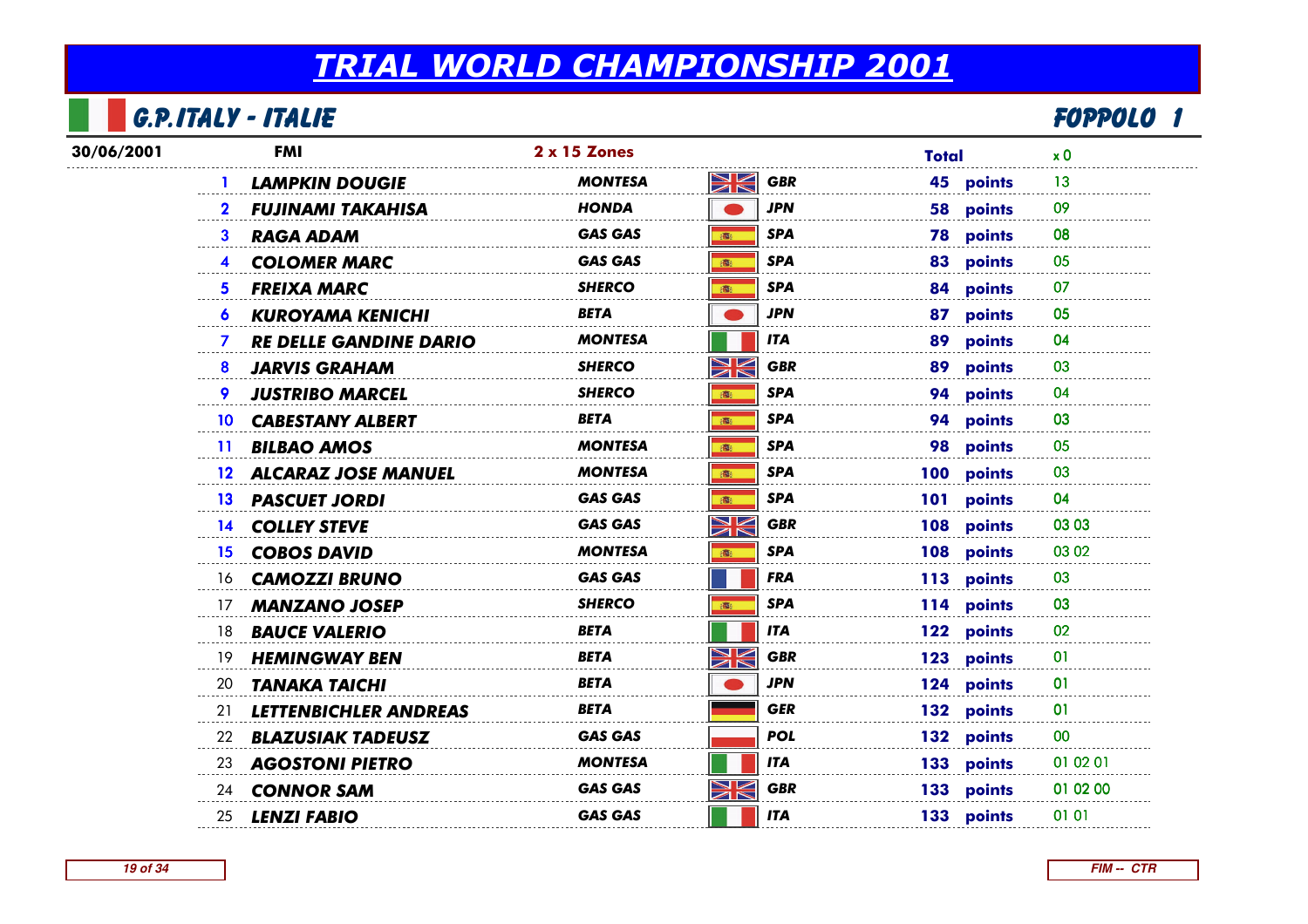#### G.P.Italy - Italie

|            | <b>G.P.ITALY - ITALIE</b>       |                          |                |                   |       |            | FOPPOLO        |  |
|------------|---------------------------------|--------------------------|----------------|-------------------|-------|------------|----------------|--|
| 30/06/2001 | <b>FMI</b>                      |                          | 2 x 15 Zones   |                   | Total |            | x <sub>0</sub> |  |
|            | <b>ESCALERA ISRAEL</b>          |                          | <b>GAS GAS</b> | <b>SPA</b>        |       | 133 points | 01 00          |  |
|            | <b>BETHUNE JEROME</b><br>27     |                          | <b>GAS GAS</b> | <b>FRA</b>        |       | 134 points | 01             |  |
|            | 28<br><b>SAEZ JOSEP MARIA</b>   |                          | <b>MONTESA</b> | <b>SPA</b><br>藏   |       | 134 points | 00             |  |
|            | 29<br><b>FAJARDO JERONI</b>     |                          | <b>GAS GAS</b> | <b>SPA</b><br>16: |       | 136 points | 02             |  |
|            | 30<br><b>NILSSON ANDERS</b>     |                          | <b>GAS GAS</b> | <b>SWE</b>        |       | 136 points | 00 02          |  |
|            | <b>ORIZIO MICHELE</b><br>31     |                          | <b>BETA</b>    | <b>ITA</b>        |       | 136 points | 00 00          |  |
|            | <b>MAURINO DANIELE</b><br>32    |                          | <b>GAS GAS</b> | <b>ITA</b>        |       | 139 points | 01             |  |
|            | <b>CUERDO DANIEL</b><br>33      |                          | <b>GAS GAS</b> | <b>SPA</b>        |       | 140 points | 00 01          |  |
|            | <b>DE RIZZO SEBASTIEN</b><br>34 |                          | <b>GAS GAS</b> | <b>FRA</b>        |       | 140 points | 00 00          |  |
|            | <b>LEON SERGIO</b><br>35        |                          | <b>BETA</b>    | <b>SPA</b>        |       | 142 points | 05:13:47       |  |
|            | <b>BOCHET FREDERIC</b><br>36    |                          | <b>BETA</b>    | <b>FRA</b>        |       | 142 points | 05:17:15       |  |
|            | <b>LEON XAVIER</b><br>37        |                          | <b>GAS GAS</b> | <b>SPA</b>        |       | 146 points | 00             |  |
|            | 38<br><b>ANTON AITOR</b>        |                          | <b>SHERCO</b>  | <b>SPA</b>        |       | 148 points | 00 00 00 02    |  |
|            | <b>FORNARA ANDREA</b><br>39     |                          | <b>GAS GAS</b> | <b>ITA</b>        |       | 148 points | 05:00:26       |  |
|            | 40                              | <b>FUGAZZA GIANCARLO</b> | <b>GAS GAS</b> | <b>ITA</b>        |       | 148 points | 05:06:01       |  |
|            | 41                              | <b>MAZZOCCHIN ANDREA</b> | <b>SCORPA</b>  | <b>ITA</b>        |       | 148 points | 05:13:45       |  |
|            | <b>TEMPERA ALBERTO</b><br>42    |                          | <b>BETA</b>    | <b>ITA</b>        |       | 148 points | 05:19:31       |  |
|            | 43                              | <b>BRUAND CHRISTOPHE</b> | <b>BETA</b>    | <b>FRA</b>        |       | 151 points | 00             |  |
|            | <b>VITALI RICCARDO</b>          |                          | <b>MONTESA</b> | <b>ITA</b>        |       |            | <b>RET</b>     |  |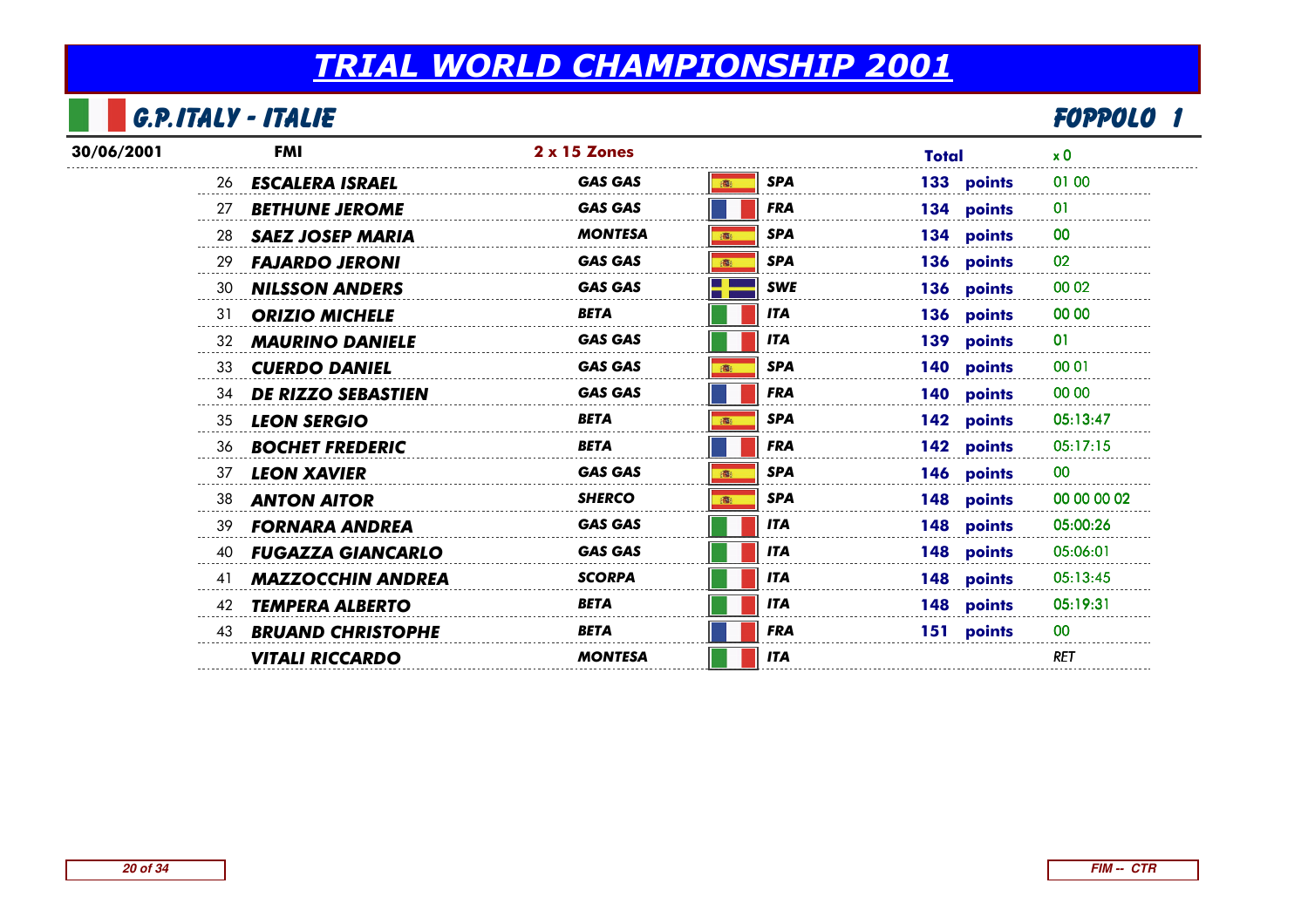## G.P.Italy - Italie

|           | G.P.ITALY - ITALIE                                |                |                   |              | <b>FOPPOLO 2</b> |
|-----------|---------------------------------------------------|----------------|-------------------|--------------|------------------|
| 1/07/2001 | <b>FMI</b>                                        | 2 x 15 Zones   |                   | <b>Total</b> | x <sub>0</sub>   |
|           | <b>LAMPKIN DOUGIE</b>                             | MONTESA        | WK<br><b>GBR</b>  | 35 points    | 16               |
|           | <b>RAGA ADAM</b>                                  | <b>GAS GAS</b> | <b>SPA</b><br>高   | 38 points    | 18               |
|           | <b>FUJINAMI TAKAHISA</b><br>3                     | HONDA          | <b>JPN</b>        | 42 points    | -11              |
|           | <b>FREIXA MARC</b><br>$\blacktriangle$            | <b>SHERCO</b>  | <b>SPA</b><br>10  | 43 points    | 13               |
|           | <b>CABESTANY ALBERT</b><br>5.                     | <b>BETA</b>    | <b>SPA</b><br>高   | 48 points    | 11               |
|           | <b>COLOMER MARC</b><br>6                          | GAS GAS        | <b>SPA</b><br>高   | 52 points    | 10               |
|           | <b>COBOS DAVID</b><br>$\mathbf{7}$                | MONTESA        | <b>SPA</b><br>高   | 53 points    | $12 \,$          |
|           | <b>KUROYAMA KENICHI</b><br>8                      | <b>BETA</b>    | <b>JPN</b>        | 56 points    | 07               |
|           | <b>JARVIS GRAHAM</b>                              | SHERCO         | XK<br><b>GBR</b>  | 66 points    | 07               |
|           | 10 COLLEY STEVE                                   | <b>GAS GAS</b> | NK<br><b>GBR</b>  | 67 points    | 05               |
|           | <b>JUSTRIBO MARCEL</b><br>$\mathbf{11}$           | <b>SHERCO</b>  | <b>SPA</b><br>高   | 68 points    | 08               |
|           | 12 ALCARAZ JOSE MANUEL                            | MONTESA        | <b>SPA</b><br>高   | 71 points    | 04               |
|           | <b>RE DELLE GANDINE DARIO</b><br>13 <sup>13</sup> | <b>MONTESA</b> | <b>ITA</b>        | 75 points    | 08               |
|           | 14 MANZANO JOSEP                                  | <b>SHERCO</b>  | <b>SPA</b><br>高   | 80 points    | 06               |
|           | <b>CAMOZZI BRUNO</b><br>15 <sup>15</sup>          | <b>GAS GAS</b> | <b>FRA</b>        | 87 points    | 05               |
|           | <b>TANAKA TAICHI</b><br>16                        | BETA           | <b>JPN</b>        | 89 points    | 05               |
|           | 17<br><b>BETHUNE JEROME</b>                       | <b>GAS GAS</b> | <b>FRA</b>        | 90 points    | 02               |
|           | <b>PASCUET JORDI</b><br>18                        | <b>GAS GAS</b> | <b>SPA</b><br>高   | 95 points    | 04               |
|           | <b>LENZI FABIO</b><br>19                          | GAS GAS        | <b>ITA</b>        | 96 points    | 03               |
|           | <b>BILBAO AMOS</b><br>20                          | MONTESA        | <b>SPA</b><br>(图) | 98 points    | 05               |
|           | <b>FAJARDO JERONI</b><br>21                       | <b>GAS GAS</b> | <b>SPA</b>        | 99 points    | 02               |
|           | 22<br><b>HEMINGWAY BEN</b>                        | BETA           | XK<br><b>GBR</b>  | 102 points   | 01               |
|           | <b>MAURINO DANIELE</b><br>23                      | <b>GAS GAS</b> | <b>ITA</b>        | 106 points   | 00               |
|           | <b>LETTENBICHLER ANDREAS</b><br>24                | <b>BETA</b>    | <b>GER</b>        | 109 points   | 00               |
|           | <b>AGOSTONI PIETRO</b><br>25                      | <b>MONTESA</b> | <b>ITA</b>        | 111 points   | 01               |
|           |                                                   |                |                   |              |                  |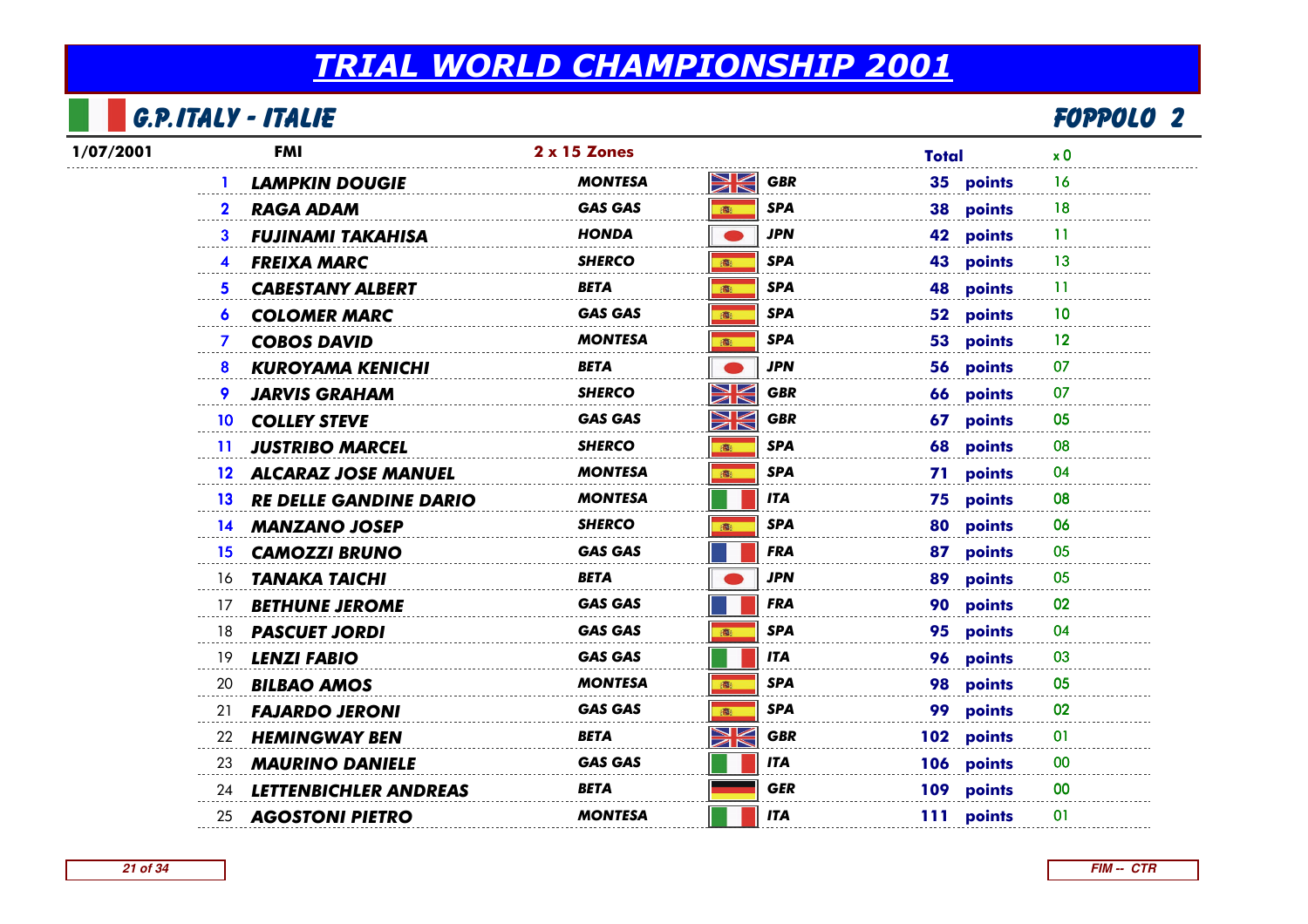## G.P.Italy - Italie

| <b>G.P.ITALY - ITALIE</b>       |                |                  |              | <b>FOPPOLO 2</b> |  |
|---------------------------------|----------------|------------------|--------------|------------------|--|
| <b>FMI</b>                      | 2 x 15 Zones   |                  | <b>Total</b> | x <sub>0</sub>   |  |
| 26 <b>NILSSON ANDERS</b>        | <b>GAS GAS</b> | <b>SWE</b>       | 112 points   | 01               |  |
| <b>ORIZIO MICHELE</b><br>27     | BETA           | <b>ITA</b>       | 117 points   | 02               |  |
| 28<br><b>LEON SERGIO</b>        | <b>BETA</b>    | <b>SPA</b>       | 117 points   | 00               |  |
| <b>SAEZ JOSEP MARIA</b><br>29   | <b>MONTESA</b> | <b>SPA</b>       | 118 points   | 02               |  |
| <b>BOCHET FREDERIC</b><br>30    | <b>BETA</b>    | <b>FRA</b>       | 120 points   | 00               |  |
| <b>ESCALERA ISRAEL</b><br>31    | <b>GAS GAS</b> | <b>SPA</b>       | 121 points   | 02               |  |
| <b>BLAZUSIAK TADEUSZ</b><br>32  | <b>GAS GAS</b> | <b>POL</b>       | 123 points   | 02               |  |
| <b>DE RIZZO SEBASTIEN</b><br>33 | <b>GAS GAS</b> | <b>FRA</b>       | 129 points   | 01               |  |
| <b>BAUCE VALERIO</b><br>34      | <b>BETA</b>    | <b>ITA</b>       | 132 points   | 01               |  |
| <b>LEON XAVIER</b><br>35        | <b>GAS GAS</b> | <b>SPA</b>       | 135 points   | 01               |  |
| <b>ANTON AITOR</b><br>36        | <b>SHERCO</b>  | <b>SPA</b>       | 138 points   | 00               |  |
| <b>VITALI RICCARDO</b><br>37    | <b>MONTESA</b> | <b>ITA</b>       | 139 points   | 00 01            |  |
| 38<br><b>CUERDO DANIEL</b>      | <b>GAS GAS</b> | <b>SPA</b>       | 139 points   | 00 00            |  |
| <b>FORNARA ANDREA</b><br>39     | <b>GAS GAS</b> | <b>ITA</b>       | 144 points   | 00               |  |
| <b>FUGAZZA GIANCARLO</b><br>40  | <b>GAS GAS</b> | <b>ITA</b>       | 146 points   | 00               |  |
| <b>TEMPERA ALBERTO</b><br>41    | <b>BETA</b>    | <b>ITA</b>       | 150 points   | 00               |  |
| <b>BRUAND CHRISTOPHE</b>        | <b>BETA</b>    | <b>FRA</b>       |              | <b>RET</b>       |  |
| <b>CONNOR SAM</b>               | <b>GAS GAS</b> | XK<br><b>GBR</b> |              | RET              |  |
|                                 |                |                  |              |                  |  |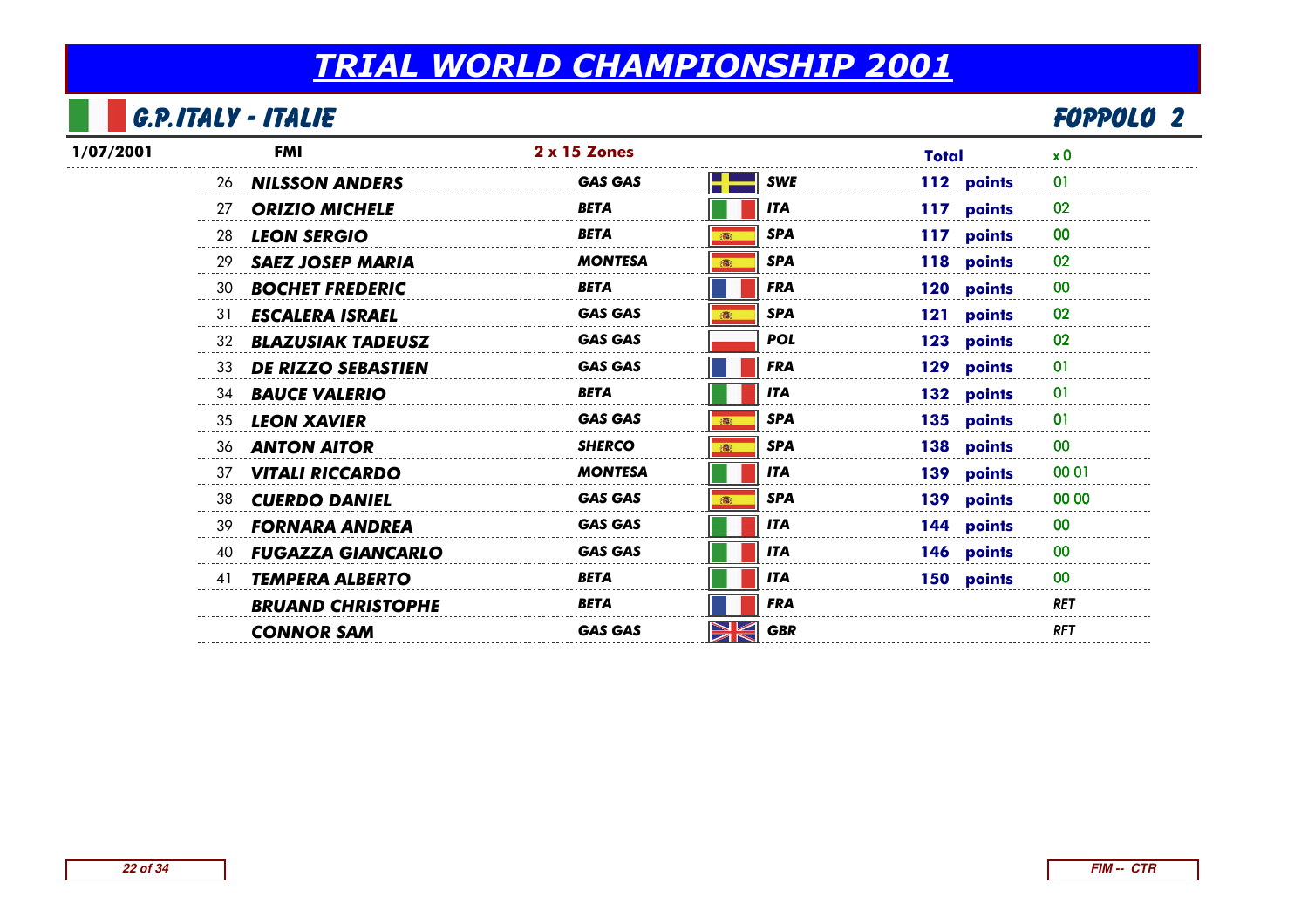## G.P.France

| 7/07/2001      | <b>FFM</b>                | 2 x 15 Zones   |                           | Total      | x <sub>0</sub> |
|----------------|---------------------------|----------------|---------------------------|------------|----------------|
|                | <b>JARVIS GRAHAM</b>      | <b>SHERCO</b>  | NK<br>ZK<br><b>GBR</b>    | 30 points  | 15             |
| $\mathbf{2}$   | <b>LAMPKIN DOUGIE</b>     | <b>MONTESA</b> | XK<br><b>GBR</b>          | 32 points  | 19             |
| 3              | <b>COLOMER MARC</b>       | <b>GAS GAS</b> | <b>SPA</b><br>高           | 36 points  | 14             |
|                | <b>KUROYAMA KENICHI</b>   | <b>BETA</b>    | <b>JPN</b>                | 46 points  | 14             |
| 5 <sup>1</sup> | <b>COBOS DAVID</b>        | <b>MONTESA</b> | <b>SPA</b><br>高           | 47 points  | 14             |
|                | 6 RAGA ADAM               | <b>GAS GAS</b> | <b>SPA</b><br>高           | 47 points  | 13             |
| $\mathbf{7}$   | <b>FREIXA MARC</b>        | <b>SHERCO</b>  | <b>SPA</b><br>高           | 47 points  | 11             |
|                | 8 FUJINAMI TAKAHISA       | <b>HONDA</b>   | <b>JPN</b>                | 48 points  | 13             |
| 9.             | <b>CAMOZZI BRUNO</b>      | <b>GAS GAS</b> | <b>FRA</b>                | 49 points  | $12 \,$        |
|                | 10 COLLEY STEVE           | <b>GAS GAS</b> | XK<br><b>GBR</b>          | 51 points  | 12             |
|                | 11 CABESTANY ALBERT       | <b>BETA</b>    | <b>SPA</b><br><b>illi</b> | 57 points  | 08             |
|                | 12 ALCARAZ JOSE MANUEL    | <b>MONTESA</b> | <b>SPA</b><br>高           | 60 points  | 08             |
|                | 13 JUSTRIBO MARCEL        | <b>SHERCO</b>  | <b>SPA</b><br>高           | 67 points  | 10             |
|                | 14 MANZANO JOSEP          | <b>SHERCO</b>  | <b>SPA</b><br><b>illi</b> | 89 points  | 07             |
|                | 15 BETHUNE JEROME         | <b>GAS GAS</b> | <b>FRA</b>                | 91 points  | 08             |
|                | 16 <b>TANAKA TAICHI</b>   | BETA           | <b>JPN</b>                | 92 points  | 06             |
|                | 17 <b>PASCUET JORDI</b>   | <b>GAS GAS</b> | <b>SPA</b><br>高           | 93 points  | 04             |
|                | 18 <b>NILSSON ANDERS</b>  | <b>GAS GAS</b> | <b>SWE</b><br>- 1         | 98 points  | 03             |
|                | 19 <b>CONNOR SAM</b>      | <b>GAS GAS</b> | XK<br><b>GBR</b>          | 102 points | 05             |
|                | 20 SAEZ JOSEP MARIA       | MONTESA        | <b>SPA</b><br>高           | 110 points | 03             |
|                | 21 LEON SERGIO            | BETA           | <b>SPA</b><br>高           | 110 points | 02             |
|                | 22 HEMINGWAY BEN          | <b>BETA</b>    | XK<br><b>GBR</b>          | 111 points | 03             |
|                | 23 ORIZIO MICHELE         | <b>BETA</b>    | <b>ITA</b>                | 112 points | 02             |
|                | 24 BLAZUSIAK TADEUSZ      | <b>GAS GAS</b> | <b>POL</b>                | 113 points | 03             |
|                | 25 <b>ESCALERA ISRAEL</b> | <b>GAS GAS</b> | <b>SPA</b><br>3           | 114 points | 02             |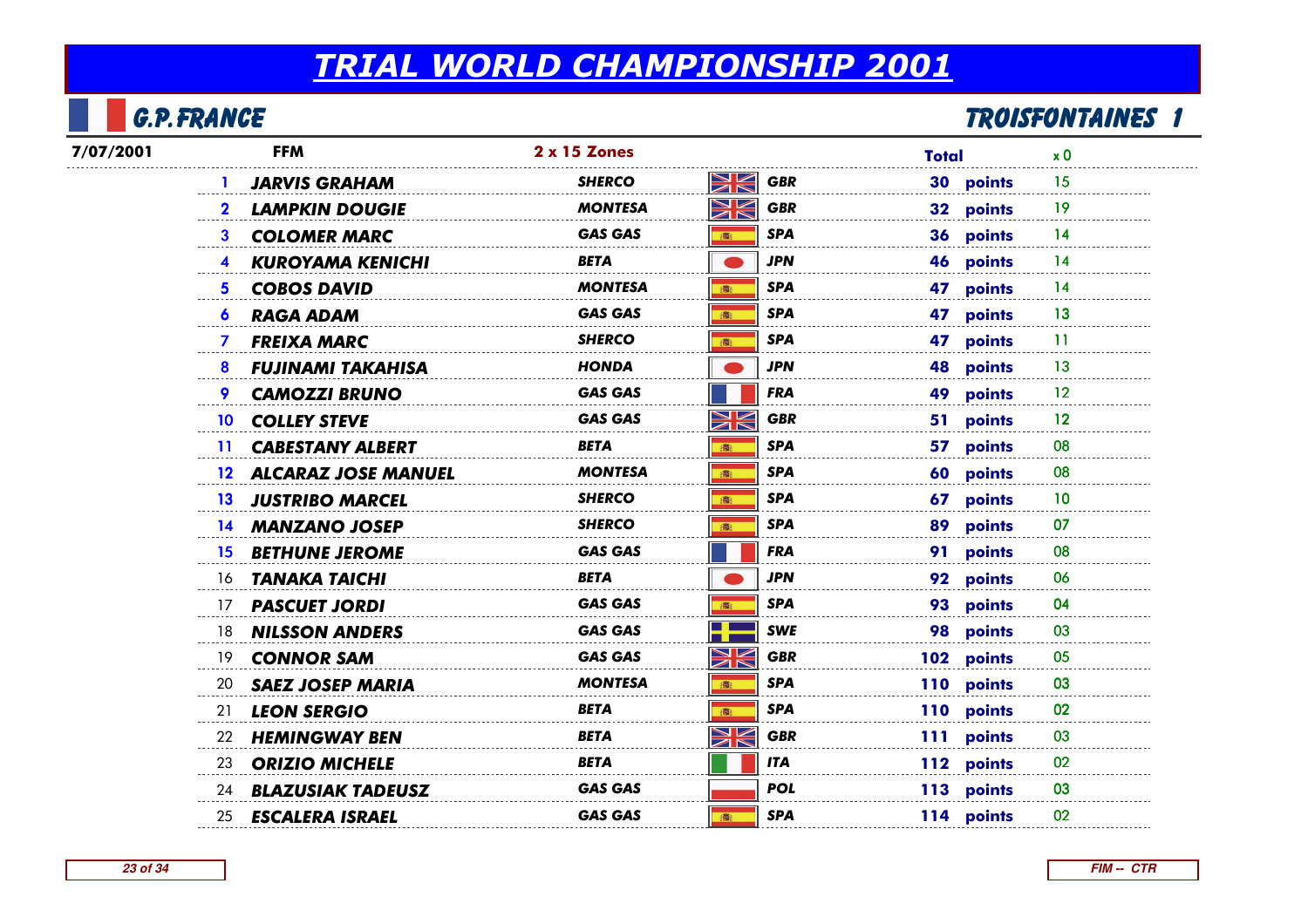## G.P.France

| 7/07/2001 | <b>FFM</b>                      | $2 \times 15$ Zones |                         | Total      | $\times 0$ |
|-----------|---------------------------------|---------------------|-------------------------|------------|------------|
|           | 26 <b>FAJARDO JERONI</b>        | <b>GAS GAS</b>      | <b>SPA</b>              | 115 points | 03         |
|           | 27 <b>AGOSTONI PIETRO</b>       | MONTESA             | <b>ITA</b>              | 117 points | -01        |
|           | 28<br><b>LEON XAVIER</b>        | <b>GAS GAS</b>      | <b>SPA</b>              | 119 points | 01 02      |
|           | 29<br><b>CUERDO DANIEL</b>      | <b>GAS GAS</b>      | <b>SPA</b>              | 119 points | 0101       |
|           | 30<br><b>BOCHET FREDERIC</b>    | <b>BETA</b>         | <b>FRA</b>              | 121 points | 03         |
|           | 31<br><b>BAUCE VALERIO</b>      | <b>BETA</b>         | <b>ITA</b>              | 125 points | 00         |
|           | 32 <b>MAURINO DANIELE</b>       | <b>GAS GAS</b>      | <b>ITA</b>              | 131 points |            |
|           | 33<br><b>BRUAND CHRISTOPHE</b>  | BETA                | <b>FRA</b>              | 132 points | 02         |
|           | 34 THORPE DAN                   | <b>GAS GAS</b>      | <b>SK</b><br><b>GBR</b> | 134 points | 02         |
|           | 35 SVOBODA JIRI                 | <b>MONTESA</b>      | <b>CZE</b>              | 137 points | 00         |
|           | <b>DE RIZZO SEBASTIEN</b><br>36 | <b>GAS GAS</b>      | <b>FRA</b>              | 139 points | 00         |
|           | 37<br><b>TEMPERA ALBERTO</b>    | <b>BETA</b>         | <b>ITA</b>              | 141 points | 01         |
|           | 38<br><b>ANTON AITOR</b>        | <b>SHERCO</b>       | <b>SPA</b>              | 141 points |            |
|           | 39 CHABOUD MIGAEL               | <b>GAS GAS</b>      | <b>FRA</b>              | 142 points | 00         |
|           | <b>RE DELLE GANDINE DARIO</b>   | <b>MONTESA</b>      | <b>ITA</b>              |            | RET        |
|           | <b>BILBAO AMOS</b>              | <b>MONTESA</b>      | <b>SPA</b>              |            | <b>RET</b> |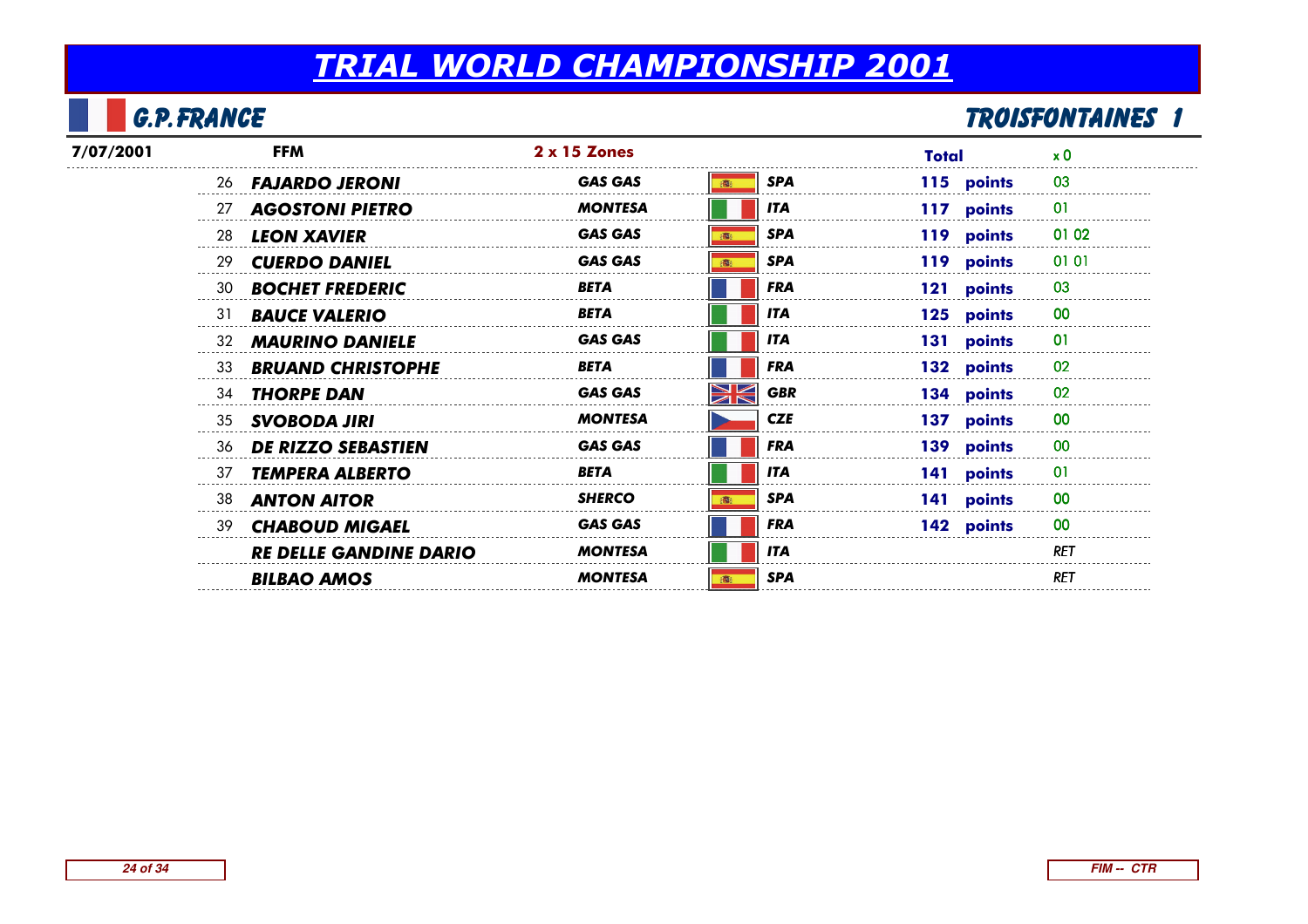## G.P.France

| 8/07/2001 | <b>FFM</b>                                 | 2 x 15 Zones   |                                                                 | Total      | x <sub>0</sub> |
|-----------|--------------------------------------------|----------------|-----------------------------------------------------------------|------------|----------------|
|           | <b>LAMPKIN DOUGIE</b>                      | MONTESA        | NK<br>7K<br><b>GBR</b>                                          | 30 points  | 17             |
|           | <b>FUJINAMI TAKAHISA</b>                   | <b>HONDA</b>   | <b>JPN</b>                                                      | 33 points  | 16             |
|           | <b>COBOS DAVID</b><br>$\mathbf{3}$         | <b>MONTESA</b> | <b>SPA</b><br>高:                                                | 49 points  | 12             |
|           | <b>FREIXA MARC</b>                         | <b>SHERCO</b>  | <b>SPA</b><br>(画)                                               | 49 points  | 11             |
|           | <b>KUROYAMA KENICHI</b><br>5.              | <b>BETA</b>    | <b>JPN</b>                                                      | 51 points  | 12             |
|           | <b>JARVIS GRAHAM</b><br>6                  | <b>SHERCO</b>  | XK<br><b>GBR</b>                                                | 51 points  | 10             |
|           | <b>RAGA ADAM</b><br>$\mathbf{7}$           | <b>GAS GAS</b> | <b>SPA</b><br>高                                                 | 60 points  | 14             |
|           | <b>CABESTANY ALBERT</b><br>8               | <b>BETA</b>    | <b>SPA</b><br>(图)                                               | 63 points  | 09             |
|           | <b>COLOMER MARC</b><br>9.                  | <b>GAS GAS</b> | <b>SPA</b><br>高                                                 | 69 points  | 09             |
|           | <b>JUSTRIBO MARCEL</b><br>10 <sup>10</sup> | <b>SHERCO</b>  | <b>SPA</b><br>高                                                 | 70 points  | 08             |
|           | 11 COLLEY STEVE                            | <b>GAS GAS</b> | NK<br><b>GBR</b>                                                | 82 points  | 05             |
|           | 12 ALCARAZ JOSE MANUEL                     | <b>MONTESA</b> | <b>SPA</b><br>S.                                                | 84 points  | 07             |
|           | 13 MANZANO JOSEP                           | <b>SHERCO</b>  | <b>SPA</b><br>(图)                                               | 87 points  | 07             |
|           | 14 PASCUET JORDI                           | <b>GAS GAS</b> | <b>SPA</b><br>(图)                                               | 93 points  | 04             |
|           | <b>15 CAMOZZI BRUNO</b>                    | <b>GAS GAS</b> | <b>FRA</b>                                                      | 95 points  | 08             |
|           | 16 <b>BILBAO AMOS</b>                      | <b>MONTESA</b> | <b>SPA</b><br>都                                                 | 97 points  | 06             |
|           | <b>TANAKA TAICHI</b><br>$\frac{1}{2}$      | <b>BETA</b>    | JPN                                                             | 100 points | 03             |
|           | 18 <b>BETHUNE JEROME</b>                   | <b>GAS GAS</b> | <b>FRA</b>                                                      | 102 points | 04             |
|           | 19 <b>CONNOR SAM</b>                       | <b>GAS GAS</b> | $\blacktriangleright$<br><b>GBR</b><br>$\overline{\mathscr{A}}$ | 107 points | 02 05          |
|           | 20 LEON SERGIO                             | BETA           | <b>SPA</b><br>高                                                 | 107 points | 02 02          |
|           | 21<br><b>NILSSON ANDERS</b>                | <b>GAS GAS</b> | <b>SWE</b>                                                      | 108 points | 01             |
|           | 22<br><b>BOCHET FREDERIC</b>               | BETA           | <b>FRA</b>                                                      | 110 points | 01             |
|           | <b>HEMINGWAY BEN</b><br>23                 | <b>BETA</b>    | WK<br><b>GBR</b>                                                | 117 points | 00             |
|           | 24 <b>BAUCE VALERIO</b>                    | <b>BETA</b>    | <b>ITA</b>                                                      | 119 points | 01             |
|           | 25 ORIZIO MICHELE                          | BETA           | <b>ITA</b>                                                      | 121 points | 00             |
|           |                                            |                |                                                                 |            |                |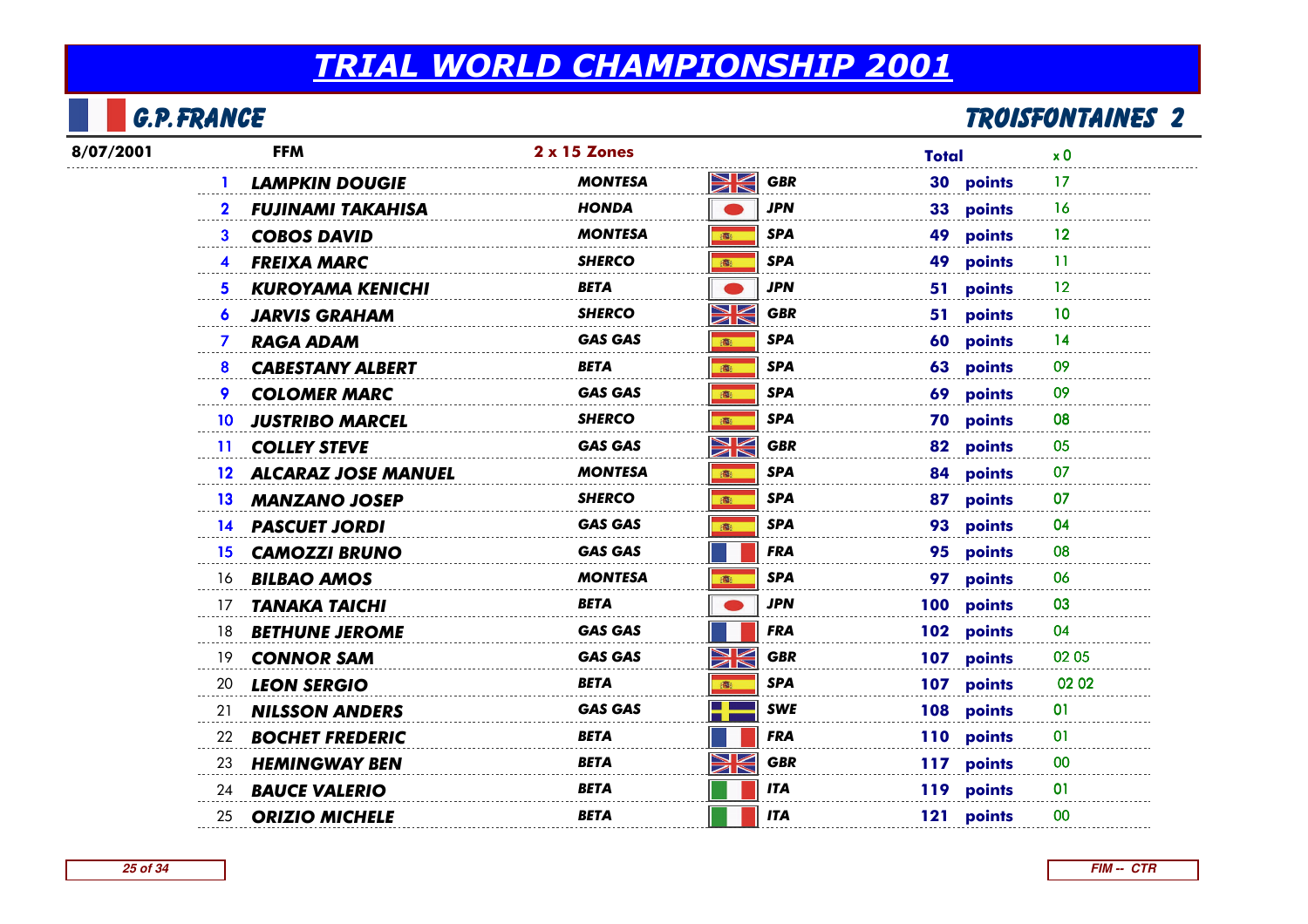## G.P.France

| 8/07/2001 | <b>FFM</b>                     | $2 \times 15$ Zones |                  | Total      | $\times 0$     |
|-----------|--------------------------------|---------------------|------------------|------------|----------------|
|           | 26 <b>SAEZ JOSEP MARIA</b>     | <b>MONTESA</b>      | <b>SPA</b>       | 122 points | $\overline{0}$ |
|           | 27 AGOSTONI PIETRO             | <b>MONTESA</b>      | <b>ITA</b>       | 123 points | 01             |
|           | 28<br><b>FAJARDO JERONI</b>    | <b>GAS GAS</b>      | <b>SPA</b>       | 123 points | 00             |
|           | 29<br><b>BLAZUSIAK TADEUSZ</b> | <b>GAS GAS</b>      | <b>POL</b>       | 129 points | 00             |
|           | 30<br><b>ESCALERA ISRAEL</b>   | <b>GAS GAS</b>      | <b>SPA</b>       | 131 points | 0              |
|           | 31<br><b>LEON XAVIER</b>       | <b>GAS GAS</b>      | <b>SPA</b>       | 132 points | 00             |
|           | <b>SVOBODA JIRI</b><br>32      | <b>MONTESA</b>      | <b>CZE</b>       | 133 points | 00             |
|           | <b>BRUAND CHRISTOPHE</b><br>33 | <b>BETA</b>         | <b>FRA</b>       | 138 points | 03:50:36       |
|           | 34 DE RIZZO SEBASTIEN          | <b>GAS GAS</b>      | <b>FRA</b>       | 138 points | 04:53:06       |
|           | 35<br><b>THORPE DAN</b>        | <b>GAS GAS</b>      | WK<br><b>GBR</b> | 138 points | 00 00 00 06    |
|           | 36<br><b>CHABOUD MIGAEL</b>    | <b>GAS GAS</b>      | <b>FRA</b>       | 142 points | 00             |
|           | 37 CUERDO DANIEL               | <b>GAS GAS</b>      | <b>SPA</b>       | 143 points | 00             |
|           | 38<br><b>MAURINO DANIELE</b>   | <b>GAS GAS</b>      | <b>ITA</b>       | 145 points | 00 01          |
|           | 39<br><b>ANTON AITOR</b>       | <b>SHERCO</b>       | <b>SPA</b>       | 145 points | 00 00          |
|           | <b>TEMPERA ALBERTO</b><br>40   | <b>BETA</b>         | <b>ITA</b>       | 148 points | 0 <sup>0</sup> |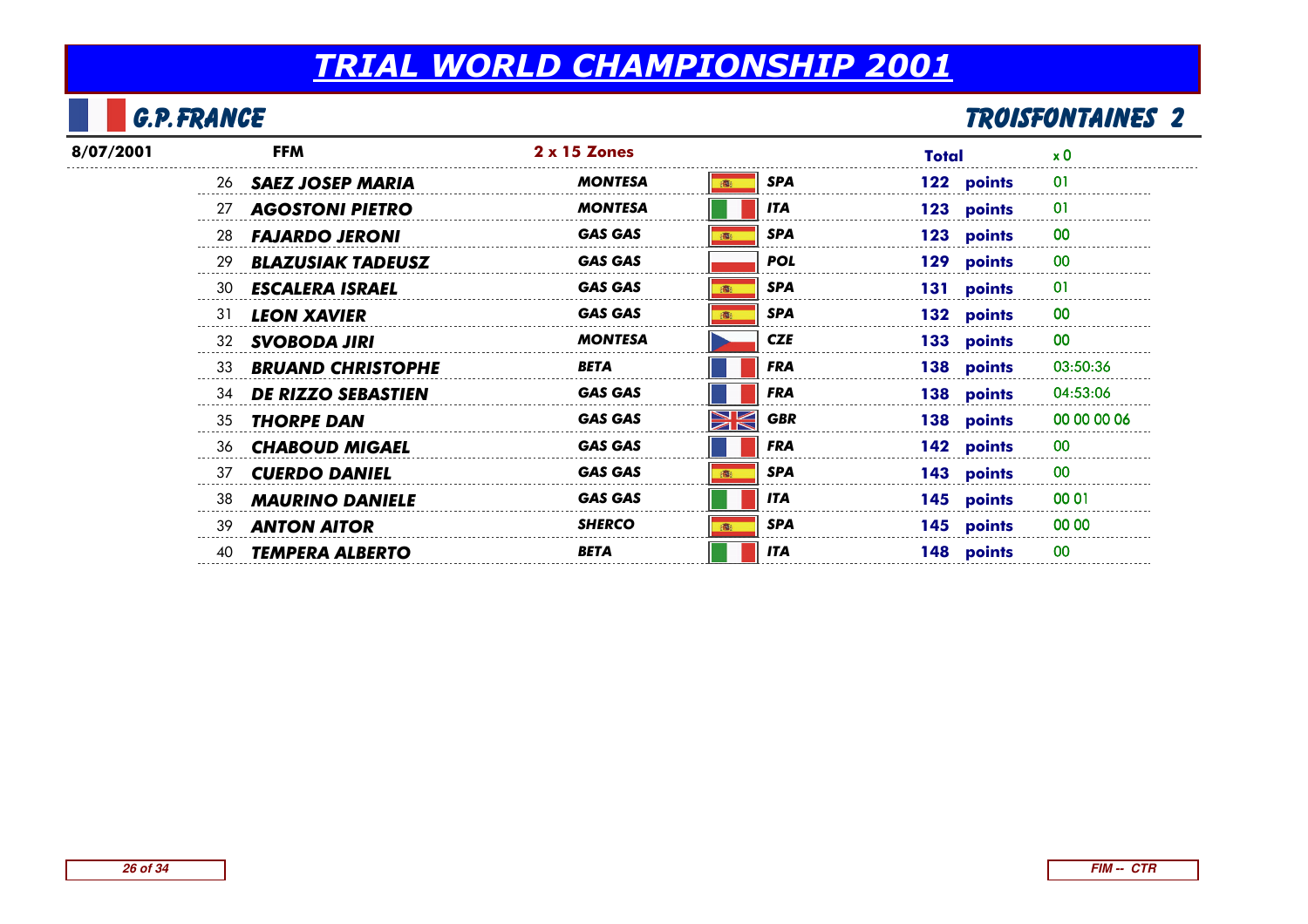#### B G.P.Andorra - Andorre

| 14/07/2001 | <b>FMA</b>                            | 2 x 15 Zones   |                                                                | <b>Total</b>     | x <sub>0</sub> |
|------------|---------------------------------------|----------------|----------------------------------------------------------------|------------------|----------------|
|            | <b>FREIXA MARC</b>                    | <b>SHERCO</b>  | <b>SPA</b><br>高                                                | <b>78 points</b> | 06             |
|            | <b>LAMPKIN DOUGIE</b><br>$\mathbf{2}$ | <b>MONTESA</b> | XK<br><b>GBR</b>                                               | 82 points        | 06             |
|            | <b>JARVIS GRAHAM</b><br>3             | <b>SHERCO</b>  | NK<br><b>GBR</b>                                               | 86 points        | 05             |
|            | <b>FUJINAMI TAKAHISA</b>              | HONDA          | <b>JPN</b>                                                     | 89 points        | 06             |
|            | <b>COLOMER MARC</b>                   | <b>GAS GAS</b> | <b>SPA</b><br>高                                                | 90 points        | 04             |
|            | <b>6 COBOS DAVID</b>                  | <b>MONTESA</b> | <b>SPA</b><br>高                                                | 91 points        | 05             |
|            | <b>RAGA ADAM</b><br>$\mathbf{7}$      | <b>GAS GAS</b> | <b>SPA</b><br>高                                                | 92 points        | 05             |
|            | <b>ALCARAZ JOSE MANUEL</b><br>8       | <b>MONTESA</b> | <b>SPA</b><br>高                                                | 94 points        | 04             |
|            | <b>KUROYAMA KENICHI</b>               | BETA           | JPN                                                            | 101 points       | 03             |
|            | 10 COLLEY STEVE                       | <b>GAS GAS</b> | XK<br><b>GBR</b>                                               | 106 points       | 03             |
|            | 11 JUSTRIBO MARCEL                    | <b>SHERCO</b>  | <b>SPA</b><br>(图)                                              | 106 points       | 02             |
|            | 12 PASCUET JORDI                      | <b>GAS GAS</b> | SPA<br>高                                                       | 107 points       | 03             |
|            | 13 MANZANO JOSEP                      | SHERCO         | <b>SPA</b><br>●                                                | 108 points       | 05             |
|            | 14 CABESTANY ALBERT                   | BETA           | <b>SPA</b><br><b>BEST</b>                                      | 108 points       | 03             |
|            | 15 BILBAO AMOS                        | <b>MONTESA</b> | <b>SPA</b><br>高                                                | 117 points       | 03             |
|            | 16 <b>NILSSON ANDERS</b>              | <b>GAS GAS</b> | <b>SWE</b>                                                     | 119 points       | 03             |
|            | <b>CONNOR SAM</b><br>17               | <b>GAS GAS</b> | $\blacktriangleright$<br><b>GBR</b><br>$\overline{\mathbb{Z}}$ | 123 points       | 01             |
|            | 18 <b>ESCALERA ISRAEL</b>             | <b>GAS GAS</b> | <b>SPA</b><br>高                                                | 127 points       | $\overline{0}$ |
|            | 19 SAEZ JOSEP MARIA                   | <b>MONTESA</b> | <b>SPA</b><br><b>清·</b>                                        | 128 points       | $00\,$         |
|            | 20<br><b>BLAZUSIAK TADEUSZ</b>        | <b>GAS GAS</b> | <b>POL</b>                                                     | 130 points       | 00 02          |
|            | 21<br><b>KROUSTEK MARTIN</b>          | <b>BETA</b>    | <b>CZE</b>                                                     | 130 points       | 00 01          |
|            | 22 HEMINGWAY BEN                      | <b>BETA</b>    | VZ<br><b>GBR</b>                                               | 131 points       | 05:25:21       |
|            | 23 <b>BAUCE VALERIO</b>               | BETA           | <b>ITA</b>                                                     | 131 points       | 05:28:48       |
|            | 24 <b>FAJARDO JERONI</b>              | <b>GAS GAS</b> | <b>SPA</b><br>高                                                | 132 points       | 01             |
|            | 25 <b>BOCHET FREDERIC</b>             | BETA           | <b>FRA</b>                                                     | 132 points       | 00             |
|            |                                       |                |                                                                |                  |                |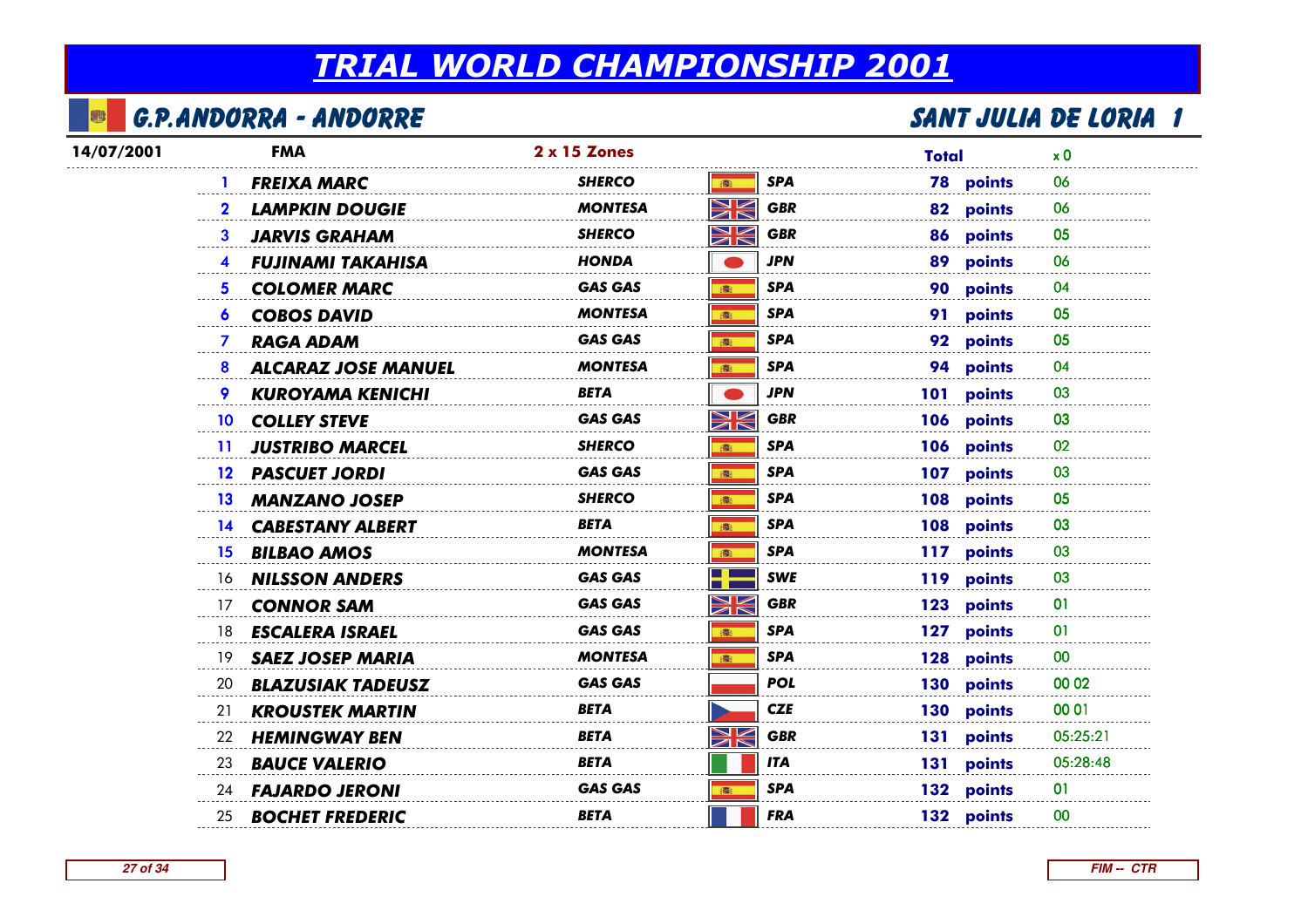#### 霉 G.P.Andorra - Andorre

| <b>FMA</b>                      | $2 \times 15$ Zones |                      | Total      | $\times 0$ |
|---------------------------------|---------------------|----------------------|------------|------------|
| <b>AGOSTONI PIETRO</b><br>26    | <b>MONTESA</b>      | <b>ITA</b>           | 133 points | 00         |
| <b>BETHUNE JEROME</b><br>27     | <b>GAS GAS</b>      | <b>FRA</b>           | 134 points | 00         |
| 28<br><b>DE RIZZO SEBASTIEN</b> | <b>GAS GAS</b>      | <b>FRA</b>           | 136 points | 01         |
| <b>LEON XAVIER</b><br>29        | <b>GAS GAS</b>      | <b>SPA</b>           | 136 points | 00         |
| 30 <b>MAURINO DANIELE</b>       | <b>GAS GAS</b>      | <b>ITA</b>           | 137 points | 00         |
| 31<br><b>ORIZIO MICHELE</b>     | <b>BETA</b>         | <b>ITA</b>           | 138 points | 05:17:10   |
| 32 SVOBODA JIRI                 | <b>MONTESA</b>      | <b>CZE</b>           | 138 points | 05:25:10   |
| <b>ANTON AITOR</b><br>33        | <b>SHERCO</b>       | <b>SPA</b>           | 139 points | 01         |
| 34 LEON SERGIO                  | <b>BETA</b>         | <b>SPA</b><br>(图)    | 140 points | 00 01      |
| <b>GARCIA ANDRE</b><br>35       | <b>SHERCO</b>       | <b>SPA</b><br>and it | 140 points | 00 00      |
| <b>THORPE DAN</b><br>36         | <b>GAS GAS</b>      | WK<br><b>GBR</b>     | 143 points | 01         |
| 37<br><b>CUERDO DANIEL</b>      | <b>GAS GAS</b>      | <b>SPA</b>           | 144 points | 00         |
| <b>VILA ORIOL</b><br>38         | <b>GAS GAS</b>      | <b>SPA</b>           | 145 points | 05:29:38   |
| <b>BRUAND CHRISTOPHE</b><br>39  | <b>BETA</b>         | <b>FRA</b>           | 145 points | 05:32:26   |
| <b>CAMOZZI BRUNO</b>            | <b>GAS GAS</b>      | <b>FRA</b>           |            | RET        |
| <b>TANAKA TAICHI</b>            | <b>BETA</b>         | <b>JPN</b>           |            | <b>RET</b> |
|                                 |                     |                      |            |            |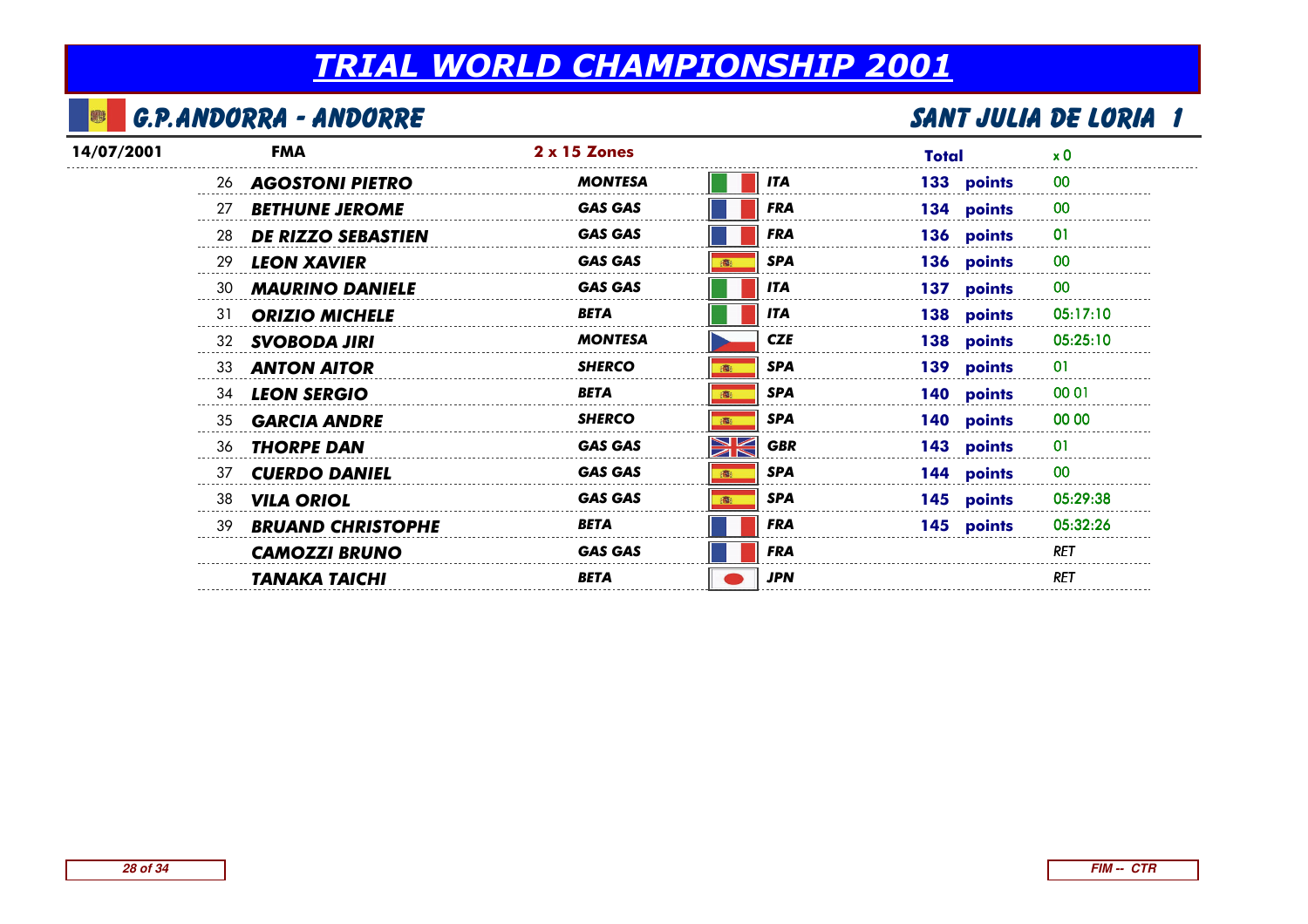#### 霉 G.P.Andorra - Andorre

| 15/07/2001 | <b>FMA</b>                                | 2 x 15 Zones   |                                                                                      | <b>Total</b> | x <sub>0</sub> |
|------------|-------------------------------------------|----------------|--------------------------------------------------------------------------------------|--------------|----------------|
|            | <b>JARVIS GRAHAM</b>                      | <b>SHERCO</b>  | XK<br><b>GBR</b>                                                                     | 17 points    | 22             |
|            | <b>LAMPKIN DOUGIE</b><br>$\mathbf{2}$     | <b>MONTESA</b> | XK<br><b>GBR</b>                                                                     | 18 points    | 22             |
|            | <b>FREIXA MARC</b><br>3                   | <b>SHERCO</b>  | <b>SPA</b><br>高                                                                      | 21 points    | 23             |
|            | <b>FUJINAMI TAKAHISA</b>                  | HONDA          | <b>JPN</b>                                                                           | 22 points    | 19             |
|            | <b>COLOMER MARC</b><br>5.                 | <b>GAS GAS</b> | <b>SPA</b><br>高                                                                      | 23 points    | 15             |
|            | <b>COBOS DAVID</b><br>6.                  | <b>MONTESA</b> | <b>SPA</b><br>高                                                                      | 34 points    | 16             |
|            | <b>CABESTANY ALBERT</b><br>$\mathbf{7}$   | BETA           | <b>SPA</b><br>高                                                                      | 35 points    | 1606           |
|            | <b>PASCUET JORDI</b><br>8                 | <b>GAS GAS</b> | <b>SPA</b><br>高                                                                      | 35 points    | 1604           |
|            | 9.<br><b>KUROYAMA KENICHI</b>             | <b>BETA</b>    | <b>JPN</b>                                                                           | 37 points    | 14             |
|            | <b>RAGA ADAM</b><br>10                    | <b>GAS GAS</b> | <b>SPA</b><br>高                                                                      | 42 points    | 14             |
|            | <b>JUSTRIBO MARCEL</b><br>$\overline{11}$ | <b>SHERCO</b>  | <b>SPA</b><br>高                                                                      | 44 points    | 15             |
|            | 12 ALCARAZ JOSE MANUEL                    | <b>MONTESA</b> | <b>SPA</b><br>6                                                                      | 46 points    | 13             |
|            | 13 COLLEY STEVE                           | <b>GAS GAS</b> | $\blacktriangleright$ $\blacktriangleright$<br><b>GBR</b><br>$\overline{\mathbb{Z}}$ | 59 points    | 13             |
|            | 14 BILBAO AMOS                            | <b>MONTESA</b> | <b>SPA</b><br>高                                                                      | 59 points    | 10             |
|            | 15 MANZANO JOSEP                          | <b>SHERCO</b>  | <b>SPA</b><br>高                                                                      | 67 points    | 10             |
|            | 16 HEMINGWAY BEN                          | <b>BETA</b>    | XK<br><b>GBR</b>                                                                     | 72 points    | 07             |
|            | <b>CONNOR SAM</b><br>17                   | <b>GAS GAS</b> | NK<br>ZK<br><b>GBR</b>                                                               | 76 points    | 07             |
|            | <b>NILSSON ANDERS</b><br>18               | <b>SHERCO</b>  | <b>SWE</b>                                                                           | 79 points    | 08             |
|            | <b>TANAKA TAICHI</b><br>19.               | <b>BETA</b>    | <b>JPN</b>                                                                           | 80 points    | 06             |
|            | 20<br><b>CAMOZZI BRUNO</b>                | <b>GAS GAS</b> | FRA                                                                                  | 82 points    | 05             |
|            | 21<br><b>KROUSTEK MARTIN</b>              | <b>BETA</b>    | <b>CZE</b>                                                                           | 85 points    | 06             |
|            | <b>ESCALERA ISRAEL</b><br>22              | <b>GAS GAS</b> | <b>SPA</b>                                                                           | 86 points    | 02             |
|            | <b>SAEZ JOSEP MARIA</b><br>23             | <b>MONTESA</b> | <b>SPA</b><br>痛                                                                      | 89 points    | 04             |
|            | <b>BAUCE VALERIO</b><br>24                | <b>BETA</b>    | <b>ITA</b>                                                                           | 91 points    | 06             |
|            | 25 <b>FAJARDO JERONI</b>                  | <b>GAS GAS</b> | <b>SPA</b><br>: 高                                                                    | 94 points    | 04             |
|            |                                           |                |                                                                                      |              |                |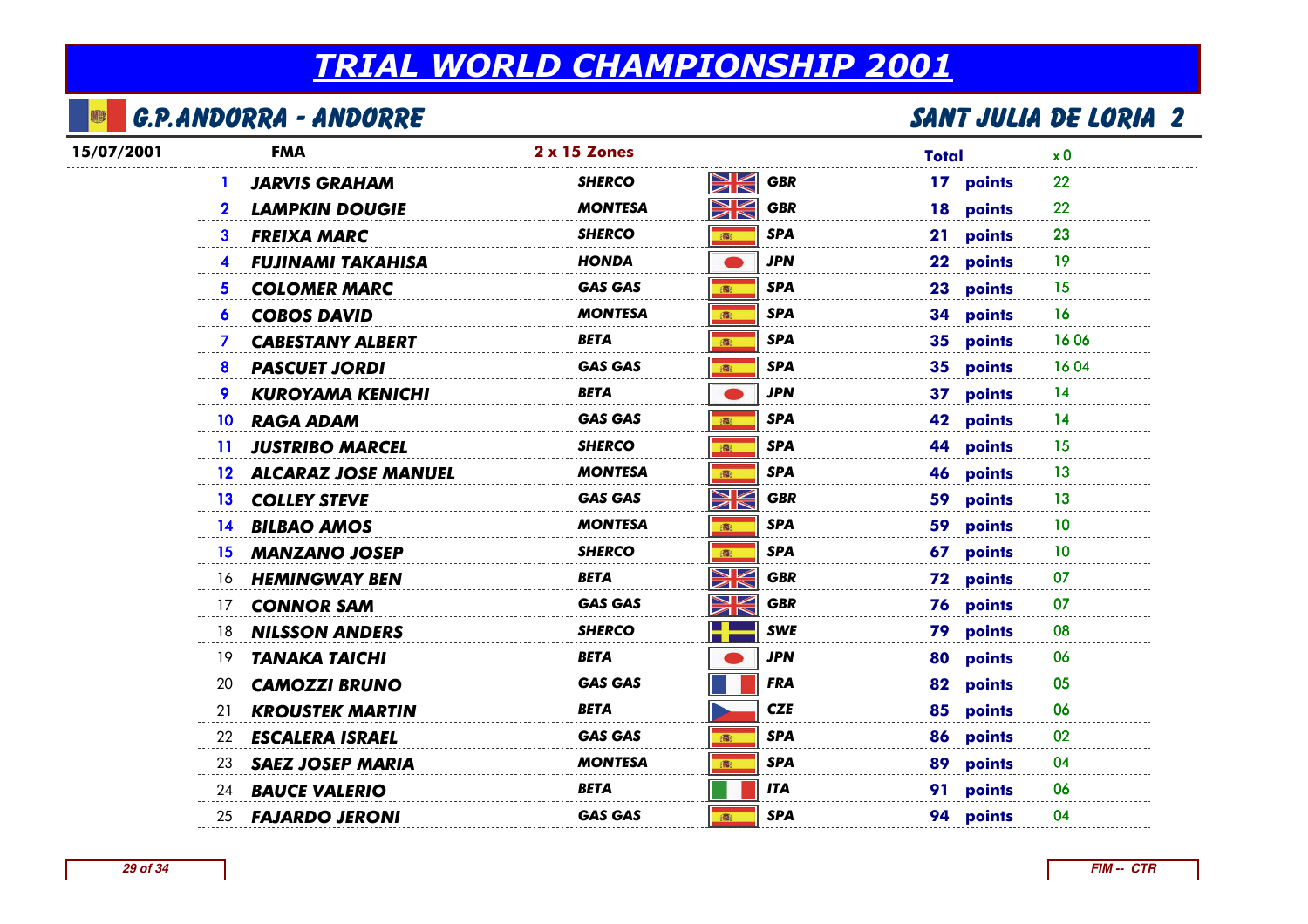## G.P.Andorra - Andorre

| 15/07/2001 |    | <b>FMA</b>                | $2 \times 15$ Zones |                         | Total      | $\times 0$     |
|------------|----|---------------------------|---------------------|-------------------------|------------|----------------|
|            |    | 26 LEON SERGIO            | <b>BETA</b>         | <b>SPA</b>              | 96 points  | 01             |
|            | 27 | <b>BLAZUSIAK TADEUSZ</b>  | <b>GAS GAS</b>      | <b>POL</b>              | 98 points  | 03             |
|            | 28 | <b>LEON XAVIER</b>        | <b>GAS GAS</b>      | <b>SPA</b>              | 101 points | 02             |
|            |    | 29 AGOSTONI PIETRO        | <b>MONTESA</b>      | <b>ITA</b>              | 105 points | 02             |
|            | 30 | <b>GARCIA ANDRE</b>       | <b>SHERCO</b>       | <b>SPA</b>              | 106 points | 02             |
|            | 31 | <b>BOCHET FREDERIC</b>    | <b>BETA</b>         | <b>FRA</b>              | 109 points | $\overline{0}$ |
|            | 32 | <b>MAURINO DANIELE</b>    | <b>GAS GAS</b>      | <b>ITA</b>              | 110 points | 01             |
|            | 33 | <b>BETHUNE JEROME</b>     | <b>GAS GAS</b>      | <b>FRA</b>              | 111 points | 01             |
|            |    | 34 ORIZIO MICHELE         | BETA                | <b>ITA</b>              | 112 points | 01             |
|            |    | 35 SVOBODA JIRI           | <b>MONTESA</b>      | <b>CZE</b>              | 113 points | 01             |
|            |    | 36 <b>THORPE DAN</b>      | <b>GAS GAS</b>      | <b>NK</b><br><b>GBR</b> | 118 points | 02             |
|            | 37 | <b>DE RIZZO SEBASTIEN</b> | <b>GAS GAS</b>      | <b>FRA</b>              | 119 points | 00             |
|            |    | 38 BRUAND CHRISTOPHE      | <b>BETA</b>         | <b>FRA</b>              | 120 points | $_{01}$        |
|            |    | 39 <b>ANTON AITOR</b>     | <b>SHERCO</b>       | <b>SPA</b>              | 122 points | 02             |
|            | 40 | <b>CUERDO DANIEL</b>      | <b>GAS GAS</b>      | <b>SPA</b>              | 126 points | 00             |
|            |    | <b>VILA ORIOL</b>         | <b>GAS GAS</b>      | <b>SPA</b>              |            | <b>RET</b>     |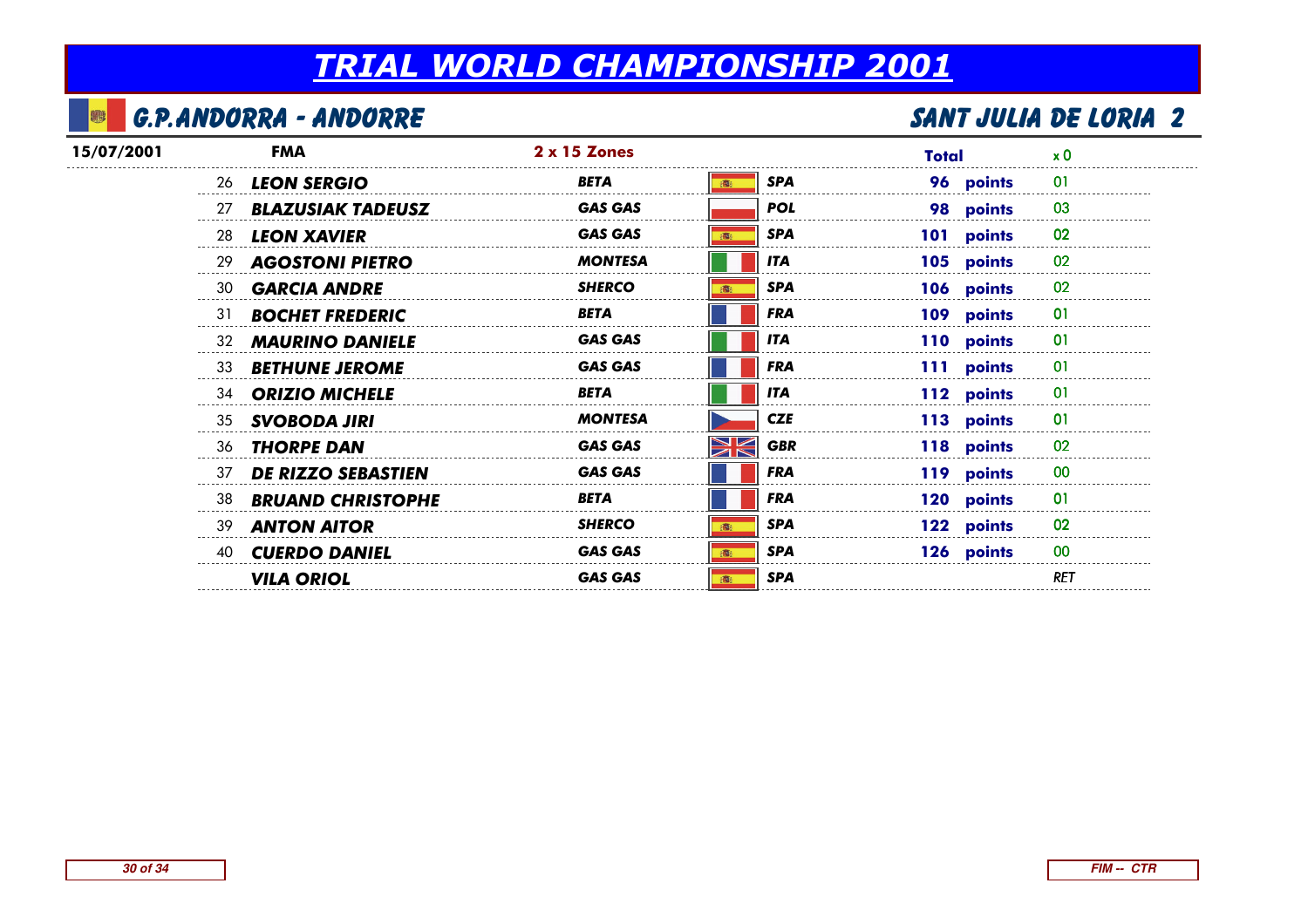### G.P.Czech.Rep. - Rep.Tcheque

| 1/09/2001 | <b>ACCR</b>                               | <b>2 x 15 Zones</b> |                                             | <b>Total</b>     | x <sub>0</sub> |
|-----------|-------------------------------------------|---------------------|---------------------------------------------|------------------|----------------|
|           | <b>RAGA ADAM</b>                          | <b>GAS GAS</b>      | <b>SPA</b><br>(图)                           | 13 points        | 25             |
|           | <b>JARVIS GRAHAM</b><br>$\mathbf{2}$      | <b>SHERCO</b>       | Ж<br><b>GBR</b>                             | 15 points        | 17             |
|           | 3<br><b>CABESTANY ALBERT</b>              | <b>BETA</b>         | <b>SPA</b><br>(图)                           | 16 points        | 23             |
|           | <b>LAMPKIN DOUGIE</b>                     | MONTESA             | NK<br><b>GBR</b>                            | 17 points        | 21 07          |
|           | <b>FREIXA MARC</b><br>5.                  | SHERCO              | <b>SPA</b><br>(画)                           | 17 points        | 21 05          |
|           | <b>COBOS DAVID</b><br>6                   | <b>MONTESA</b>      | <b>SPA</b><br>(画)                           | 17 points        | 1908           |
|           | <b>FUJINAMI TAKAHISA</b><br>7             | <b>HONDA</b>        | <b>JPN</b>                                  | 17 points        | 1907           |
|           | 8<br><b>KUROYAMA KENICHI</b>              | <b>BETA</b>         | <b>JPN</b>                                  | 18 points        | 22             |
|           | 9<br><b>COLOMER MARC</b>                  | <b>GAS GAS</b>      | <b>SPA</b><br>高                             | 20 points        | 18             |
|           | <b>JUSTRIBO MARCEL</b><br>10 <sup>°</sup> | <b>SHERCO</b>       | <b>SPA</b><br>(图)                           | 33 points        | 14             |
|           | 11 COLLEY STEVE                           | <b>GAS GAS</b>      | ↘∠<br><b>GBR</b><br>ØÑ                      | 35 points        | 14             |
|           | 12 ALCARAZ JOSE MANUEL                    | <b>MONTESA</b>      | <b>SPA</b>                                  | 36 points        | 15             |
|           | 13 CAMOZZI BRUNO                          | <b>GAS GAS</b>      | <b>FRA</b>                                  | 43 points        | 13             |
|           | 14 BILBAO AMOS                            | <b>MONTESA</b>      | <b>SPA</b>                                  | 45 points        | 12             |
|           | <b>PASCUET JORDI</b><br>15 <sup>15</sup>  | <b>GAS GAS</b>      | <b>SPA</b><br>(画)                           | 50 points        | 09             |
|           | TANAKA TAICHI<br>16                       | <b>BETA</b>         | <b>JPN</b>                                  | 53 points        | 12             |
|           | <b>CONNOR SAM</b><br>17                   | <b>GAS GAS</b>      | ↘∠<br><b>GBR</b><br>$\overline{\mathbb{Z}}$ | 54 points        | -11            |
|           | <b>MANZANO JOSEP</b><br>18                | SHERCO              | <b>SPA</b>                                  | 56 points        | 12             |
|           | <b>SVOBODA JIRI</b><br>19                 | <b>MONTESA</b>      | <b>CZE</b>                                  | 59 points        | 07             |
|           | 20<br><b>NILSSON ANDERS</b>               | <b>GAS GAS</b>      | <b>SWE</b>                                  | 65 points        | 12             |
|           | 21<br><b>KROUSTEK MARTIN</b>              | <b>BETA</b>         | <b>CZE</b>                                  | 66 points        | 09             |
|           | <b>BETHUNE JEROME</b><br>22               | <b>GAS GAS</b>      | <b>FRA</b>                                  | 67 points        | 05             |
|           | <b>SAEZ JOSEP MARIA</b><br>23             | <b>MONTESA</b>      | <b>SPA</b><br>(画)                           | 73 points        | 05             |
|           | <b>FAJARDO JERONI</b><br>24               | <b>GAS GAS</b>      | <b>SPA</b><br>16:                           | 75 points        | 06             |
|           | <b>BLAZUSIAK TADEUSZ</b><br>25            | <b>GAS GAS</b>      | <b>POL</b>                                  | <b>78 points</b> | 08             |
|           |                                           |                     |                                             |                  |                |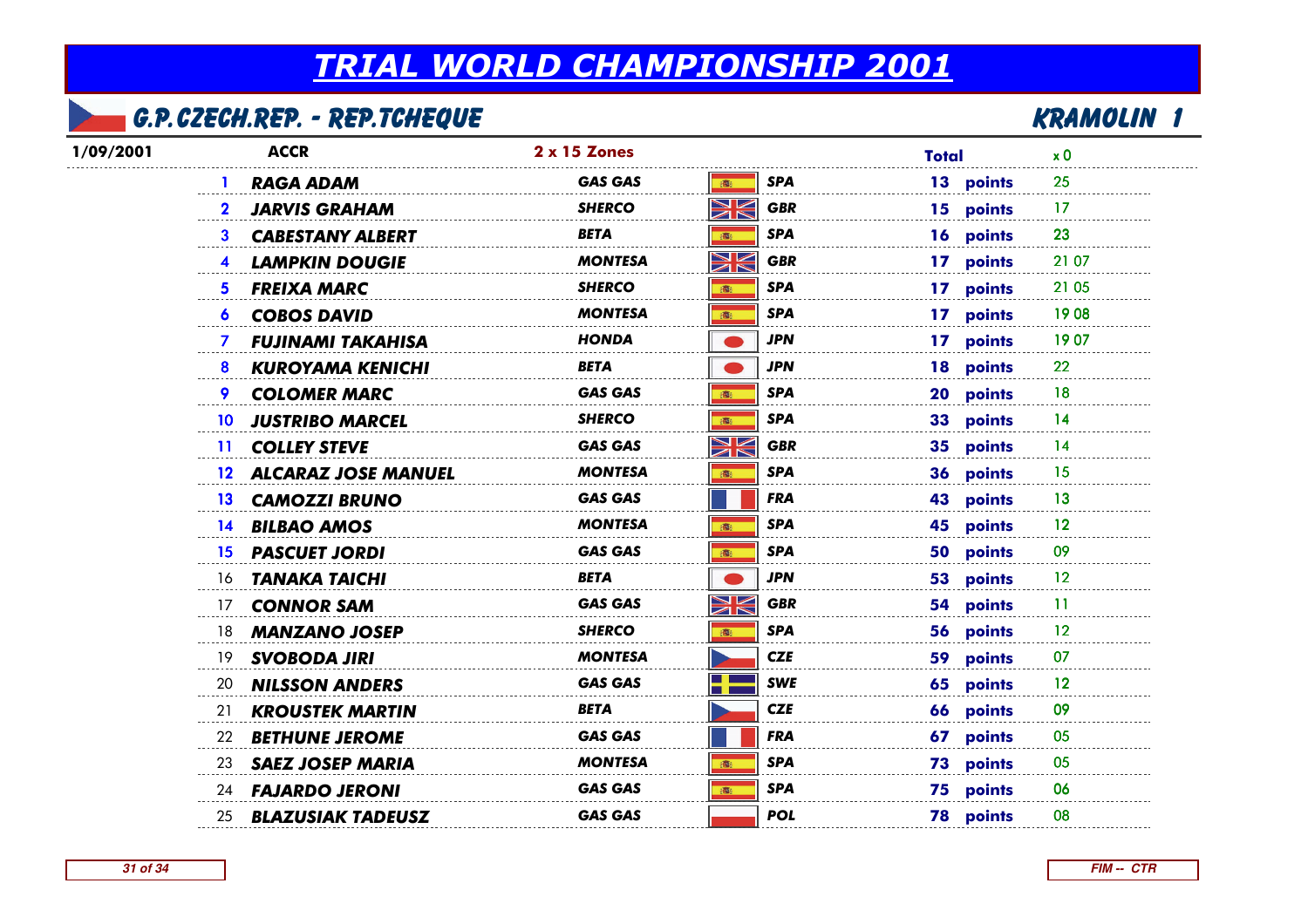## G.P.Czech.Rep. - Rep.Tcheque

| 1/09/2001 |     |                           | $2 \times 15$ Zones |            | Total          |    |
|-----------|-----|---------------------------|---------------------|------------|----------------|----|
|           |     | 26 <b>BALAS PAVEL</b>     | <b>GAS GAS</b>      | <b>CZE</b> | 81<br>points   | 05 |
|           | 27  | <b>AGOSTONI PIETRO</b>    | <b>MONTESA</b>      | ITA        | 89<br>points   | 03 |
|           | 28  | <b>ORIZIO MICHELE</b>     | RETA                | <b>ITA</b> | -89<br>points  | 02 |
|           | -29 | <b>MAURINO DANIELE</b>    | <b>GAS GAS</b>      | <b>ITA</b> | points         | 02 |
|           | -30 | <b>ESCALERA ISRAEL</b>    | <b>GAS GAS</b>      | SPA        | points         | 04 |
|           | 31  | <b>BAUCE VALERIO</b>      | <b>BETA</b>         | ITA        | points         | 02 |
|           |     | 32 <b>BOCHET FREDERIC</b> | RETA                | <b>FRA</b> | points<br>113. | 00 |
|           | 33  | <b>DE RIZZO SEBASTIEN</b> | <b>GAS GAS</b>      | <b>FRA</b> | 115 points     |    |
|           | 34  | <b>BRUAND CHRISTOPHE</b>  | <b>BETA</b>         | <b>FRA</b> | 115 points     | 00 |
|           | 35  | <b>KADLEC DAVID</b>       | <b>SHERGO</b>       | CZE        | points         | oc |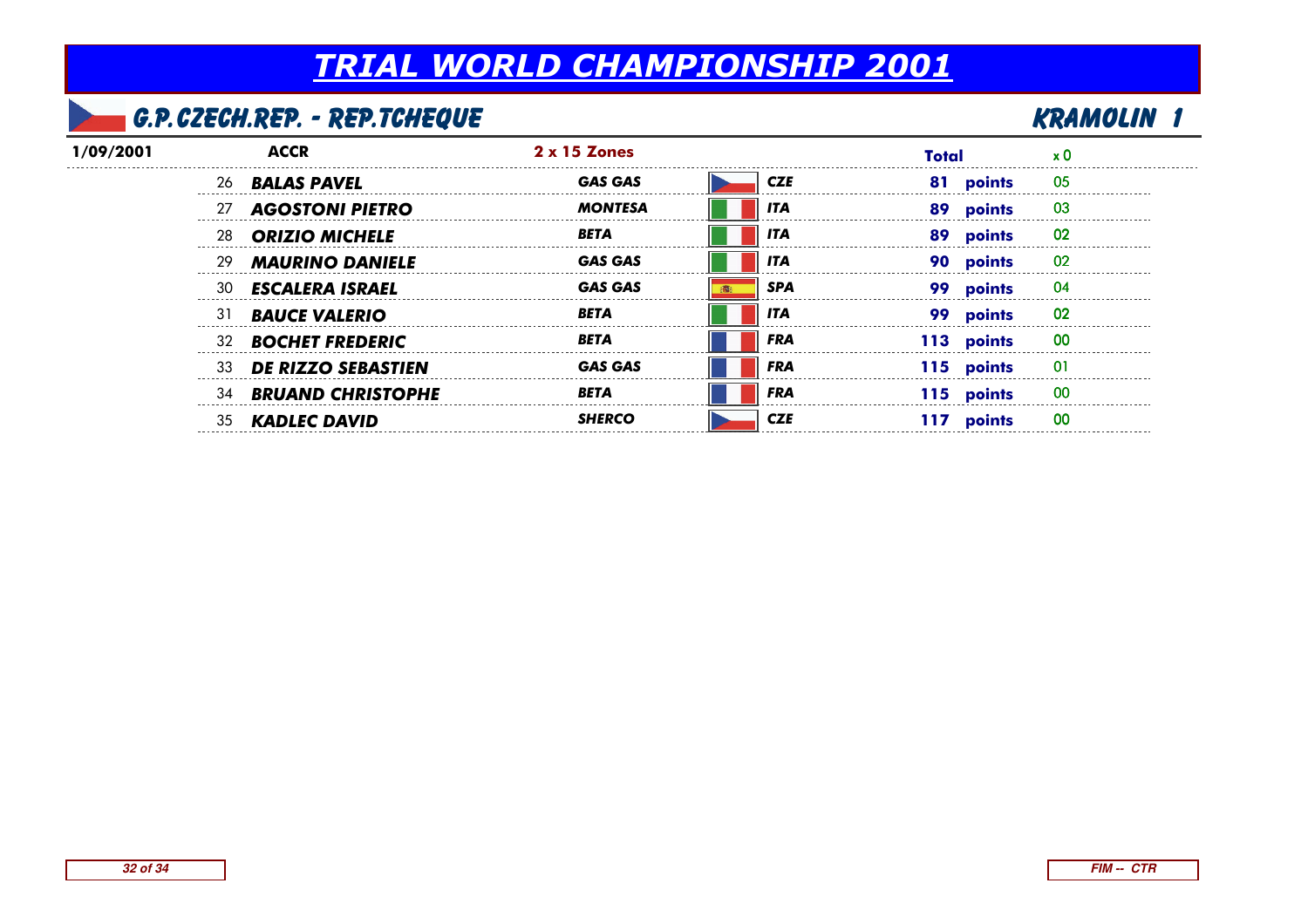## G.P.Czech.Rep. - Rep.Tcheque

| <b>ACCR</b>                             | 2 x 15 Zones                | <b>Total</b>           | x <sub>0</sub>         |
|-----------------------------------------|-----------------------------|------------------------|------------------------|
| <b>JARVIS GRAHAM</b>                    | <b>SHERCO</b>               | <b>GBR</b>             | 4 points<br>26         |
| <b>LAMPKIN DOUGIE</b><br>$\mathbf{2}$   | <b>MONTESA</b>              | <b>GBR</b>             | 5 points<br>26         |
| <b>CABESTANY ALBERT</b><br>3            | BETA<br><b>in</b>           | SPA                    | 8 points<br>26         |
| <b>RAGA ADAM</b><br>4                   | <b>GAS GAS</b><br>6         | <b>SPA</b>             | 12 points<br>26        |
| <b>FUJINAMI TAKAHISA</b><br>5.          | <b>HONDA</b>                | <b>JPN</b>             | 12 points<br>24        |
| <b>FREIXA MARC</b><br>6                 | SHERCO<br>高                 | SPA                    | 22<br>18 points        |
| <b>KUROYAMA KENICHI</b><br>$\mathbf{7}$ | BETA                        | JPN                    | 20 points<br>-19       |
| <b>PASCUET JORDI</b><br>8               | <b>GAS GAS</b><br>高         | <b>SPA</b>             | 26 points<br>14        |
| <b>CAMOZZI BRUNO</b><br>9               | <b>GAS GAS</b>              | <b>FRA</b>             | 29 points<br>17        |
| <b>COLLEY STEVE</b><br>10 <sup>°</sup>  | XK<br><b>GAS GAS</b>        | <b>GBR</b>             | 30 points<br>15        |
| <b>TANAKA TAICHI</b><br>$\mathbf{11}$   | <b>BETA</b>                 | <b>JPN</b>             | 33 points<br>17        |
| 12 COBOS DAVID                          | <b>MONTESA</b><br>(画)       | SPA                    | 35 points<br>17        |
| 13 COLOMER MARC                         | <b>GAS GAS</b><br>6         | <b>SPA</b>             | 14<br>35 points        |
| 14 JUSTRIBO MARCEL                      | <b>SHERCO</b><br>16:        | SPA                    | 35 points<br>13        |
|                                         | <b>MONTESA</b><br>(图)       | SPA                    | 37 points<br>16        |
| 16 <b>CONNOR SAM</b>                    | XK<br><b>GAS GAS</b>        | <b>GBR</b>             | 41 points<br>15        |
| <b>BILBAO AMOS</b><br>17                | <b>MONTESA</b><br>高         | SPA                    | 41 points<br>13        |
| <b>NILSSON ANDERS</b><br>18             | <b>GAS GAS</b>              | <b>SWE</b>             | 10<br>48 points        |
| <b>MANZANO JOSEP</b><br>19              | <b>SHERCO</b><br><b>图:</b>  | <b>SPA</b>             | 55 points<br>03:57:07  |
| <b>BLAZUSIAK TADEUSZ</b><br>20          | <b>GAS GAS</b>              | <b>POL</b>             | 04:39:43<br>55 points  |
| 21<br><b>BETHUNE JEROME</b>             | <b>GAS GAS</b>              | <b>FRA</b>             | 60 points<br>12        |
| <b>FAJARDO JERONI</b><br>22             | <b>GAS GAS</b><br>: 高       | SPA                    | 61 points<br>09        |
| <b>ESCALERA ISRAEL</b><br>23            | <b>GAS GAS</b>              | SPA                    | 62 points<br>08        |
| 24 AGOSTONI PIETRO                      | <b>MONTESA</b>              | ITA                    | 66 points<br>06        |
| 25 SAEZ JOSEP MARIA                     | <b>MONTESA</b><br><b>湾:</b> | SPA                    | <b>75 points</b><br>07 |
|                                         |                             | 15 ALCARAZ JOSE MANUEL | NK<br>XK               |